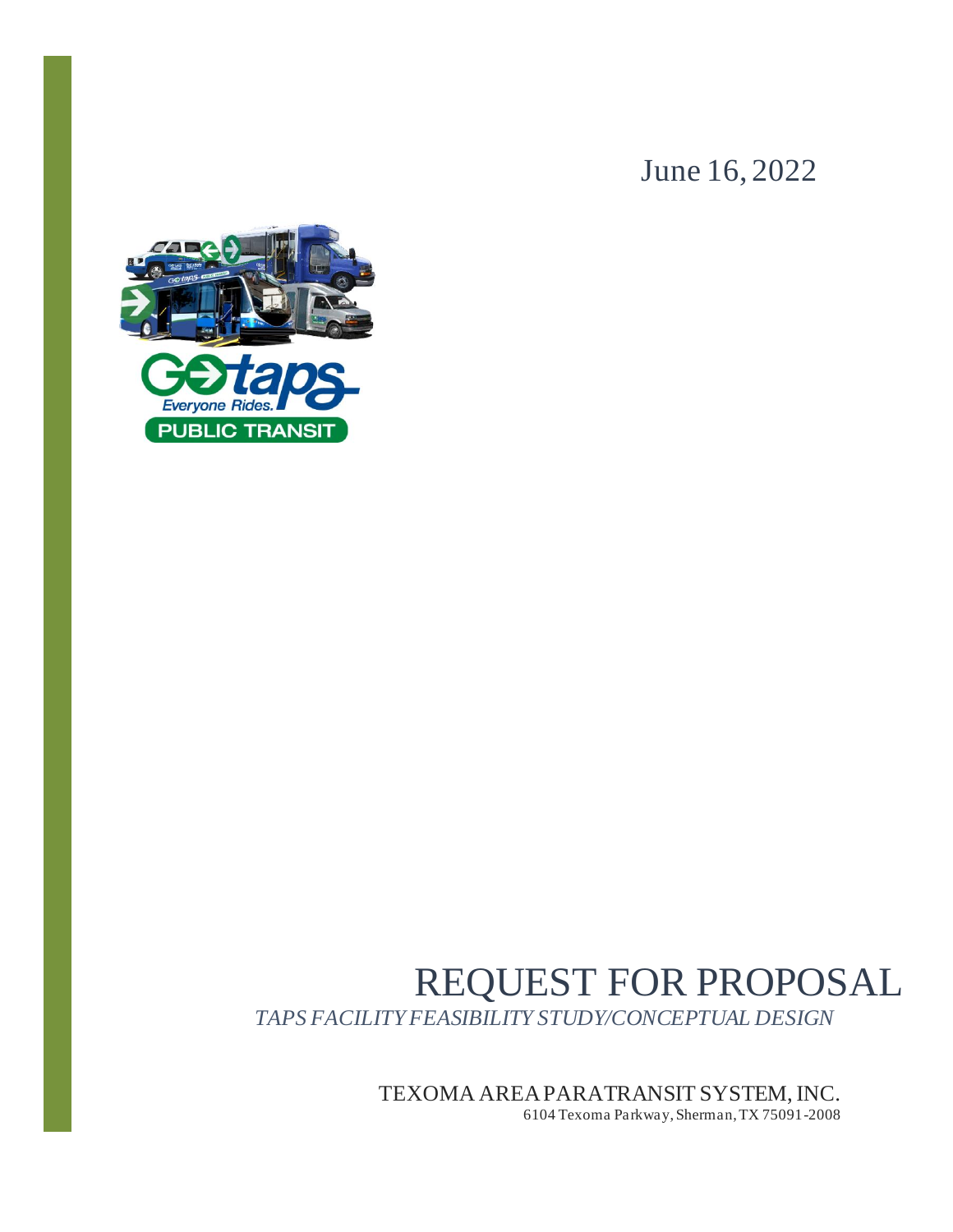## **REQUEST FOR PROPOSAL – COVER PAGE**

<span id="page-1-0"></span>

Reference Number:  $RFP# TAPS22-03$ 

Name and Address of Firm:

Issue Date: June 16, 2022

Title: TAPS Facility Feasibility Study/Conceptual Design

Issuingand Using Agency: Texoma Area Paratransit System, Inc.

Attn: Shellie White, General Manager

6104 Texoma Parkway Sherman, TX 75091-2008

Proposals for Furnishing the Product(s)/Service(s) Described Herein Will Be Received Until: **2:00 PM on June 30, 2022 (CST)**

All Inquiries for Information Should Be Directed To: Address listed above or e-mail shellie.white@transdev.com.

## PROPOSALS MUST BE MAILED OR HAND-DELIVERED TO: **TEXOMA AREA PARATRANSIT SYSTEM, INC., 6104 TEXOMA PARKWAY, SHERMAN, TEXAS 75091-2008**.

The Reference Number, Date and Time of proposal submission deadline, as reflected above, must clearly appear on the faceof the returned proposal package.

In Compliance with This Request for Proposals and To All Conditions Imposed Therein and Hereby Incorporated byReference, The Undersigned Offers and Agreesto Furnish the Goods/Services Described Herein in Accordance with The Attached Signed Proposal.

|                          | By: $\qquad \qquad \qquad \qquad$<br>(Signature in ink)                                                               |
|--------------------------|-----------------------------------------------------------------------------------------------------------------------|
| $\sqrt{2ip \text{Code}}$ | Name: $\frac{1}{\sqrt{1-\frac{1}{2}}\sqrt{1-\frac{1}{2}}\sqrt{1-\frac{1}{2}}\sqrt{1-\frac{1}{2}}}}$<br>(Please Print) |
| Telephone: ()            |                                                                                                                       |
| Fax Number: ( )          |                                                                                                                       |
| DUNS Number:             |                                                                                                                       |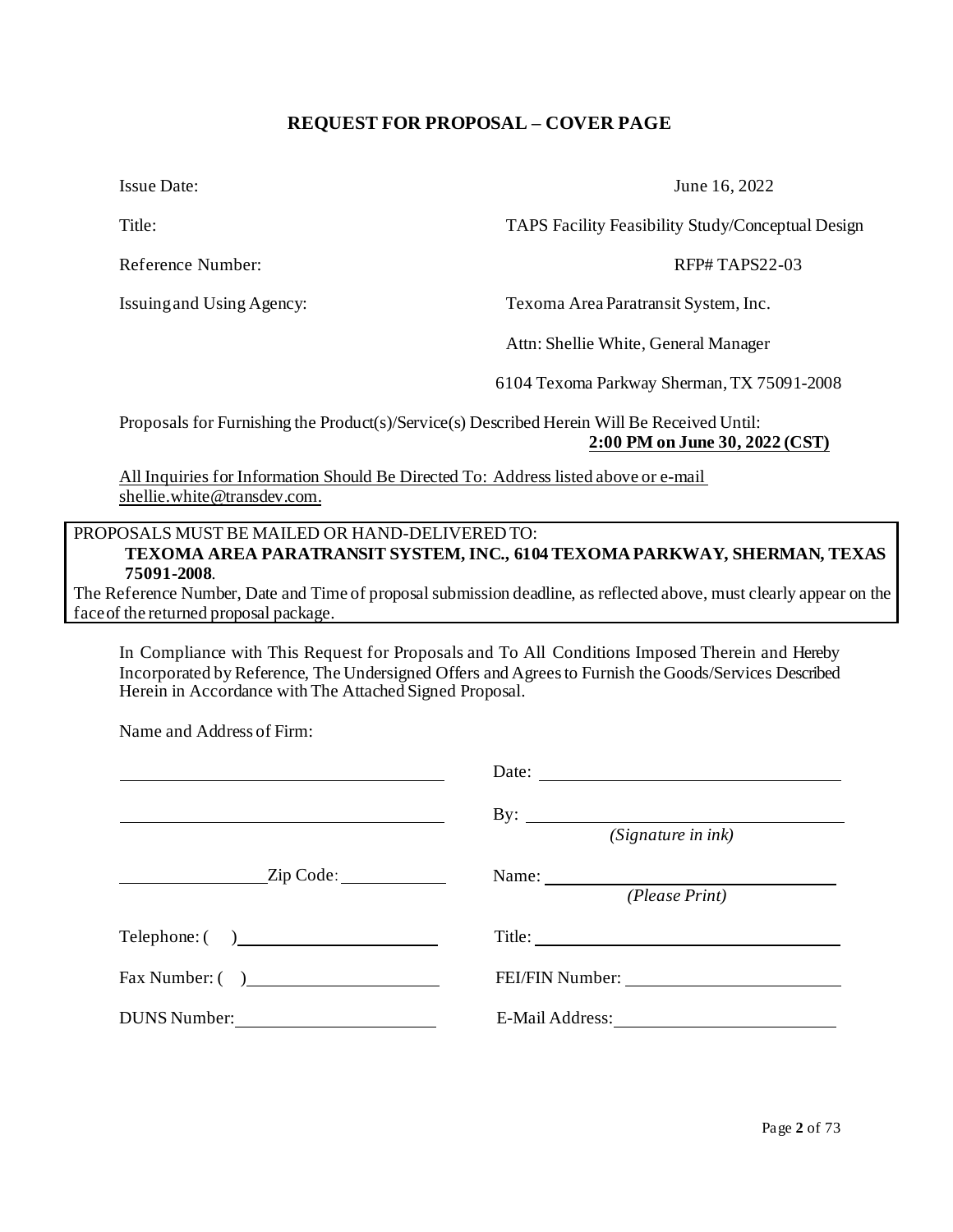<span id="page-2-0"></span>

| $1-1$    |                                                                            |  |
|----------|----------------------------------------------------------------------------|--|
| $1-2$    |                                                                            |  |
| $1-3$    |                                                                            |  |
| $1-4$    |                                                                            |  |
| $1-5$    |                                                                            |  |
| $1-6$    |                                                                            |  |
| $1 - 7$  |                                                                            |  |
| $1-8$    |                                                                            |  |
| $1-9$    |                                                                            |  |
| $1 - 10$ |                                                                            |  |
| $1 - 11$ |                                                                            |  |
| $1 - 12$ |                                                                            |  |
|          |                                                                            |  |
| $2-1$    |                                                                            |  |
| $2-2$    |                                                                            |  |
|          |                                                                            |  |
| $3-1$    | Postponement, Amendment and/or Cancellation of Invitation for Proposals 19 |  |
| $3-2$    |                                                                            |  |
| $3 - 3$  |                                                                            |  |
| $3-4$    |                                                                            |  |
| $3 - 5$  |                                                                            |  |
| $3-6$    |                                                                            |  |
| $3 - 7$  |                                                                            |  |
| $3 - 8$  |                                                                            |  |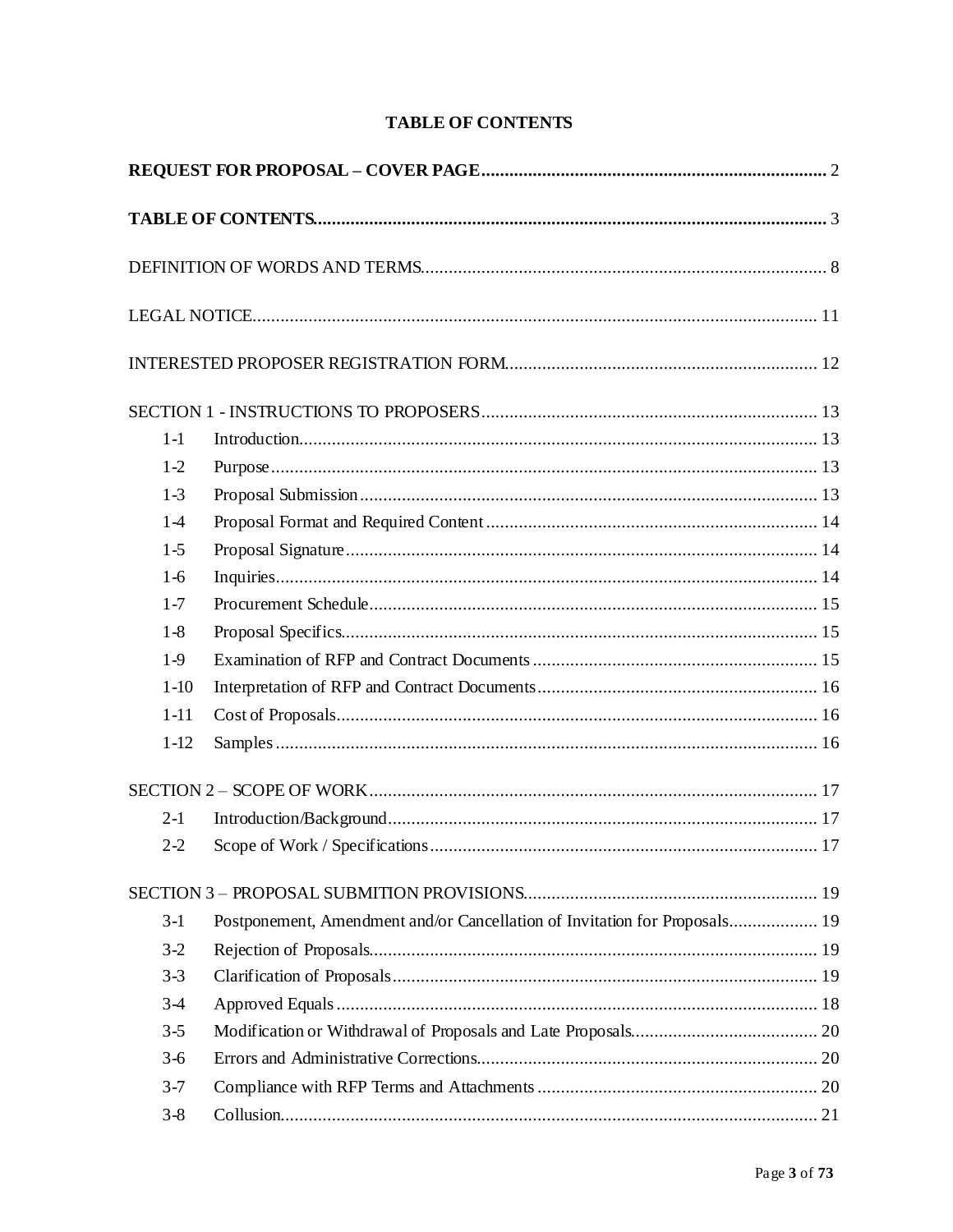| $3-9$      |  |
|------------|--|
| $3-10$     |  |
| $3-11$     |  |
| $3-12$     |  |
| $3-13$     |  |
| $3-14$     |  |
| $3 - 14.1$ |  |
| 3.14.2     |  |
|            |  |
| $4-1$      |  |
| $4-2$      |  |
| $4 - 3$    |  |
| $4 - 4$    |  |
| $4 - 5$    |  |
|            |  |
|            |  |
| $5-1$      |  |
| $5-2$      |  |
| $5 - 3$    |  |
| $5 - 4$    |  |
| $5 - 5$    |  |
| $5-6$      |  |
| $5 - 7$    |  |
| $5 - 8$    |  |
| $5-9$      |  |
| $5-10$     |  |
| $5-11$     |  |
| $5-12$     |  |
| $5-13$     |  |
| $5 - 14$   |  |
| $5-15$     |  |
| $5-16$     |  |
| $5-17$     |  |
| $5-18$     |  |
| $5-19$     |  |
| $5 - 20$   |  |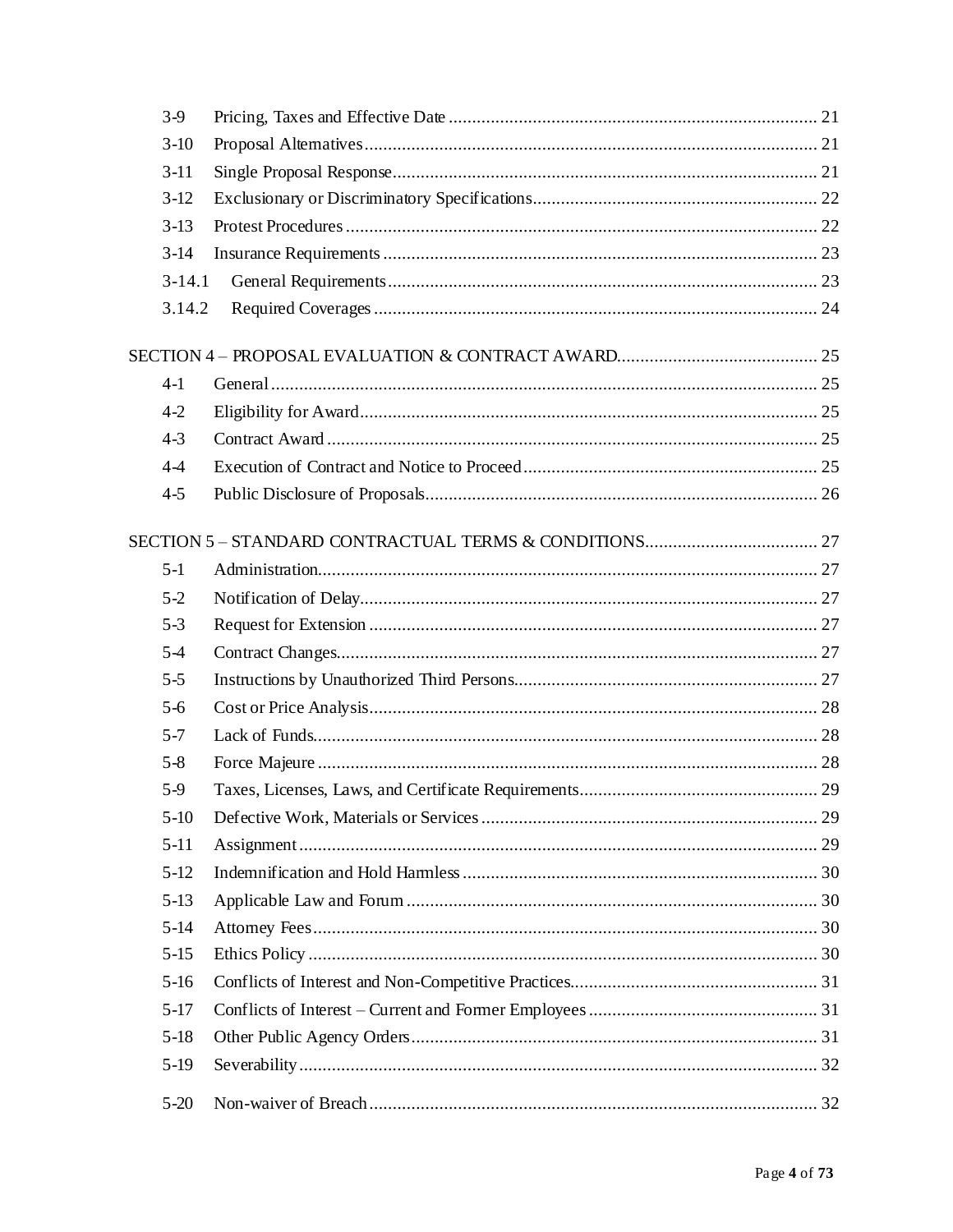| $5-21$   |  |
|----------|--|
|          |  |
| $6-1$    |  |
| $6-2$    |  |
| $6 - 3$  |  |
| $6-4$    |  |
| $6 - 5$  |  |
| $6-6$    |  |
| $6 - 7$  |  |
| $6 - 8$  |  |
| $6-9$    |  |
| $6-10$   |  |
| $6-11$   |  |
| $6-12$   |  |
| $6-13$   |  |
| $6-14$   |  |
| $6-15$   |  |
| $6-16$   |  |
| $6-17$   |  |
| $6-18$   |  |
| $6-19$   |  |
| $6 - 20$ |  |
| $6 - 21$ |  |
| $6 - 22$ |  |
| $6 - 23$ |  |
|          |  |
| $7-1$    |  |
| $7-2$    |  |
| $7-3$    |  |
| $7-4$    |  |
| $7 - 5$  |  |
| $7-6$    |  |
| $7 - 7$  |  |
| $7 - 8$  |  |
| $7-9$    |  |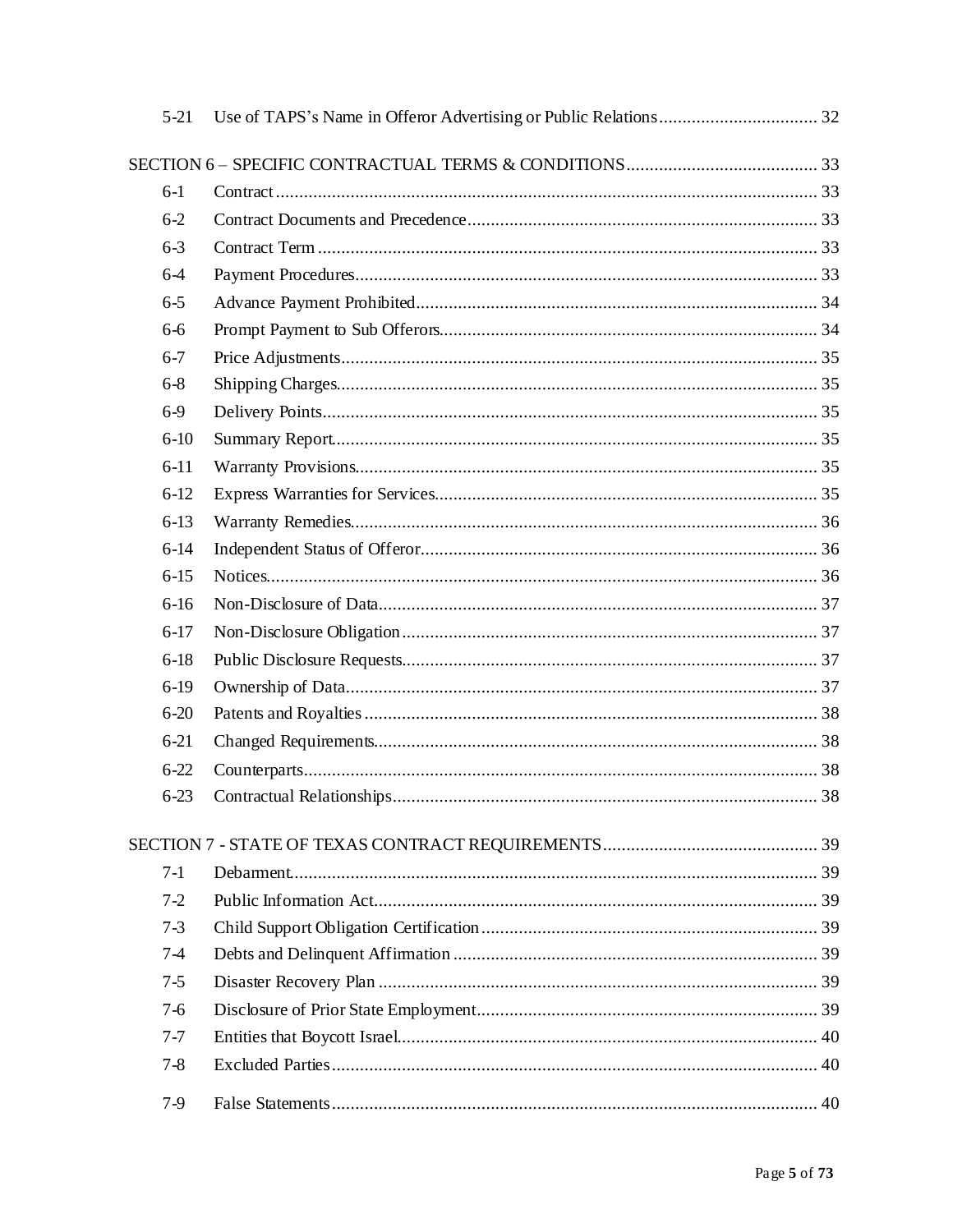| $7-10$   |                                                                     |    |
|----------|---------------------------------------------------------------------|----|
| $7-11$   |                                                                     |    |
| $7-12$   |                                                                     |    |
| $7-13$   |                                                                     |    |
| $7-14$   |                                                                     |    |
| $7-15$   |                                                                     |    |
| $7-16$   |                                                                     |    |
| $7-17$   |                                                                     |    |
| $7-18$   |                                                                     |    |
| $7-19$   |                                                                     |    |
| $7 - 20$ |                                                                     |    |
|          | SECTION 8 - FEDERAL TRANSIT ADMINISTRATION (FTA) REQUIREMENTS 42    |    |
| $8-1$    | No Federal Government Commitment of Liability to Third Parties 42   |    |
| $8-2$    | Program Fraud and False or Fraudulent Statements or Related Acts 42 |    |
| $8-3$    |                                                                     |    |
| $8-4$    |                                                                     |    |
| $8 - 5$  |                                                                     |    |
| $8-6$    |                                                                     |    |
| $8 - 7$  |                                                                     |    |
| $8 - 8$  |                                                                     |    |
| $8-9$    |                                                                     |    |
| $8-10$   |                                                                     |    |
| $8 - 11$ |                                                                     |    |
| $8-12$   |                                                                     |    |
| 8-13     | Access Requirements for Persons with Disabilities                   | 49 |
| $8-14$   |                                                                     |    |
| $8-15$   |                                                                     |    |
| $8-16$   |                                                                     |    |
| $8-17$   |                                                                     |    |
| $8-18$   |                                                                     |    |
| $8-19$   |                                                                     |    |
| $8-20$   |                                                                     |    |
| $8-21$   |                                                                     |    |
| $8 - 22$ |                                                                     |    |
| $8-23$   |                                                                     |    |
| $8-24$   |                                                                     |    |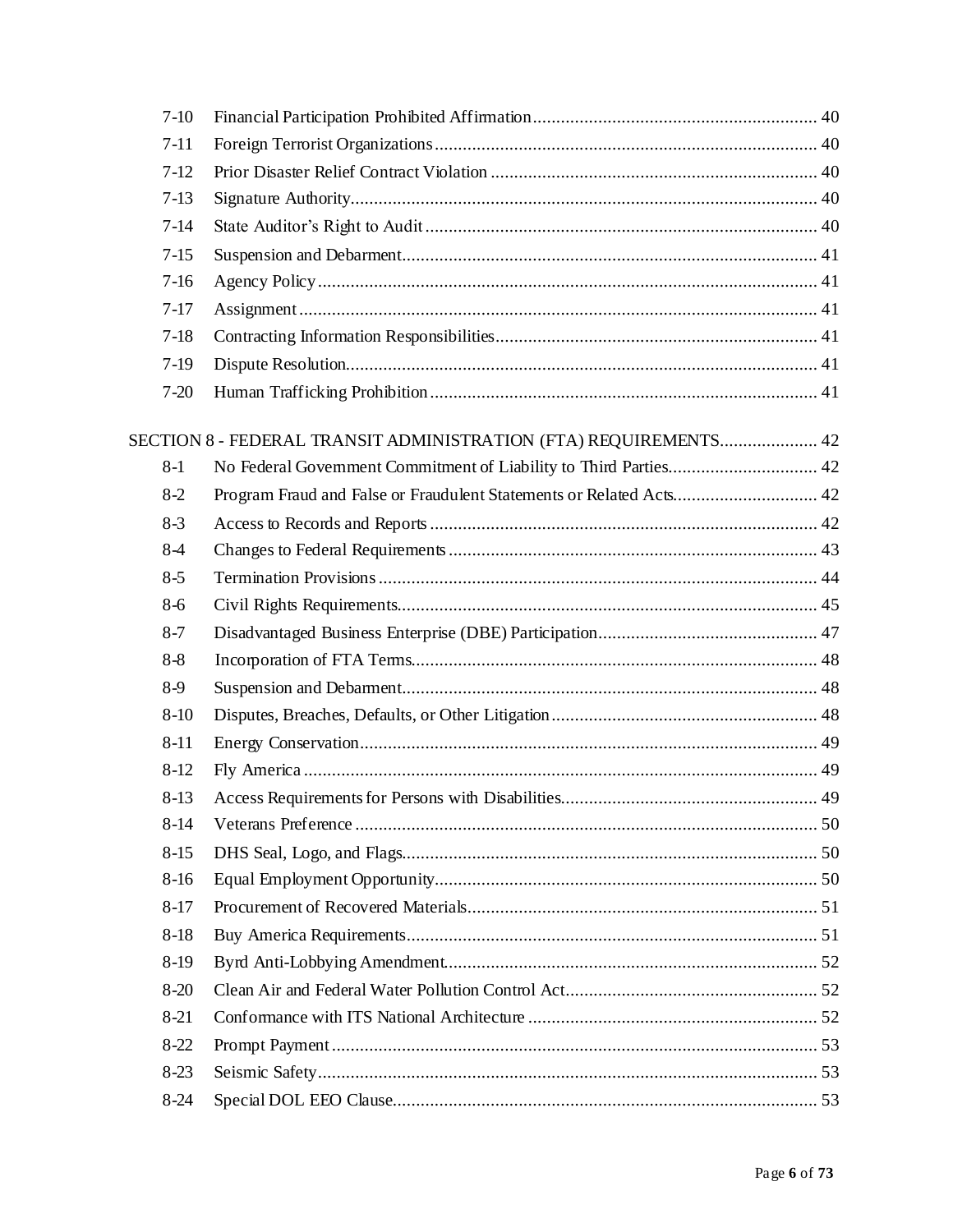| $8-25$ |  |
|--------|--|
| $8-26$ |  |
| $8-27$ |  |
|        |  |
|        |  |
|        |  |
|        |  |
|        |  |
|        |  |
|        |  |
|        |  |
|        |  |
|        |  |
|        |  |
|        |  |
|        |  |
|        |  |
|        |  |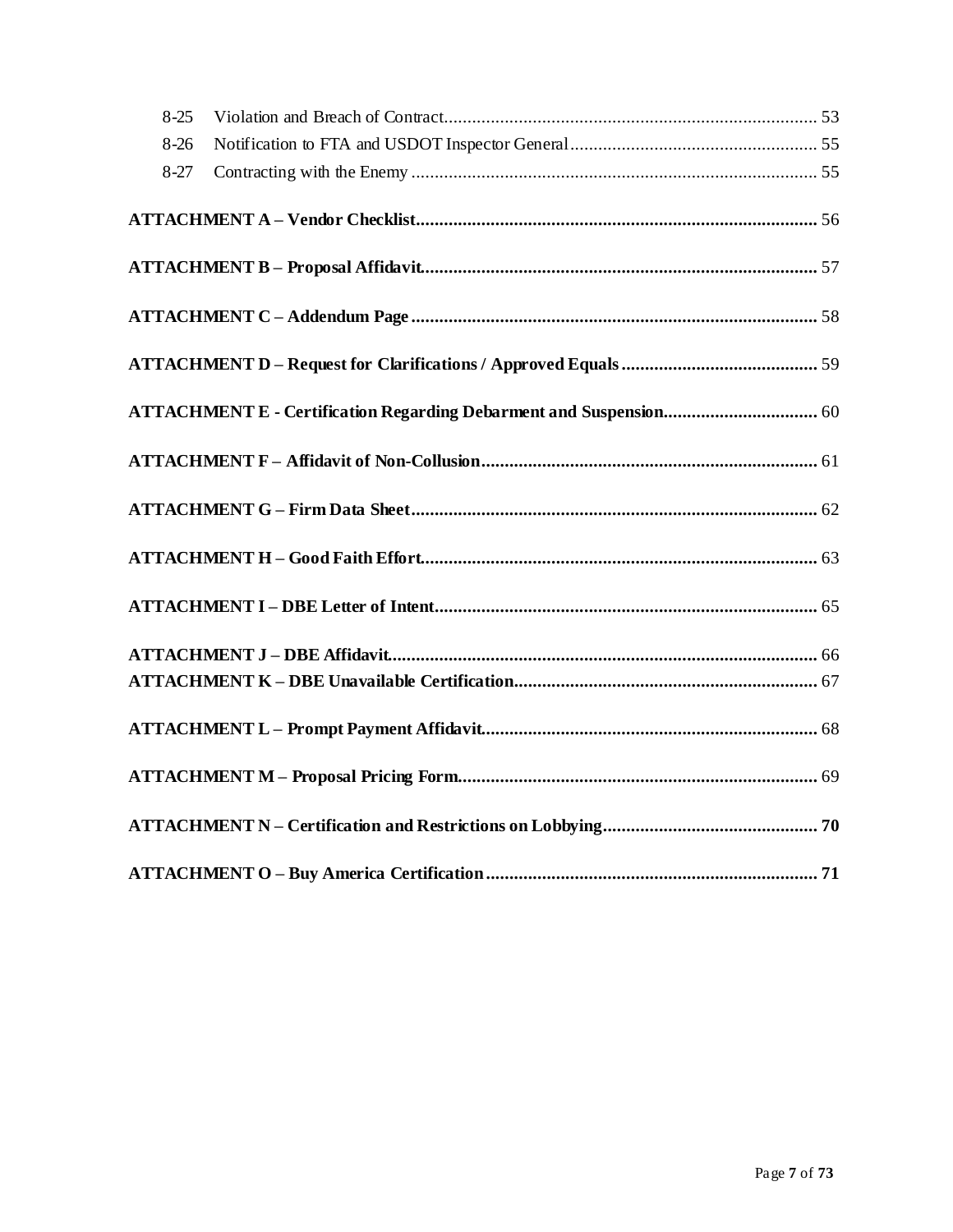## <span id="page-7-0"></span>DEFINITION OF WORDS AND TERMS

Words and terms shall be given their ordinary and usual meanings. Where used in the Contract documents, the followingwords and terms shall have the meaningsindicated. The meanings shall beapplicable to the singular, plural, masculine, feminine and neuter of the words and terms.

Acceptance or Accepted: Written documentation of TAPS's determination that the Offeror's Work has been completed in accordance with the Contract.

Addendum/Addenda: Written additions, deletions, clarification, interpretations, modifications or corrections to the solicitation documents issued by TAPS during the Solicitation period and prior to contract award.

Administrative Change: Documentation provided by TAPS to Offeror, which reflects internal TAPS procedures not affecting the Contract terms or Scope of Work.

Best and Final Offer: Best and Final Offer shall consist of the Proposer's revised proposal, the supplemental information, and the Proposer's Best and Final Offer. In the event of any conflict or inconsistency in the items submitted by the Proposer, the items submitted last will govern.

Buyer: Individual designated by TAPS to conduct the Contract solicitation process, draft and negotiate contracts, resolves contractual issues and supports the Project Manager during Contract performance.

Change Documentation: A written document agreed upon by Project Managers, which if it creates a material change to the Contract term or Scope of Work shall be executed as a Contract Amendment.

Change Order: Written order issued by TAPS, with or without notice to sureties, making changes in the Work within the scope of this Contract.

Contract Amendment: A written change to the Contract modifying, deleting or adding to the terms or scope of work, signed by both parties, with or without notice to the sureties.

Contract or Contract Documents: The writings and drawings embodying the legally binding obligations between TAPS and the Offeror for completion of the Work.

Contract Period: The period of time during which the Offeror shall perform the Services or Work underthe Contract.

Contract Price: Amount payable to the Offeror under the terms and conditions of the Contract for the satisfactory performance of the Services or Work under the Contract.

Offeror: The individual, association, partnership, firm, company, corporation, or combination thereof, including joint ventures, contracting with TAPS for the performance of Services or Work under the Contract.

Cost Analysis: The review, evaluation and verification of cost data and the evaluation of the specific elements of costs and profit. Cost analysis is the application of judgment utilizing criteria to project from the data to the estimated costs in order to forman opinion on thedegree to which proposed costs represent what the Contract should cost, assuming reasonable economy and efficiency.

Day: Calendar Day.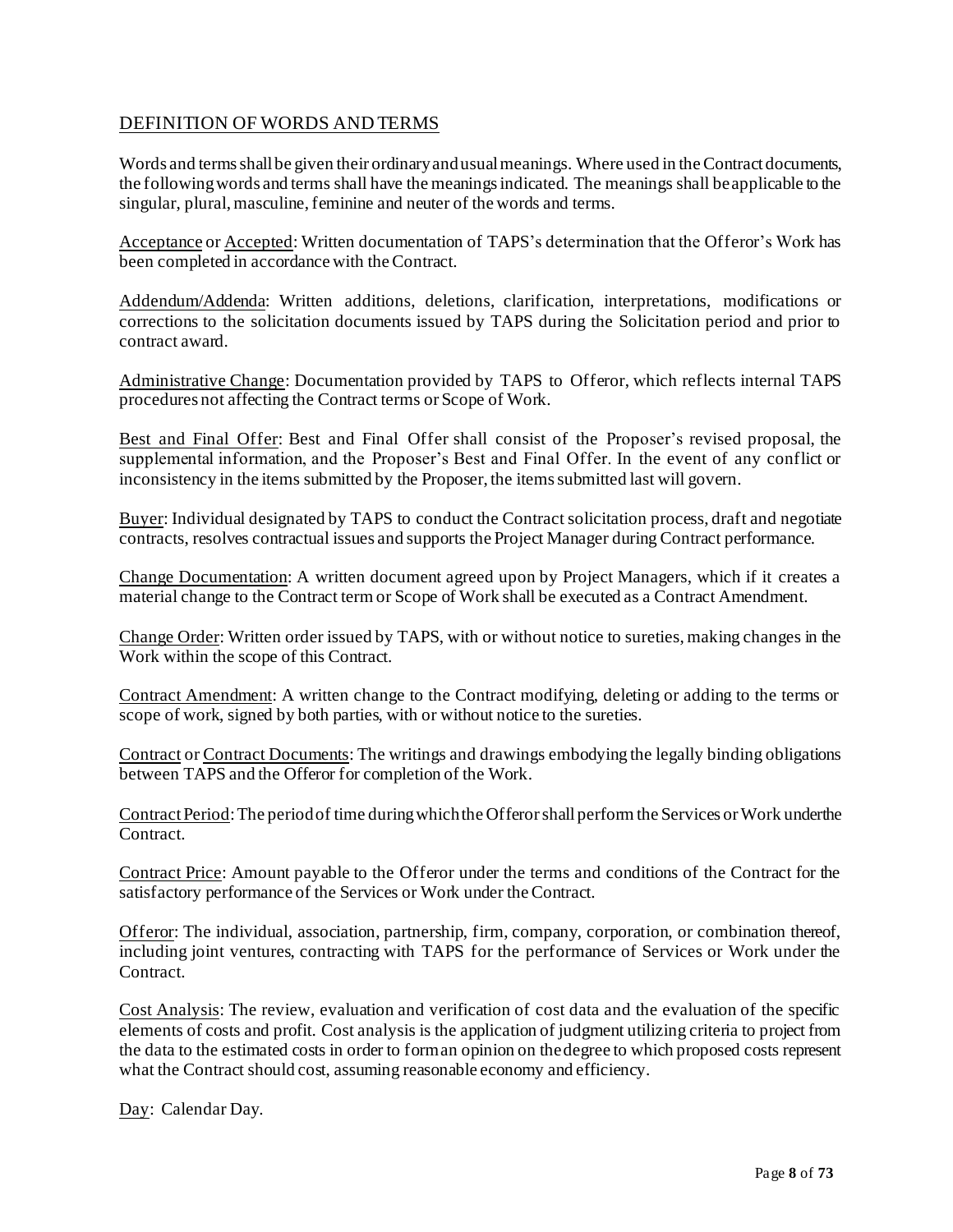DBE: Disadvantage Business Enterprise.

Documentation: Technical publications relating to the use of the Work to be provided by Offeror underthis Contract, such as reference, user, installation, systems administration and technical guides, deliveredby the Offeror to TAPS.

DOT: Department of Transportation.

Final Acceptance: The point when TAPS acknowledges that the Offeror has performed the entireWork in accordance with the Contract.

FTA: Federal Transit Administration.

Person: Includes individuals, associations,firms, companies, corporations, partnerships, and joint ventures.

Price Analysis: The process of examining and evaluating a price without evaluating its separate cost elements and proposed profit.

Procurement Administrator: The individual designated by TAPS to administer the Contract and be theOfferor's primary point of contact. The Procurement Administrator has no contracting authority.

Project Manager: The individual designated by TAPS to manage the project on a daily basis and who may represent TAPS for Contract Administration.

Proposer or Offeror or Proposer: Individual, association, partnership, firm, company, corporation or a combination thereof, including joint ventures, submitting a proposal/proposal to perform the Work.

Provide: Furnish without additional charge.

Reference Documents: Reports, specifications, and/or drawings that is available to proposersfor information and reference in preparing Proposals but not as part of this Contract.

RFP or Solicitation: Request for Proposals; also known as the solicitation document.

Scope of Work or Statement of Work (SOW): A section of the Invitation for Proposals consisting of written descriptions of Services to be performed, or the goods to be provided, or the technical requirements to be fulfilled under this Contract.

Services: The furnishing of labor, time or effort by anOfferor, but not involving the delivery of any specific manufactured good.

Shall or Will: Whenever used to stipulate anything, Shall orWill means mandatory by either the Offeroror TAPS, as applicable, and means that the Offeror or TAPS, as applicable, has thereby entered into a covenant with the other party to do or perform the same.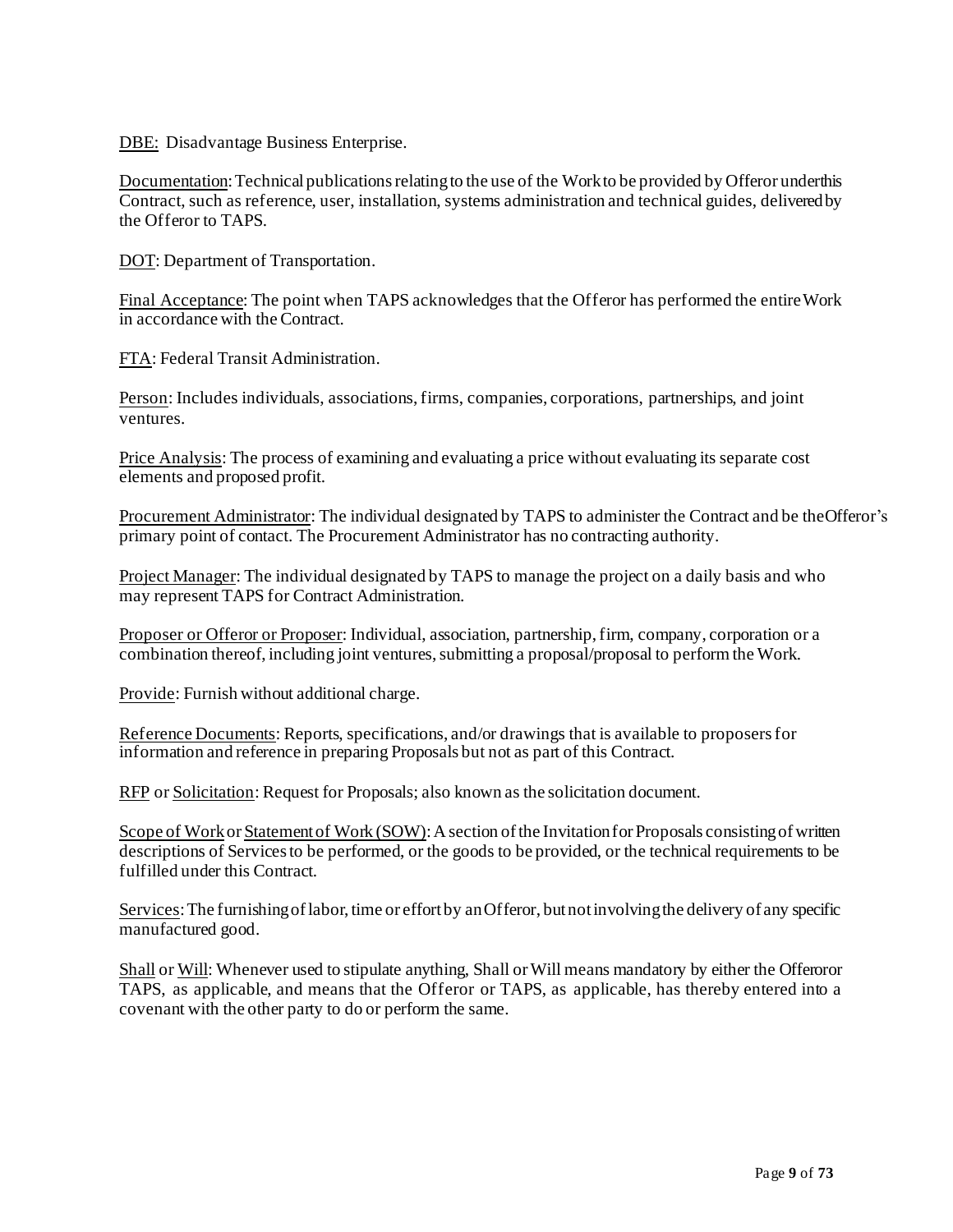Specifications or Technical Specifications: A Section of the Invitation for Proposals consisting of written descriptions of Services to be performed, or the goods to be provided, or the technical requirements to be fulfilled under this Contract.

Sub-Offeror: The individual, association, partnership, firm, company, corporation, or joint venture entering into an agreement with the Offeror to perform any portion of the Work covered by this Contract.

Submittals: Information that is submitted to the Procurement Administrator in accordance with the Scope of Work/Specifications.

TAPS: Texoma Area Paratransit System, Inc.

Work: Everything to be provided and done for the fulfillment of the Contract and shall include all goods and services specified under thisContract, including Contract Amendments and settlements.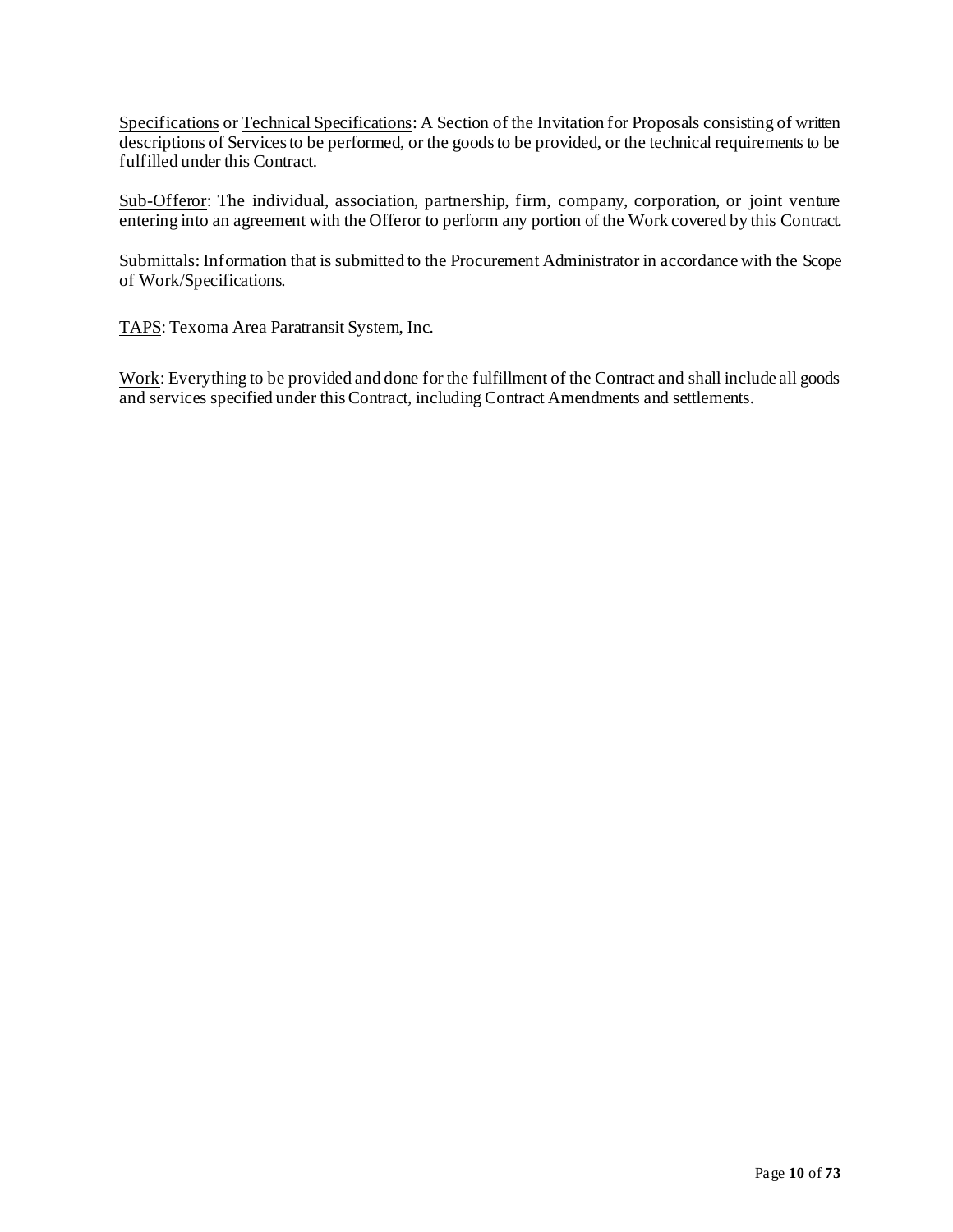## LEGAL NOTICE

June 16, 2022

## **REQUEST FOR PROPOSALS TAPS Facility Feasibility Study/Conceptual Design RFP #TAPS22-03**

<span id="page-10-0"></span>Texoma Area Paratransit System, Inc. ("TAPS") is seeking Proposals for a facility feasibility study/conceptual design. The scope of work/specifications is outlined in the Request for Proposals (RFP). The successful Proposer shall meet the terms and conditions set forth in this document and all other attachments.

The RFP, which includes the procurement schedule, may be obtained by downloading the document from TAPS's website found at **Error! Hyperlink reference not valid.** under 'Request for Proposals'. All interested offerors should complete the Offeror's Registration Form (contained in the RFP) and submit to the listed person, via e-mail. All questions should be directed to:

> Shellie White, General Manager Texoma Area Paratransit System 6104 Texoma Parkway Sherman, TX 75091-0008 E-mail: [shellie.white@transdev.com](mailto:shellie.white@transdev.com)

All Proposals must be received on or before **2:00 pm (CST) on June 30, 2022,** at the address listed above.

The right is reserved to accept any proposal or any part or parts thereof or to reject any and all proposals. Acceptance of any proposal is subject to concurrence by the Texas Department of Transportation and/or the Federal Transit Administration.

Any contract resulting from these Proposals is subject to financial assistance contract between TAPS and the Federal Transit Administration and/or the Texas Department of Transportation.

Offeror will be required to comply with all applicable Equal Employment Opportunity laws and regulations.

Funding provided in whole or in part by the Texas Department of Transportation "TXDOT".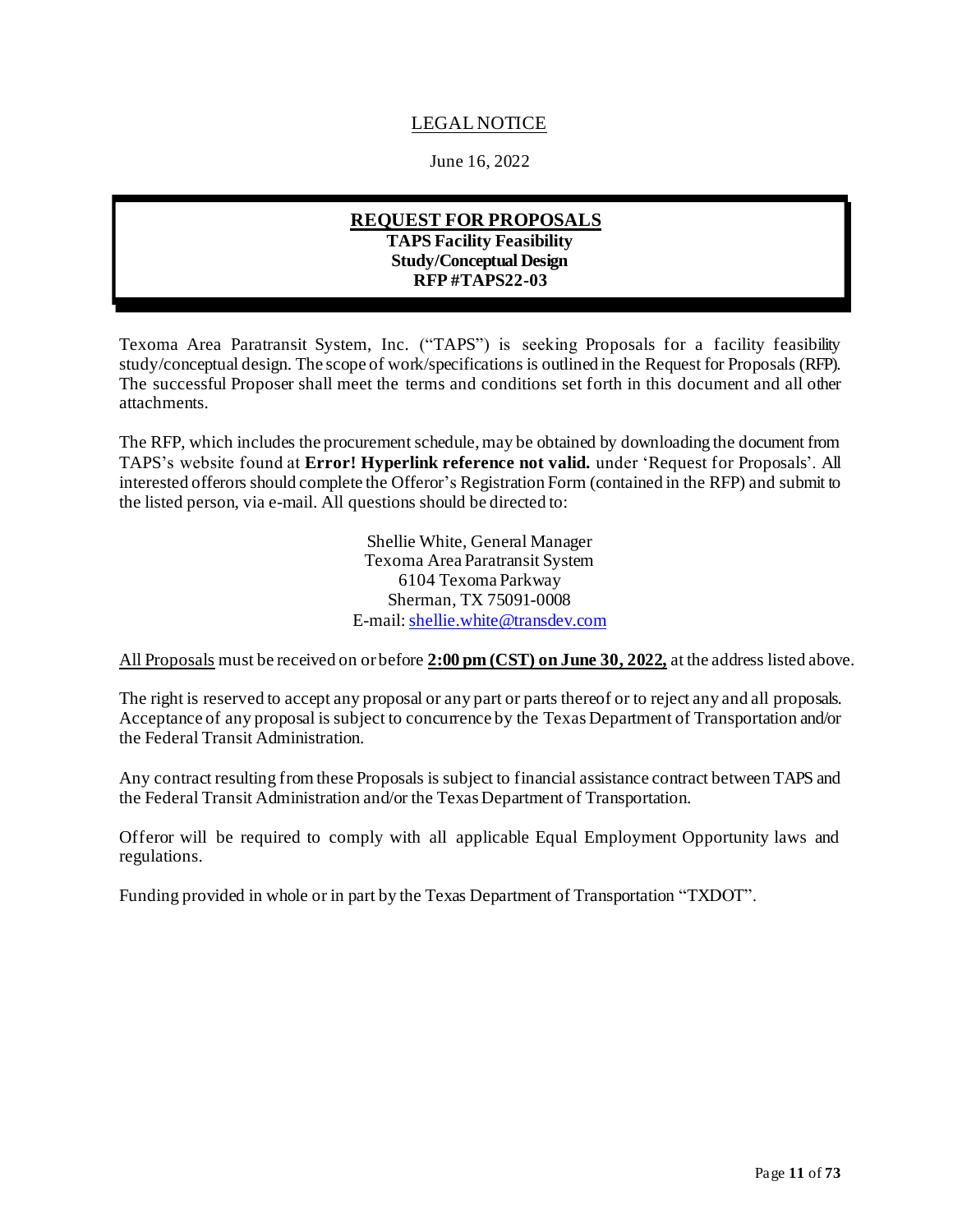#### INTERESTED PROPOSER REGISTRATION FORM

## **TAPS FACILITY FEASIBILITY STUDY/CONCEPTUAL DESIGN RFP #TAPS22-03**

#### <span id="page-11-0"></span>Date: June 16, 2022 To: INTERESTED OFFERORS Subject: TAPS Facility Feasibility Study/Conceptual Design RFP #TAPS22-03

To Proposers:

The REQUEST FOR PROPOSALS (RFP) and any issued addenda(s) are available for download at [www.tapsbus.com.](http://www.tapsbus.com./) Please submit this Form t[o shellie.white@transdev.com](mailto:shellie.white@transdev.com) with your completed contact information

| Name of Interested Offeror:     |  |
|---------------------------------|--|
| Name of Contact Person:         |  |
| Title of Contact Person:        |  |
| Street Address/Post Office Box: |  |
| City, State, Zip Code:          |  |
| Telephone Number:               |  |
| Fax Number:                     |  |
| E-Mail Address:                 |  |
| <b>Website Address:</b>         |  |
| Date of Download:               |  |

This Form is requested to ensure that every Interested Offeror receives issued addenda(s) for this REQUEST FOR PROPOSALS. Failure to register this download mayresult in a rejection of the quotation dueto non-compliance with addenda requirements. See **ATTACHMENT C - ADDENDUM PAGE**, which must be completed and submitted with the proposal that you provide to TAPS.

Thank you for your interest. We look forward to receiving your

proposal.

Sincerely, Shellie White TAPS/Transdev General Manager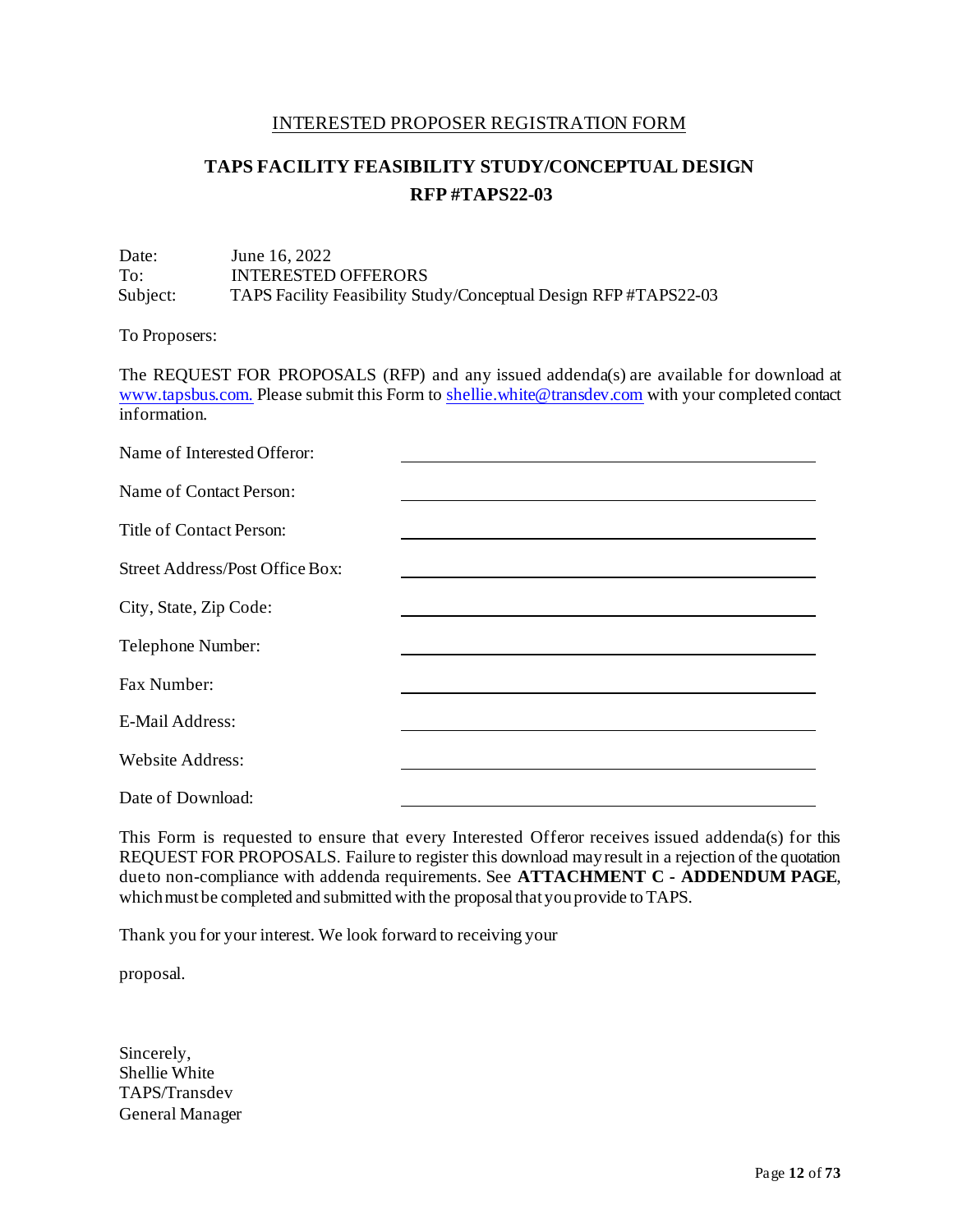## <span id="page-12-0"></span>SECTION 1 - INSTRUCTIONS TO PROPOSERS

## <span id="page-12-1"></span>1-1 Introduction

TAPS is the primary public transportation provider for Cooke, Clay, Fannin, Grayson, Montague, and Wise Counties in North Texas. The Texas legislature enacted the Rural and Urban Transit Act in 1995 which created transit TAPSs that can receive public transportation funds through the Texas Department of Transportation. TAPS meets the requirements of the Act; it operates as a Rural and Urban Transit System which means that TAPS is considered a Political Subdivision of State of Texas. Additionally, TAPS holds 501(C3) status. TAPS provides a customer-focused transportation service that connects people to places in an efficient and safe manner.

TAPS provides demand response paratransit service within the service area and owns 36 medium duty vans. TAPS has one facility comprised of a Maintenance Building located at 6104 Texoma Parkway, Sherman, TX 75091.

#### <span id="page-12-2"></span>1-2 Purpose

TAPS is issuing this Request for Proposal (RFP) to interested and qualified firms or consultant teams to assess the viability of constructing an administrative/operations facility adjacent to the maintenance facility located at 6104 Texoma Parkway, Sherman, TX 75091. TAPS is seeking a consultant team with strong transit planning and site layout skills. The feasibility study will be a continuation of the recent Facility Needs Assessment and will include a conceptual design and cost estimates.

## <span id="page-12-3"></span>1-3 Proposal Submission

The proposer will submit:

- **One (1) Original;**
- **Three (3) copies;**

**The Proposer will submit one (1)sealedenvelopecontaining the One (1)Original andrequired Three (3) copies, complete with all signed affidavits and certifications, bound together.** Oversize pages used for drawings or similar purposes are allowed. The package containing the proposalmust be clearly marked with the words "**Proposal for Feasibility Study/Conceptual Design RFP #TAPS22-03**" and the time and date Proposals are due. TAPS will not accept responsibility for late Proposals that may be improperly routed in the mail or otherwise delivered after the prescribed date and time.

TAPS shall not be responsible for unintentional premature opening of a proposal that has not been properly addressedand identified perthe instructionsincludedwith this RFP. All Proposals are due **NOLATER THAN 2:00 pm (CST), June 30, 2022**.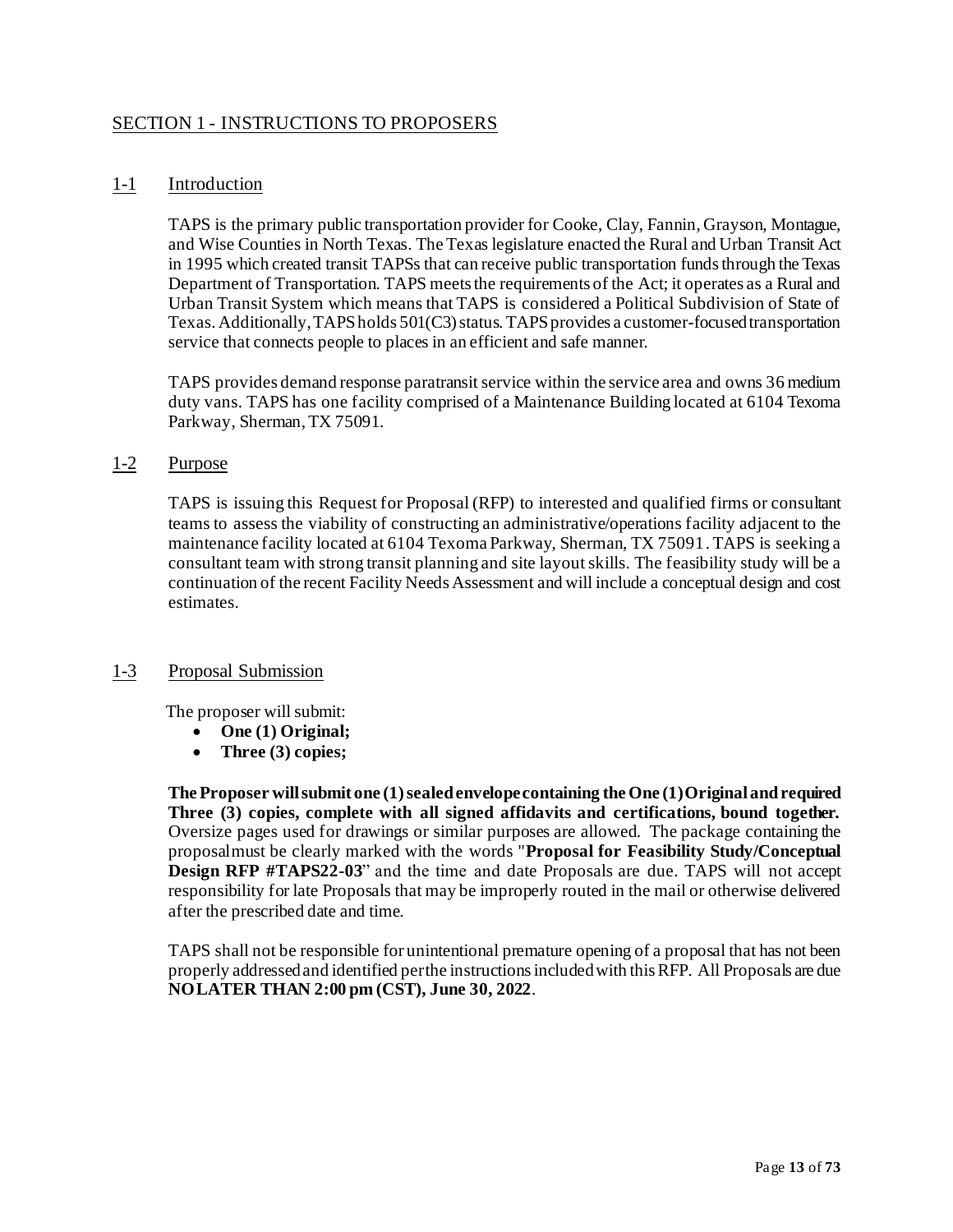## <span id="page-13-0"></span>1-4 Proposal Format and Required Content

Proposals shall be prepared in a clear, concise, and economical manner. Proposals should be bound simply, and sections shall be tabbed to coincide with the sections of the RFP and pages should be numberedin each section.

There is no page limitation or minimum document size, but any information the Proposer submits is expected to be concise and relevant to the RFP. Illustrations may be included in the proposal. Proposals that do not adhere to the required format, are difficult to read or are deemed illegible by TAPS may be rejected.

#### **Proposals shall adhere to the following format and contain the following items in the order outlinedbelow:**

- A. Request for Proposals Cover Page (page 2);
- B. Attachment (**M**) Proposal Form
- C. Cover Letter, providing the following information:
	- 1. Identificationofthe proposer(s), includingname, addressand telephone number of the appropriate contact person at each company/firm.
	- 2. Proposed working relationship among proposing companies/firms, i.e., primesub-consultants, if applicable.
	- 3. Signature of a person authorized to bind the proposing firm/company to the terms of the proposal.
- D. Properly completed and executed Attachments (**A-O**)
- E. Qualifications/experience of prime consultant with studies of similar type and size
- F. Developed work plan and schedule
- G. Breakdown of Costs

#### <span id="page-13-1"></span>1-5 Proposal Signature

Each proposal shall include the RFP Cover Page signed by a person authorized to bind the proposing firm to the terms of the Contract. Proposalssigned by an agent are to be accompanied by evidence of that person's authority.

<span id="page-13-2"></span>1-6 Inquiries

The proposer is required to show on all correspondence with TAPS the following**:** "**Proposal for Facility Feasibility Study/Conceptual Design RFP #TAPS22-03**". Any communication with TAPS should be written and directed to: Shellie White, General Manager, TAPS, 6104 Texoma Parkway, Sherman, Texas 75091-0008. Written communication may also be forwarded via email to [shellie.white@transdev.com.](mailto:shellie.white@transdev.com.) Correspondence will not be accepted by any other means or by any other TAPS staff member.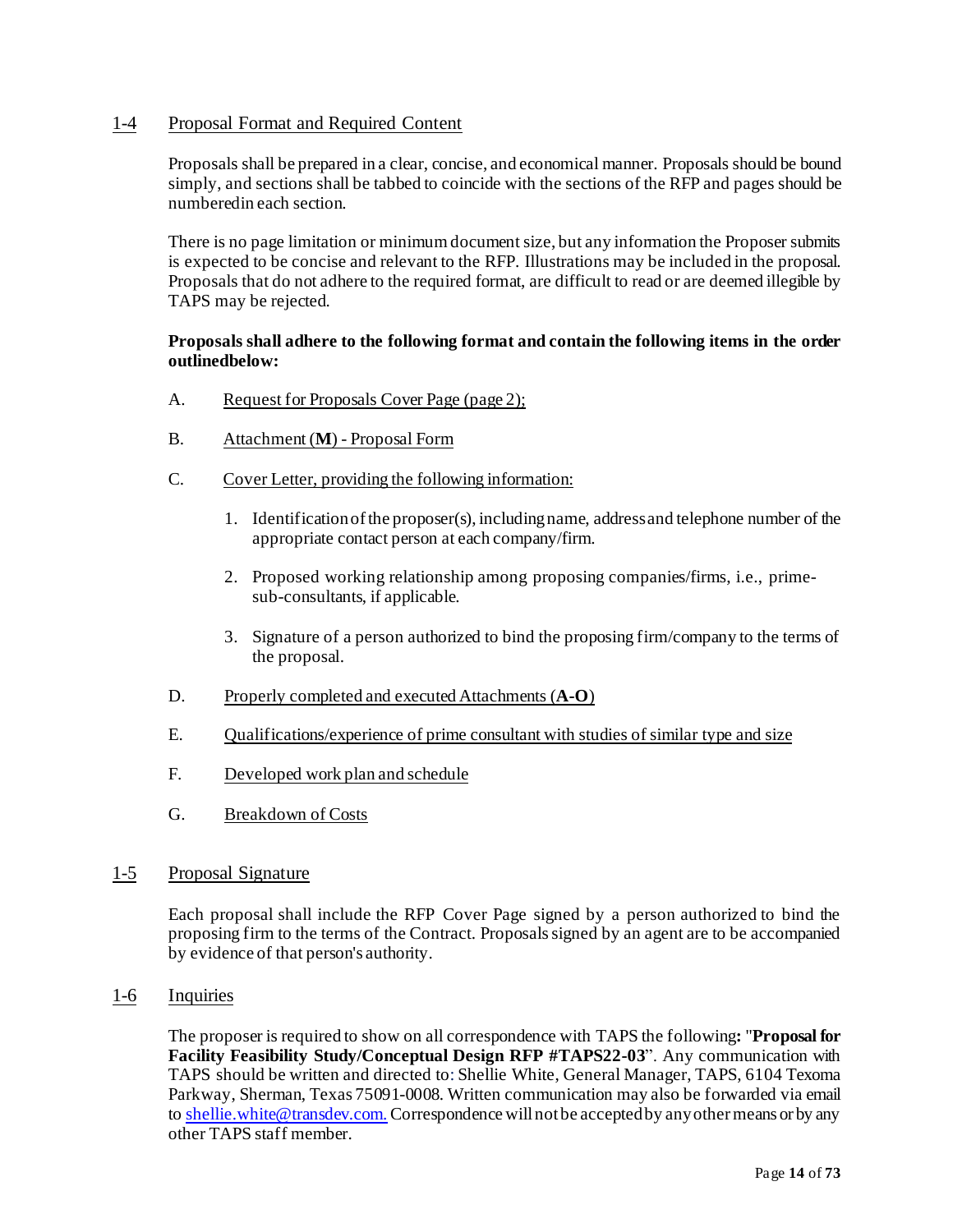## <span id="page-14-0"></span>1-7 Procurement Schedule

The projected schedule forthis procurement is:

| Invitation for Proposals available:                     | June 16, 2022      |  |
|---------------------------------------------------------|--------------------|--|
| Deadline for questions and clarifications:              | June 23, 2022      |  |
| Deadline for responses to questions and clarifications: | June 27, 2022      |  |
| Proposals due by $2:00 \text{ pm} (CST)$ :              | June 30, 2022      |  |
| Proposal Opening at 2:15 pm (CST):                      | June 30, 2022      |  |
| Recommend Contract Award:                               | <b>July 2022</b>   |  |
| Anticipated Completion date:                            | September 30, 2022 |  |

#### <span id="page-14-1"></span>1-8 Proposal Specifics

TAPS reserves the right to reject any or all Proposals. Any restrictions on the use of data contained within a proposal must be clearly stated in the proposal itself.

#### <span id="page-14-2"></span>1-9 Examination of RFP and Contract Documents

Proposers are expected to examine the Scope of Work, scope of services required, specifications, schedules, compliance requirements and all instructions. Failure to do so will be at the Proposer's risk. It is the intent of these specifications to provide product(s)/service(s) of first quality, and the workmanship must be the best obtainable in the varioustrades. The product(s)/service(s) proposed must be high quality in all respects. No advantage will be taken by the Proposerin the omission of any part or detail, which goes to make the product/service(s) complete. All manner of workmanship and material usedin the production of the services andnot herein contained or specified shall be of the industry standard and shall conform to the best practices known in the industry.

Offeror will assume responsibility for all equipment used in the proposal item, whether the same is manufactured by the Offeror or purchased ready made from a source outside the Offeror'scompany. It is the sole responsibility of the Offeror to read the Scope of Work/Specifications and understand them.

The submission of a proposal shall constitute an acknowledgment upon which TAPS may rely on that the Proposer has thoroughly examined and is familiar with the solicitation, instructions and Scope of Work, including any work site identified in the RFP, and has reviewed and inspected all applicable statutes, regulations, ordinances and resolutions addressing or relating to the goods and services to be provided hereunder. The failure or neglect of a Proposer to receive or examine such document work sites, statutes, regulations, ordinances, or resolutions shall in no way relieve the Proposer from any obligations with respect to its Proposal or to any Contract awarded pursuant to this RFP. No claim for additional compensation will be allowed which is based on lack of knowledge or misunderstanding of this RFP, work sites, statutes, regulations, ordinances, or resolutions.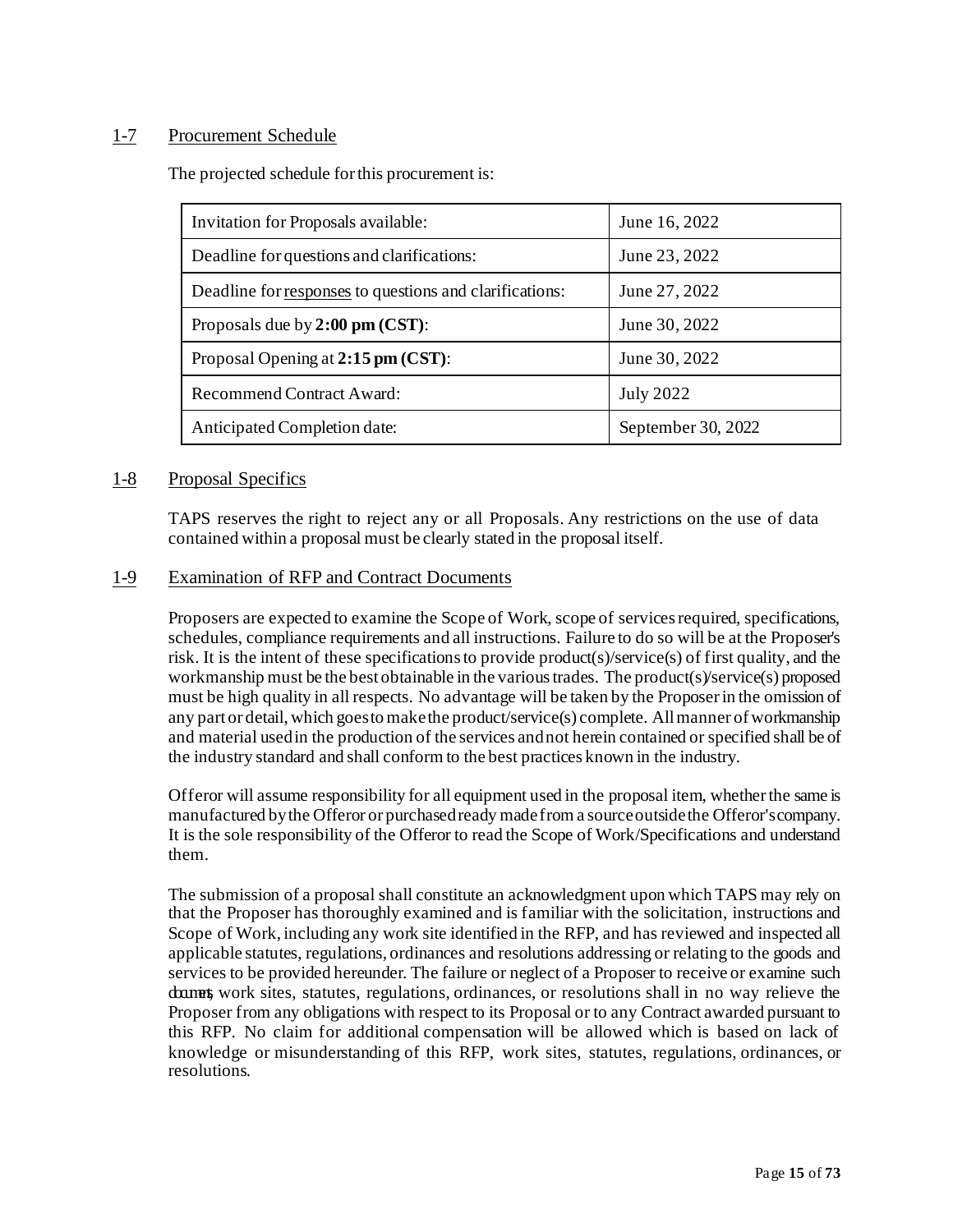## <span id="page-15-0"></span>1-10 Interpretation of RFP and Contract Documents

No oralinterpretationsasto the meaningoftheRFPwillbe made to any Proposer. Any explanation desired by a Proposer regarding the meaning or interpretation of the RFP, Scope of Work, Specifications, etc., must be requested in writing and with sufficient time allowed (a minimum of fifteen (15) calendar days before the proposal due date) for a reply to reach all Proposers before the submission of their Proposals. Any interpretation or change made will be in the form of an addendum to the RFP, specifications, etc., as appropriate. All addendums will be furnished as promptly as is practicable to all Offerors who have registered to submit a proposal on this RFP and to whom the RFPhas been issued to at least seven (7) calendar days prior to the proposal due date. **All addenda will become part of the RFP and any subsequently awarded Contract**. Oral explanations, statements, or instructions given by TAPS before the award of the Contract will not be binding upon TAPS.

## <span id="page-15-1"></span>1-11 Cost of Proposals

TAPS is not liable for any costs incurred by Proposers in the preparation, presentation, testing,or negotiation of Proposals submitted in response to this solicitation.

## <span id="page-15-2"></span>1-12 Samples

Samples of items, when called for, must be furnished free of charge. Samples must be labeled with the Proposer's name, manufacturer's brand name and number, proposal number, and item reference. Request for return of samples shall be accompanied by instructions, which include shipping authorization and name of carrier, and must be received within ninety (90) days after proposal opening date. If instructions are not received within this time, the commodities shall be disposed of by TAPS.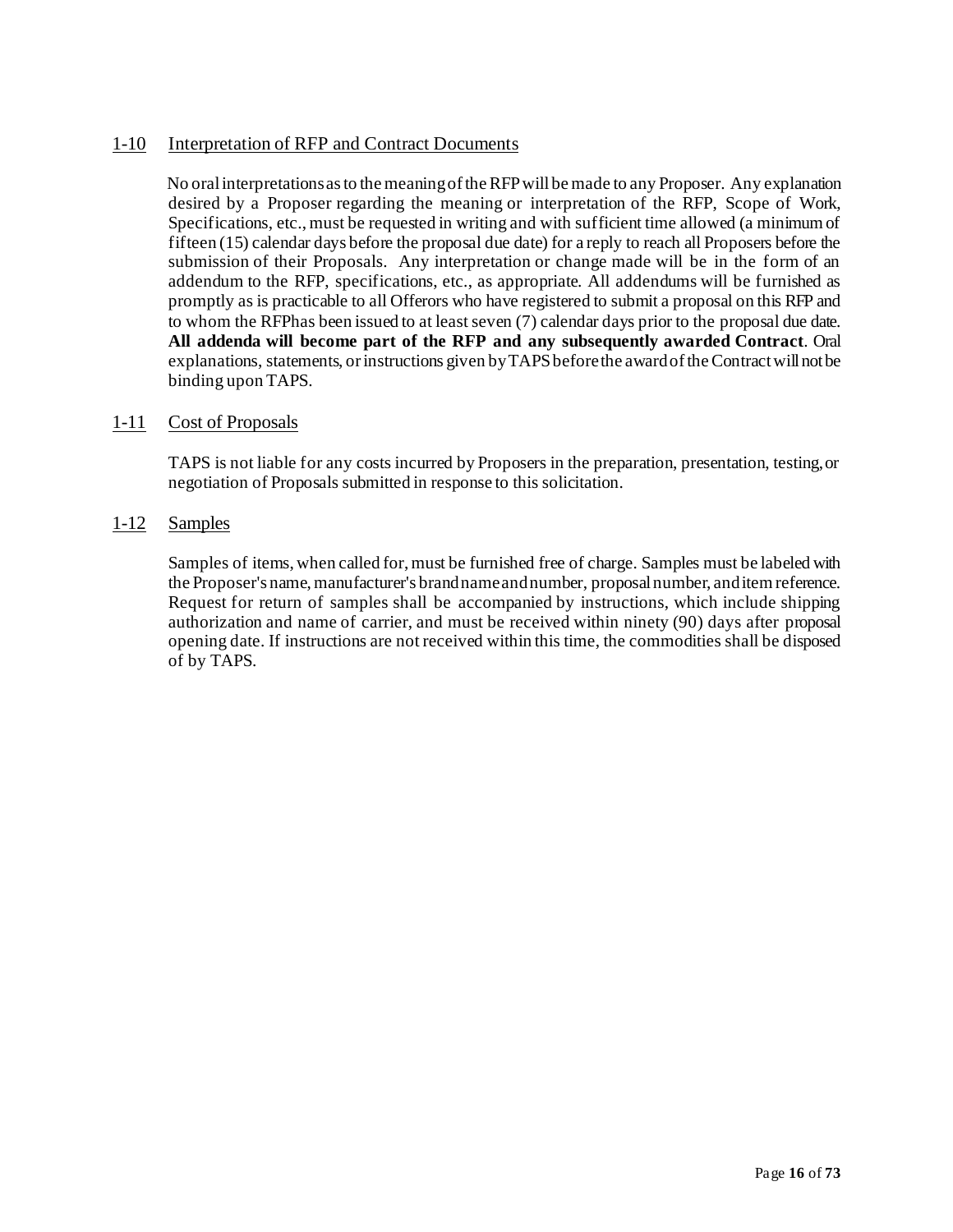## <span id="page-16-0"></span>SECTION 2 – SCOPE OF WORK

#### <span id="page-16-1"></span>2-1 Introduction/Background

TAPS is issuing this Request for Proposal (RFP) to interested and qualified firms or consultant teams to assess the viability of constructing an administrative/operations facility adjacent to the maintenance facility located at 6104 Texoma Parkway, Sherman, TX 75091. TAPS is seeking a consultant team with strong transit planning and site layout skills. The feasibility study will be a continuation of the recent Facility Needs Assessment and will include a conceptual design and cost estimates.

TAPS seeks to move administration and transportation functions from leased space to Agency owned site currently occupied by the maintenance facility. TAPS previously developed space requirements and construction documents for the new facility to be located at 6104 Texoma Parkway, Sherman, TX. TAPS recently requested consultant assistance to review current and previous studies and develop an updated facility needs assessment. A comparison was developed to show the differences between the original facility plan and current operational needs.

#### <span id="page-16-2"></span>2-2 Scope of Work / Specifications

The primary goals of the Feasibility Study effort include:

Task 1 – Develop a Work Plan and Schedule

- Develop a Work Plan to guide and manage the project
- Establish a schedule with milestones

Task 2 – Validation of Space Needs (based on interviews with staff, the following information would be compiled on each functional area):

- Thoroughly review the current facility needs and potential future needs
- Current space allocations and unmet space needs
- Equipment with significant impact on space needs
- Degree of automation and communication
- Data/record storage practices and requirements
- Relationship to general public access and visitation; and
- Parking needs and traffic generation characteristics.

Average square foot space needs per employee, by individual component/personnel classification, will be defined, along with space needs for specialized equipment, meeting rooms, and other nonpersonnel space needs.The net square foot requirement for each component of the proposed facility will be determined. The total quantity of land required to accommodate the proposed facility will be determined by identifying the following:

- Total square footage required for structure
- Employee and patron parking requirements
- Vehicular access and maneuvering

The primary goals of the Conceptual Design and Costs effort include: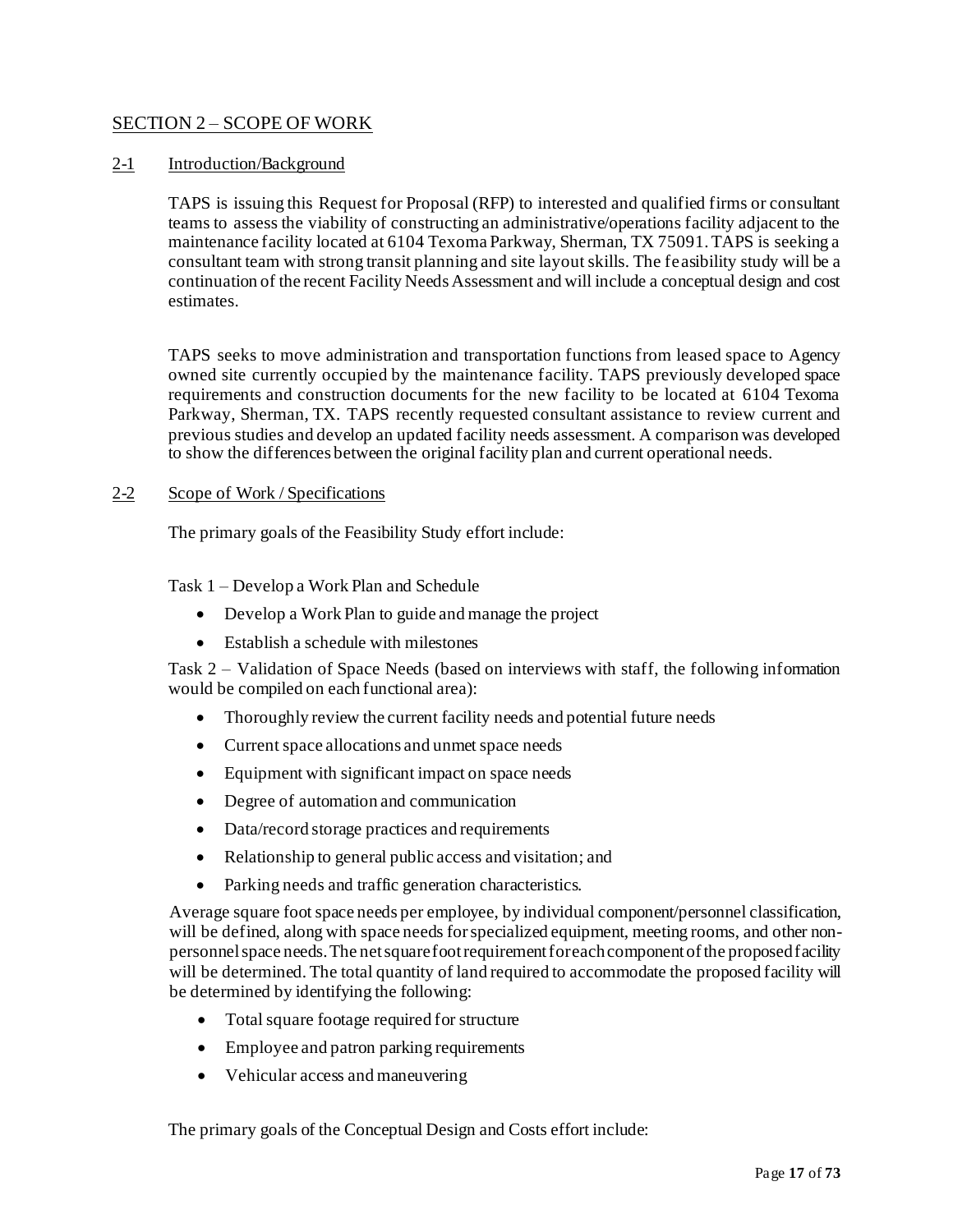Task 1 – Render a Conceptual Facility

- The study, as outlined in the feasibility report, should render a conceptual facility based on the scope of services outlined in the RFP.
- The Consultant should then translate the market and corresponding program and market assessment into the preferred conceptual facility design including spatial relationship.
- The Program Summary should provide a summary of areas that each program space requires including an estimate of the order of magnitude of cost for the design options.
- Conceptual Design Narratives are to be included as well.

Task 2 – Furthermore, the deliverables for the preferred Concept Design Solution shall include the following:

- Site Plan with Ground Floor Plan outline.
- Floor Plan(s).
- Conceptual Vignette depicting building character.
- Final Summarized Building Program.
- Estimates of probable cost.
- An outline of building specifications
- Project Schedule and phasing, if applicable.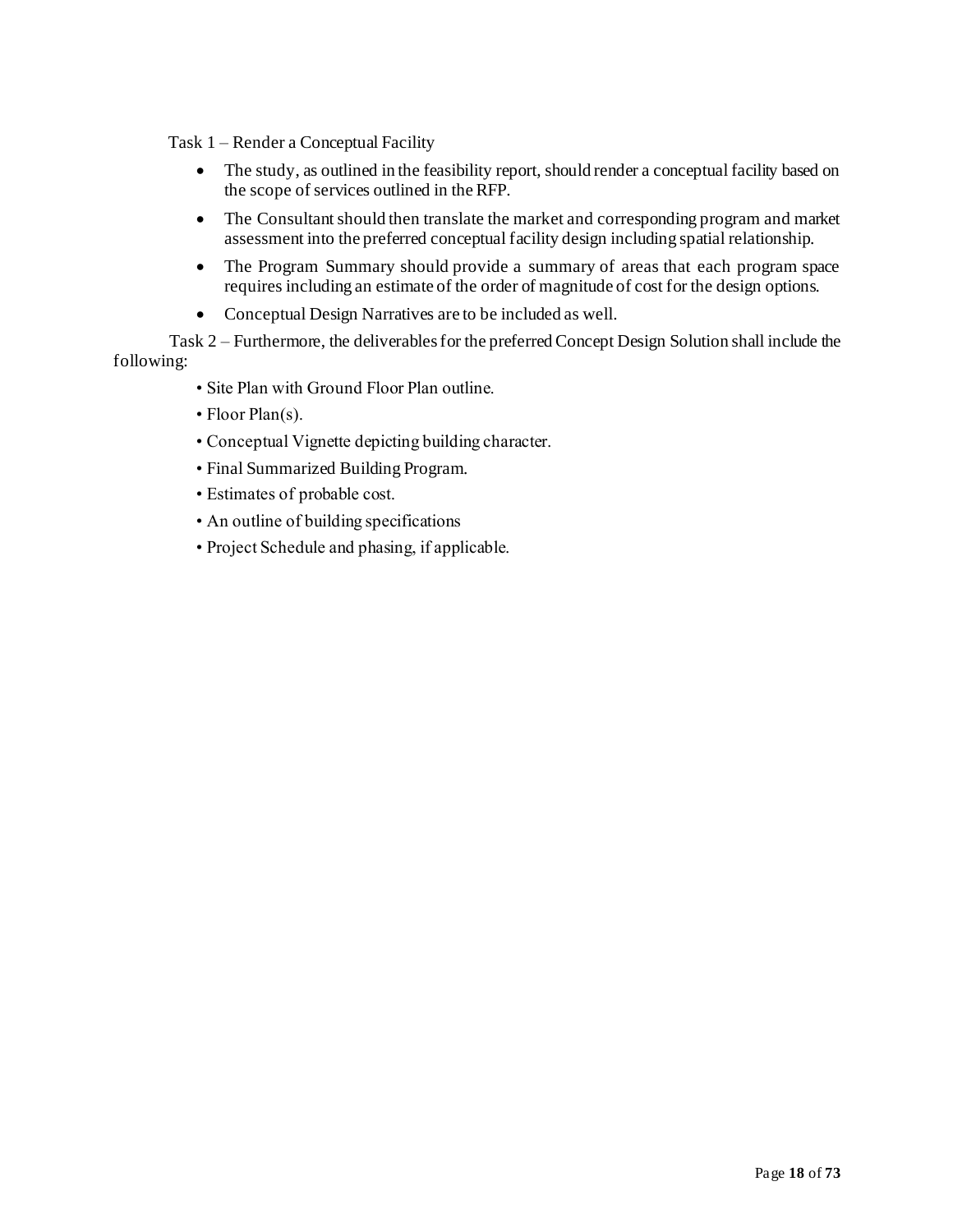## <span id="page-18-0"></span>SECTION 3 – PROPOSAL SUBMISSION PROVISIONS

#### <span id="page-18-1"></span>3-1 Postponement, Amendment and/or Cancellation of Invitation for Proposals

TAPS reserves the right to revise or amend any portion of this RFP prior to the date and time for the proposal delivery. Such revisions and amendments, if any, shall be issued through addenda to this RFP. Copies of such addenda and/or amendments shall be placed on TAPS website and will be furnished to the Proposer's email address submitted on the Offerors Registration Form. If the revisions or addenda require changes in requested information or the format for proposal submission, the established date for submission of Proposals contained in this RFP may be postponed by such number of days as, in TAPS's opinion, shall enable Proposers adequate time to revise their Proposals.

TAPS reserves the right to cancel this RFP at any time or change the date and time for submitting Proposals by announcing same prior to the date and time established for proposal submittal.

#### <span id="page-18-2"></span>3-2 Rejection of Proposals

TAPS reserves the right to reject any or all Proposals and waive any minorinformalities or irregularities.

#### <span id="page-18-3"></span>3-3 Clarification of Proposals

TAPS reserves the right to obtain clarification of any point in a proposal or to obtain additional information necessary to properly evaluate a particular proposal. Failure of a Proposer to respond to such a request for additional information or clarification may result in the Proposals' rejection.

#### <span id="page-18-4"></span>3-4 Approved Equals

In all cases, services and materials must be furnished as specified. Where brand names or specific items are used in the specifications, consider the term "or approved equal" to follow.

Any unapproved deviations, exceptions, substitutions, alternates or conditional qualifications contained in a proposal may be cause for its rejection.

If potential proposers believe that their product is equal to the product specified, they must submit a written request to TAPS on the provided form (Attachment D) and this request will be approved or rejected by TAPS at least seven (7) calendar days prior to the due date of Proposals. Requests for approved equals and clarification of specifications must be received by TAPS in writing a minimum of fifteen (15) days before the proposal opening to allow analysis of the request.

Any request for an approved equal must be fully supported with catalog information, specifications and illustrations, or other pertinent information, as evidence that the substitute offered is equal to or better than the specification. Where an approved equal is requested, the Proposer must demonstrate the equality of this product to TAPS to determine whether the Proposer's product is or is not equal to that specified.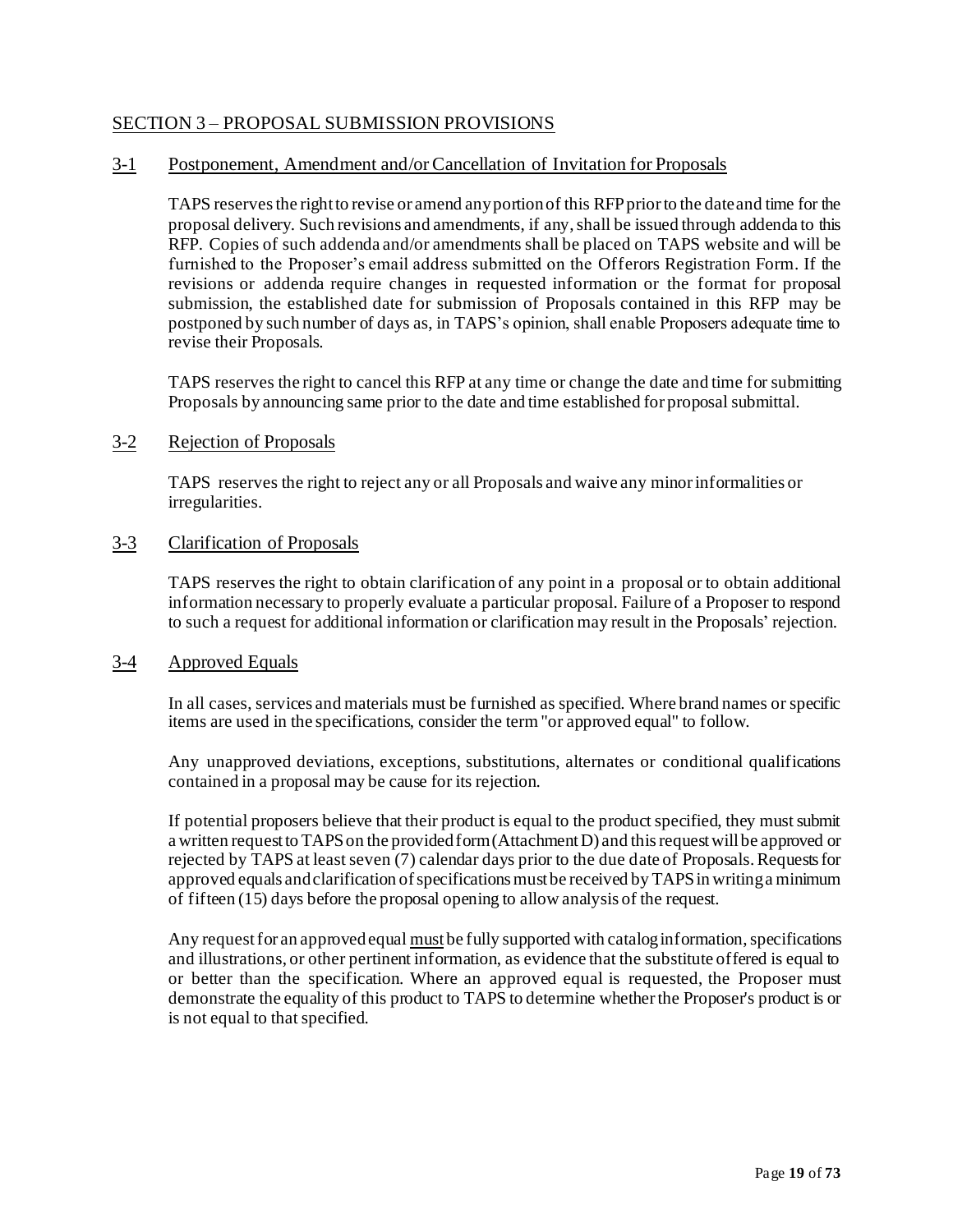#### <span id="page-19-0"></span>3-5 Modification or Withdrawal of Proposals and Late Proposals

At any time before the time and date set for submittal of Proposals, a Proposer may request to withdrawor modify its Proposal. Such a request must be made in writing by a person with authority as identifiedon the RFP Cover Page, provided their identity is made known and a receipt is signed for the proposal. All proposal modifications shall be made in writing executed and submitted in the same form and manneras the original proposal. Any proposal or modification of proposal received at TAPS's office designated in the solicitation after the exact time specified for proposal receipt will not be considered.

#### <span id="page-19-1"></span>3-6 Errors and Administrative Corrections

TAPS will not be responsible for any errors in Proposals. Proposers will only be allowed to alter Proposalsafter the submittal deadline in response to requests for clarifications or Best and Final Offers by TAPS. TAPS reserves the right to request an extension of the proposal period from a Proposer or Proposers.

TAPS reserves the right to allow corrections or amendments to be made that are due to minor administrative errors or irregularities, such as errors in typing, transposition or similar administrative errors. Erasures or other changes or entries made by the proposer must be initialed by the person signing the proposal.

#### <span id="page-19-2"></span>3-7 Compliance with RFP Terms and Attachments

TAPS intends to award a Contract based on the terms, conditions, and attachments contained in this RFP. Proposers are strongly advised to not take any exceptions. Proposers shall submit Proposals which respond to the requirements of the RFP. An exception is not a response to an RFP requirement. If an exceptionistaken, a "NoticeofException"must be submittedwith the proposal. The "Notice of Exception" must identify the specific point or points of exception and provide an alternative.

Proposers are cautioned that exceptions to the terms, conditions, and attachments may result in rejection of the proposal.

TAPS may, at its sole discretion, determine that a proposal with a Notice of Exception merits evaluation. A proposal with a Notice of Exception not immediately rejected, may be evaluated, but its competitive scoring will be reduced to reflect the importance of the exception. Evaluation and negotiation will only continue with the Proposer if TAPS determines that a Contract in the best interest of TAPS may be achieved. The Notice of Exception will be used as part of TAPS's evaluation of the proposal, and, therefore, must be made known during the course of the proposing process.Comments andexceptionssubstantiallyalteringthe form agreementwill notbe considered after conclusion of the proposal process and the award of a contract. Failure to submit a marked-up copy ofthe form agreementwith a proposalwillbe interpretedbyTAPSasthe proposer'sacceptance of the form agreement provided herein.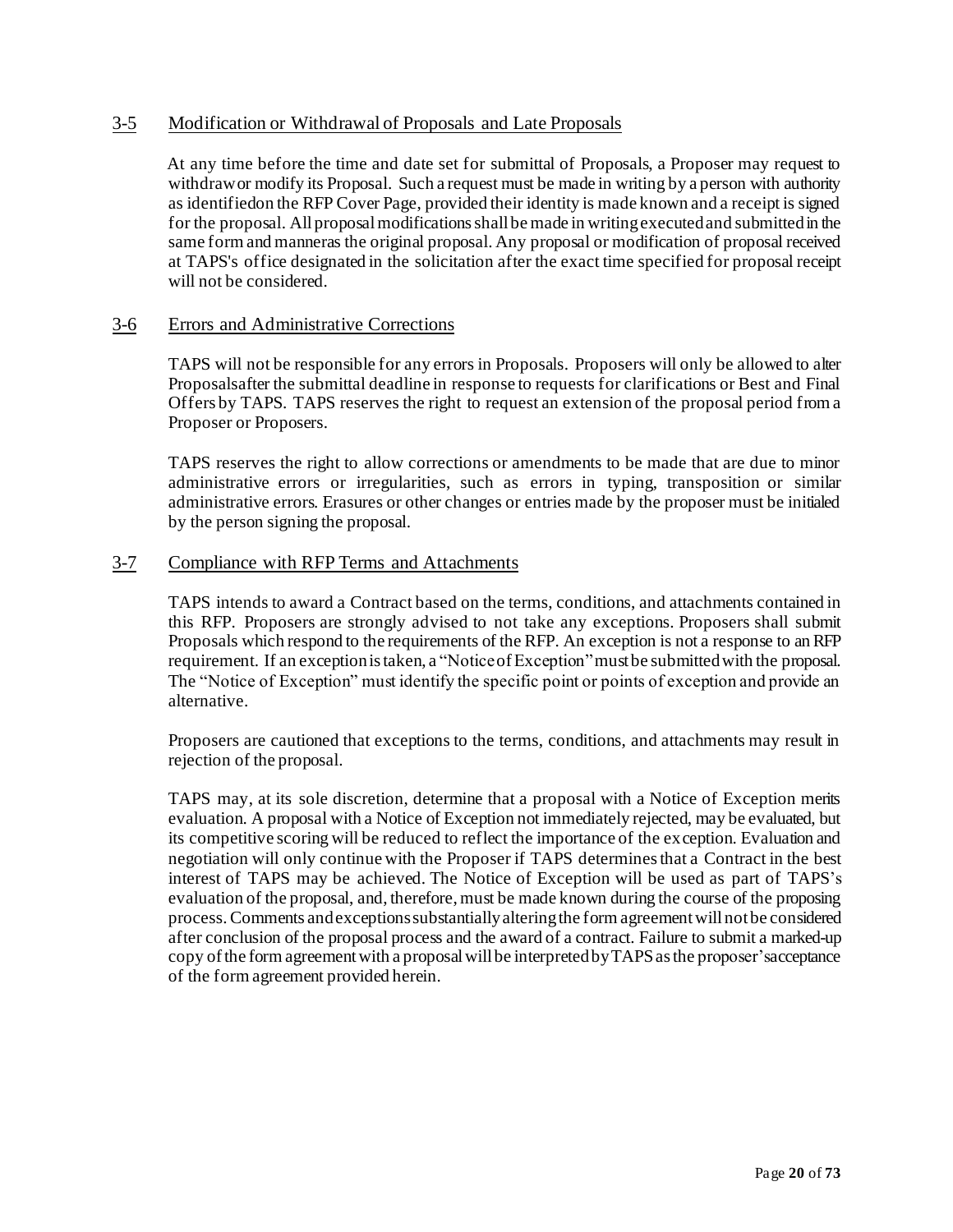#### <span id="page-20-0"></span>3-8 Collusion

The proposer guarantees that the proposal submitted is not a product of collusion with any other proposer,and no effort has been made to fix the proposal price of any proposer or to fix any overhead, profit, or cost element of any proposal price (Affidavit of Non-Collusion). Failure to submit the signed affidavit at the time of proposal opening shall be grounds for disqualification of the proposer's offer.

If TAPS determines that collusion has occurred among Proposers, none of the Proposals from the participantsin such collusion shall be considered. TAPS's determination shall be final.

#### <span id="page-20-1"></span>3-9 Pricing, Taxes and Effective Date

The price to be quoted in any proposal will include all items of labor, materials, tools, equipment, delivery and other costs necessary to fully meet the requirements of TAPS. Any items omitted, which are clearly necessary for the completion of this project, will be considered a portion of such specifications, although not directly specified.

Price Proposals shall include all freight charges, FOB to the designated delivery points.

TAPS is exempt from payment of Federal, Excise and Transportation Tax, and the Texas Sales, Excise and Use Tax. Proposers will not include these taxes in their proposed price(s). All other government taxes, duties, fees, licenses, permits, royalties, assessments, and charges shall be included in the proposed price.

In the event of a discrepancy between the unit price and the extended amount for a required item, the unit price will govern.

The price quoted by the proposing companies/firms will not change for a period of ninety (90) days, beginning from the date the proposal is opened.

#### <span id="page-20-2"></span>3-10 Proposal Alternatives

Proposals shall address all requirements identified in this solicitation. In addition, TAPS may consider proposal alternatives submitted by Proposers that provide enhancements beyond the RFP requirements. Proposal alternatives may be considered if deemed to be in TAPS's best interests. Proposal alternatives must be clearly identified.

#### <span id="page-20-3"></span>3-11 Single Proposal Response

If only one Proposal is received in response to the RFP, a sample of two (2) Proposals, if available, awarded to the Proposer within the past two (2) years may be requested of the single Proposer. A cost/priceanalysis and/or audit may be performed of the cost proposal in order to determine if the price is fair andreasonable.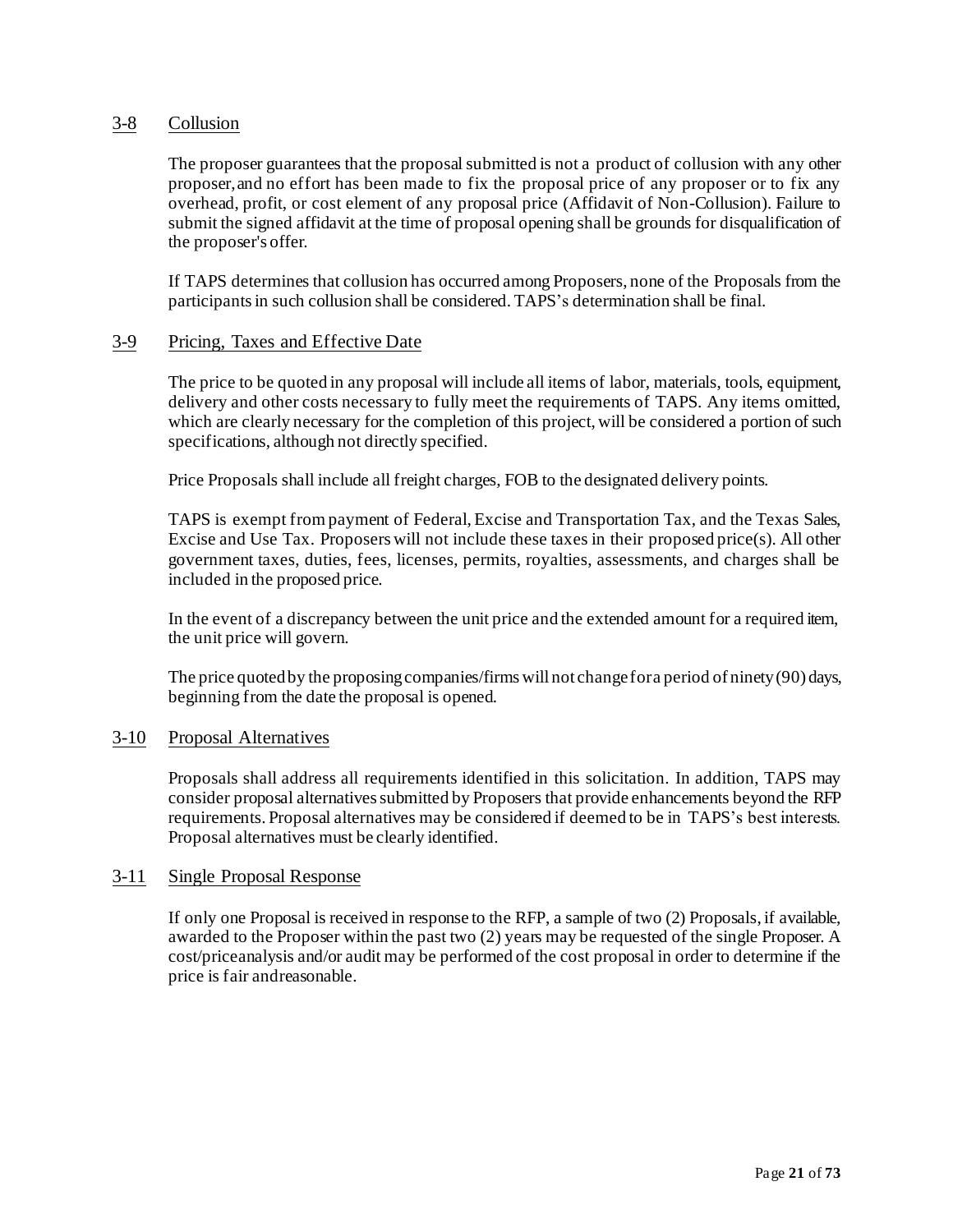#### <span id="page-21-0"></span>3-12 Exclusionary or Discriminatory Specifications

TAPS agrees that it will comply with the requirements of 49 U.S.C. Section 5323(h) (2) by refraining from using any Federal assistance awarded by the FTA to support procurements using exclusionary or discriminatory specifications. TAPS further agrees to refrain from using state or local geographic preferences, except those expressly mandated or encouraged by Federal Statute.

#### <span id="page-21-1"></span>3-13 Protest Procedures

#### Pre-Proposal Protests:

All protests concerning solicitation specifications, criteria and/or procedures shall be submitted in writing (defined as being sent or received via letter on official firm/agency letterhead or by electronic mail) to the Board Chair as specified below not later than ten (10) business days priorto the deadline for submission of Proposals/proposals.

The Board Chair may, within his or her discretion, postpone the deadline for submission of Proposals/proposals, but in any case, shall provide a written response to all protests not later than two (2)business days priorto the deadline for submission of Proposals/proposals. If the deadline for submissionof Proposals/proposalsis postponed by the Board Chair as the result of a protest the postponementwill beannounced through an addendumto the solicitation.

The decision by the Board Chair shall be the final agency decision on the matter.

#### Pre-Award Protests:

With respect to protests made after the deadline for submission of Proposals/proposals but before contract award by TAPS, protests shall be limited to those protests alleging a violation of Federal or State law, a challenge to the Proposals/proposals evaluationand award process.

Such protests shall be submitted in writing (defined as being sent or received via letter on official firm/agency letterhead or by electronic mail) to the Board Chair as specified below not later than five (5) business days after the Recommendation for Contract Award announcement by TAPS.

The Board Chair, within his or her discretion, postpone the award of the contract, but in any case, shall provide a written response to all protests not later than three  $(3)$  business days prior to the date that TAPS shall announce the contract award.

The decision by the Board Chair shall be the final agency decision on the matter.

#### Requirements for Protests:

All protests must be submitted to TAPS in writing (defined as being sent or received via letter on official firm/agency letterhead or by electronic mail), with sufficient documentation, evidence and legal authority to demonstrate that the Protestor is entitled to the relief requested. The protest must be certified as being true and correct to the best knowledge and information of the Protestor and be signed by the Protestor. The protest must also include a mailing address to which a response should be sent.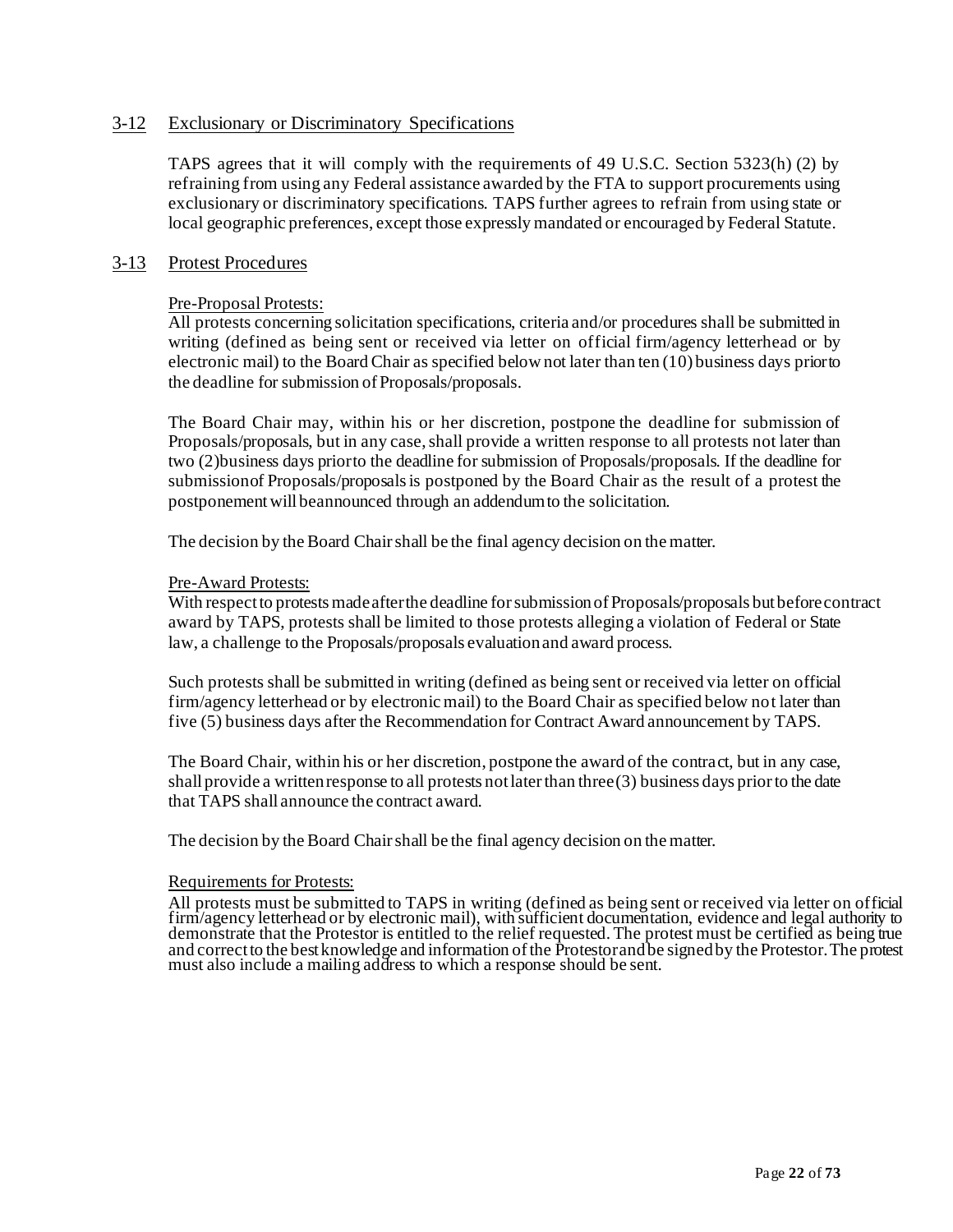Protests received after the deadlines for receipt of protests specified above are subject to denial without anyrequirement forreview or action by TAPS.

All protests must be directed in writing (defined as being sent or received via letter on official firm/agency letterhead or by electronic mail) to the Board Chair at the address shown in the solicitation documents.

#### Protest Response:

The Board Chair shall issue written responses to all protests received by the required protest response dates. All protest responses shall be transmitted by first-class U.S. Postal Service to the address indicated in the protestletter.

For convenience, TAPS will also send a copy of the response to a protest to the Protester by electronic mail if an electronic mail address is indicated in the protest letter. The protest response transmitted by U.S. Postal Service shall be the official TAPS response to the protest and TAPS will not be responsible forthe failure of the Protester to receive the protestresponse byelectronicmail.

#### <span id="page-22-1"></span><span id="page-22-0"></span>3-14 Insurance Requirements

Offeror shall not commence work until all insurance required under this section has been obtained and the proper insurance verification has been provided to TAPS.

#### 3-14.1 General Requirements

All insurance policies shall be written with a company or companies licensed to conduct business within the Commonwealth of Texas and holding a current Best's Key Rating of A- VII or better. Offeror agrees to name TAPS as additional insureds on General, Business Automobile and Excess or Umbrella liability policies by endorsement to the policies. Insurance policies shall be endorsed to give TAPS 30 day's written notice (10 days in case of Workers Compensation) of cancellation for any reason, non-renewal or material change in coverage or limits. In case of non-payment of premium by Offeror,TAPS retains the rights but is not obligated to pay any premiums and deduct such amounts from any payments due to the Offeror.

There shall be no exclusions for punitive damages in the General or Business Automobile policies.

Complete, certified copies of all insurance policies applicable to this agreement will be sent to TAPS within 60 days of each inception or anniversary date, so that these insurance policies may be reviewed by TAPS. Until copies of policies are received, Evidence of Coverage in the form of an original Certificate of Insurance shall be submitted to TAPS. The Offeror also agrees to have deficiencies in the insurance policies amended as per the directions of TAPS or its representative.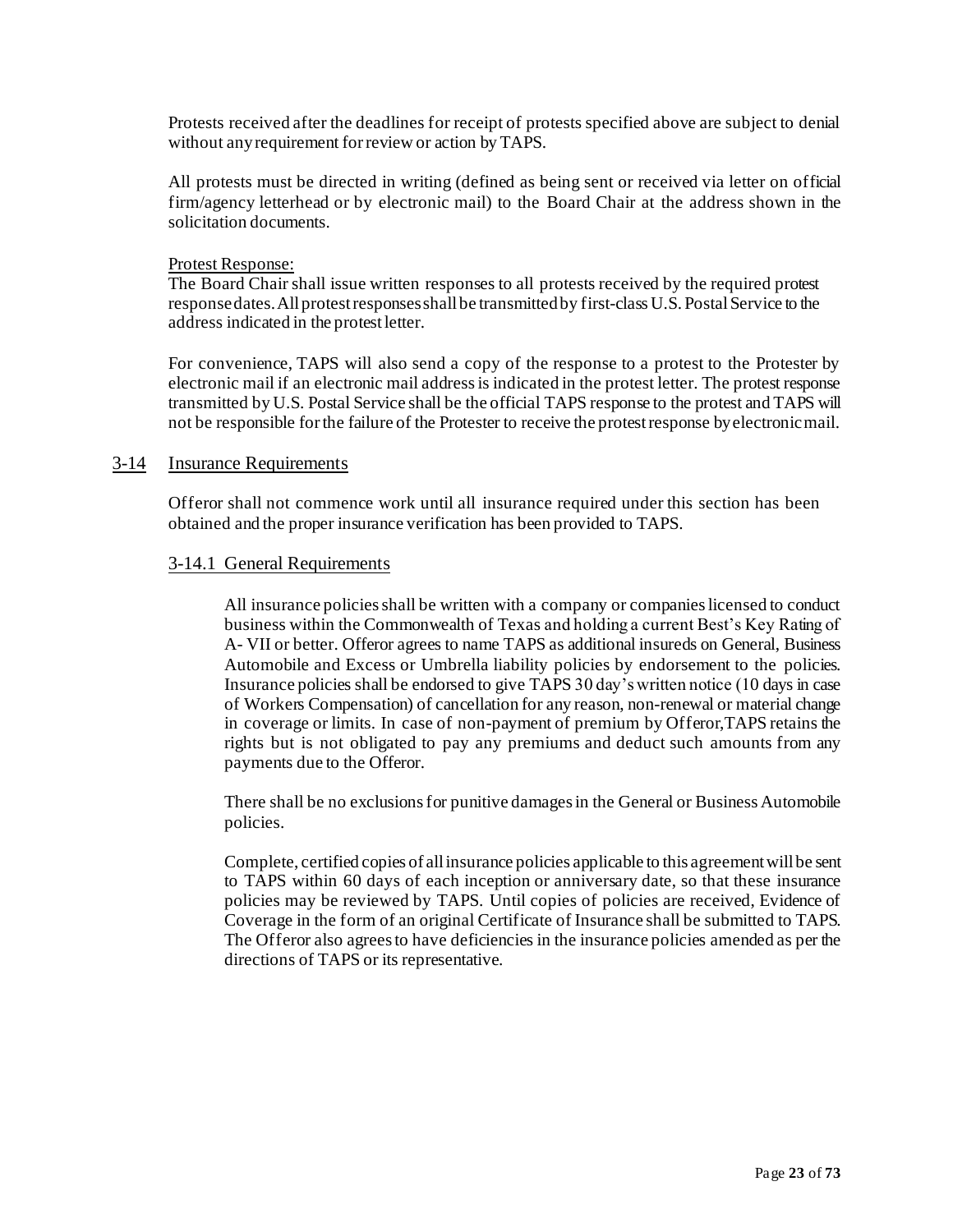#### <span id="page-23-0"></span>3.14.2 Required Coverages

The Offeror agrees to provide the following coverages:

A. **Commercial General Liability** (Occurrence Form), either singly or in combination with Excess or Umbrella Liability Insurance policy **covering all operations** with the following limits:

| Each Occurrence (Bodily Injury, Property Damage)  | \$1,000,000 |
|---------------------------------------------------|-------------|
| Personal and Advertising Injury Limit             | \$1,000,000 |
| General Aggregate Limit                           | \$1,000,000 |
| Products and Completed Operations Aggregate Limit | \$1,000,000 |
| Fire Damage Limit                                 | \$50,000    |
| Medical Payments – Any One Person                 | \$5,000     |

B. **Business Automobile Policy**eithersingly orin combination with Excess orUmbrella Liability Insurance policy **covering all operations** with the following limits:

| Owned, Hired or Non-Owned (Per Accident)       | \$1,000,000              |
|------------------------------------------------|--------------------------|
| Medical Payments (Each Person) \$5,000         |                          |
| Comprehensive $(\$5,000$ Deductible – Maximum) | <b>Actual Cash Value</b> |
| Collision $(\$5,000$ Deductible – Maximum)     | <b>Actual Cash Value</b> |

In the case of policies that list specific vehicles or specific drivers, proof of coverage is required to be provided to TAPS for each vehicle or driver before it can be used in service. The Offeror will be fully responsible for all physical damage deductibles to TAPS owned vehicles. In addition, Offeror will be fully responsiblefor allrental costs and other costs associated with any vehicles that replace any vehicle that sustains any type of physical damage.

#### C. **Workers Compensation**

| Part A                                   | Statutory |
|------------------------------------------|-----------|
| $Part B - Emplovers Liability$           |           |
| Bodily Injury by Accident                | \$500,000 |
| Bodily Injury by Disease (Policy Limit)  | \$500,000 |
| Bodily Injury by Disease (Each Employee) | \$500,000 |

All States and Voluntary Compensation endorsements shall be included in the Workers Compensation policy. Workers Compensation shall be provided to all employees of the Offeror.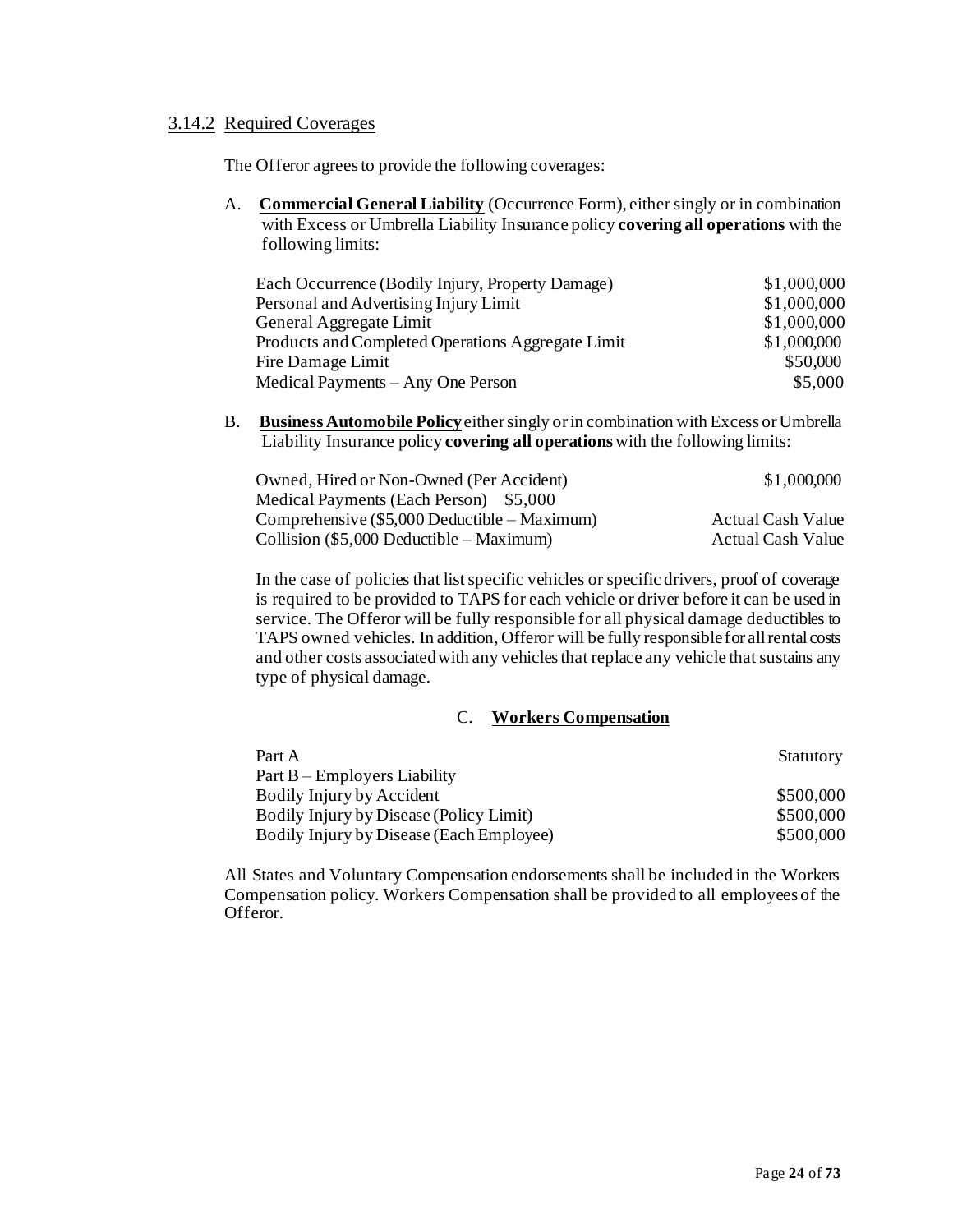## <span id="page-24-0"></span>SECTION 4 – PROPOSAL EVALUATION & CONTRACT AWARD

## <span id="page-24-1"></span>4-1 General

It is the intent of TAPS to select only responsible and responsive firms.

#### <span id="page-24-2"></span>4-2 Eligibility for Award

The initial step in the proposal review process and the purpose is to gauge the responsiveness of the Proposer. The Proposals will be evaluated according to the following criteria:

- The completeness of the proposal  $(20\%)$ ,
- Pricing  $(25%)$
- Background and experience in projects of similar scope (25%),
- References  $(15\%)$ ,
- Any other item deemed in the best interest of TAPS (15%).

Failure to meet any or all of the above criteria will result in a nonresponsive proposal and said proposal will be rejected in its entirety.

In order to qualify as a Responsible Proposer, in addition to the other requirements herein provided, a Proposer must be prepared to prove to the satisfaction of TAPS that it has the integrity, skill,and experience to faithfully perform the conditions of the Contract and that it has the necessary financial resourcesto provide the services in a satisfactory manner and within the time specified.

To be considered skilled and experienced, the Proposer must show, among other requirements of TAPS, that it has satisfactorily supplied services of the same general type and scope as that which is called for in theRFP.

The Proposer shall maintain at all times, the necessary licenses, permits or certifications required and may be required to furnish evidence of the same.

#### <span id="page-24-3"></span>4-3 Contract Award

Contract award, if any, will be made by TAPS to the responsible Proposer whose proposal best meets the requirements of the RFP, and will be the most advantageous to TAPS with respect to operational plan, quality, and other factors as evaluated by TAPS. TAPS shall have no obligations until a Contract is signed between the Proposer and TAPS.

Contract award will occur when TAPS signs the Contract or issues a purchase order. No other act of TAPS shall constitute Contract award. The Contract will establish the Contract value and incorporate the terms of this document but will not be the authorization for Offeror to proceed.

#### <span id="page-24-4"></span>4-4 Execution of Contract and Notice to Proceed

The Proposer to whom TAPS intends to award the Contract shall sign the Contract and return itto TAPS. Upon authorization by TAPS's Board of Directors, or designee, the Contract will be countersigned. Upon receipt by TAPS of any required documentation and submittals by the Proposer, a Notice to Proceed may be issued, if appropriate.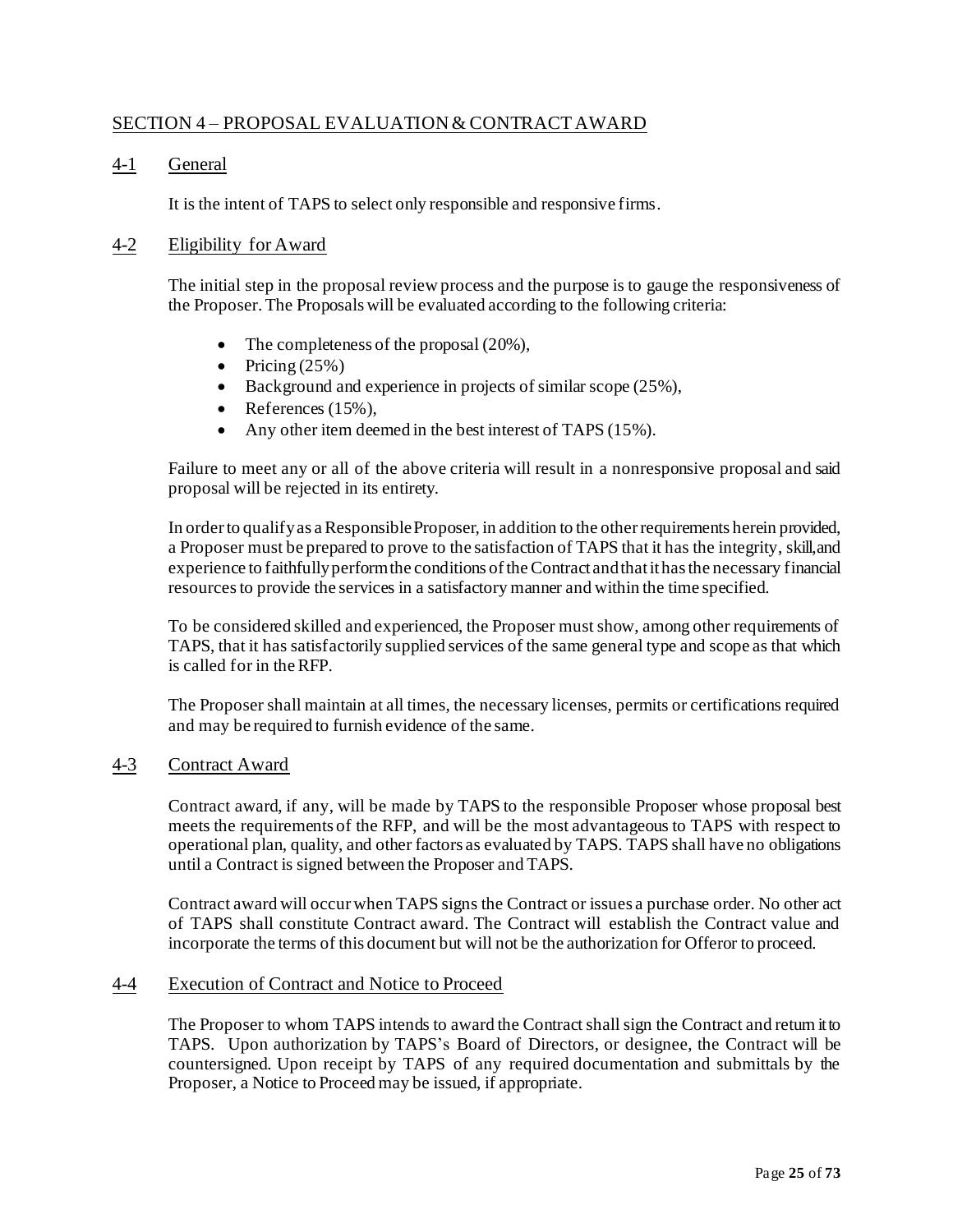#### <span id="page-25-0"></span>4-5 Public Disclosure of Proposals

TAPS is subject to the Texas Freedom of Information Act. Therefore, the contents of this RFP and the Offeror's proposal submitted in response to this RFP shall be considered public documents and are subject to the Texas FOIA statutes. As such, all Proposalssubmitted to TAPS will be available for inspection and copying by the public after the selection process has been concluded. There are, however, various items that may be exempt under public disclosure laws. If any proprietary, privileged, or confidential information or data is included in the Offeror's proposal, eachpage that contains this information or data should be marked as such (e.g., "Proprietary," "Confidential," "Business Secret," or "Competition Sensitive") in order to indicate your claims to an exemption provided in the Texas FOIA. It is TAPS's sole right and responsibility, however, to make the determination whether these items are exempt or not exempt under the Texas FOIA statutes.

All data, documentation and innovations developed as a result of these contractual services shall become the property of TAPS.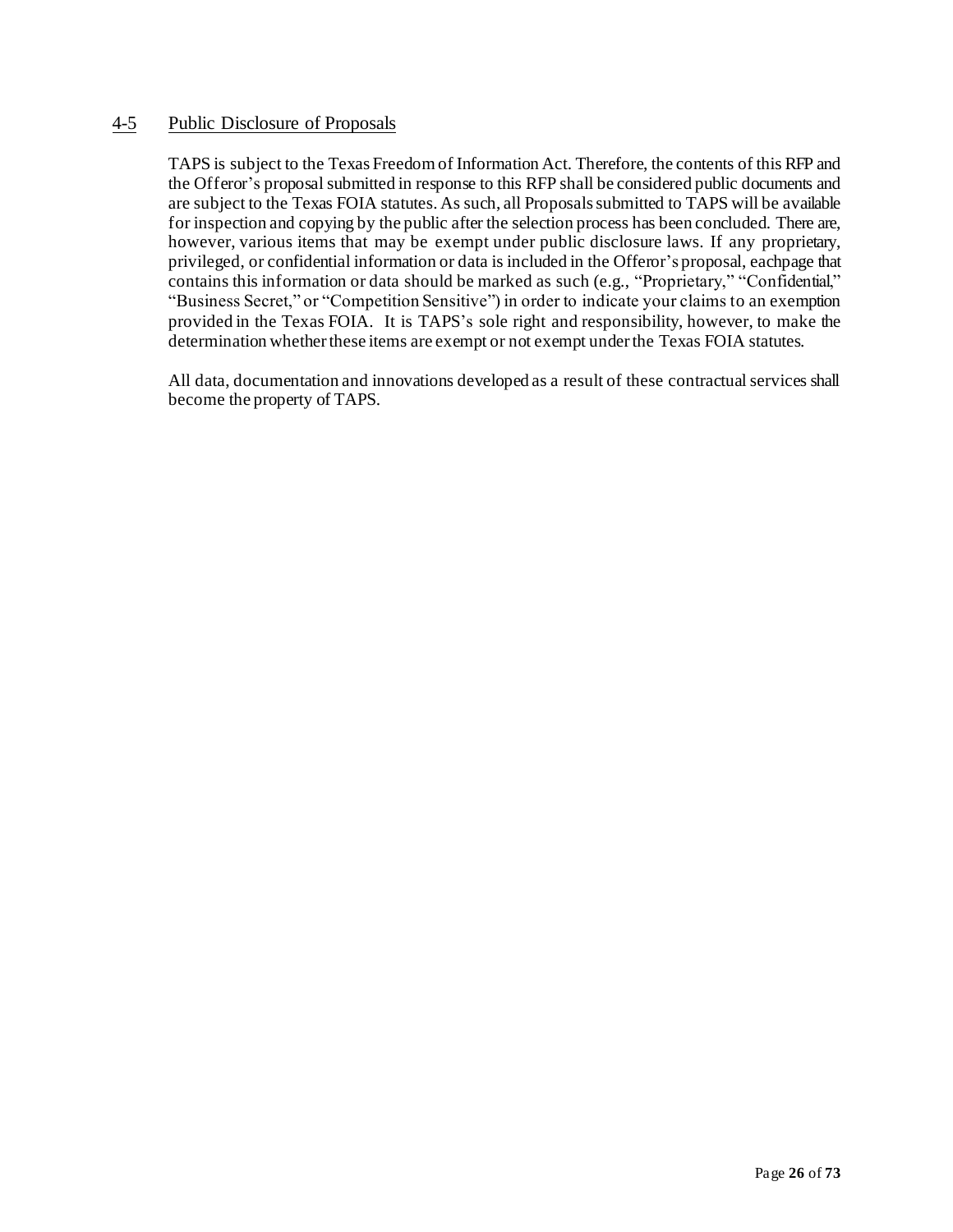## <span id="page-26-0"></span>SECTION 5 – STANDARD CONTRACTUAL TERMS & CONDITIONS

### <span id="page-26-1"></span>5-1 Administration

This Contract is between TAPS and the Offeror who will be responsible for providing the goods and/or performing the services described herein. TAPS is not party to defining the division of work between the Offeror and its Sub Offerors, if any, and the Specifications and/or Scope of Services has not been written with this intent.

Offeror represents that it has or will obtain all duly licensed and qualified personnel and equipment required to perform hereunder. Offeror's performance under this Contract may be monitored and reviewed by a Procurement Administrator appointed by TAPS. Reports and datarequired to be provided by Offeror shall be delivered to the Procurement Administrator. Questions by Offeror regarding interpretation of the terms, provisions, and requirements of this Contract shall be addressed to the Procurement Administrator for response.

## <span id="page-26-2"></span>5-2 Notification of Delay

Offeror will notify TAPS's Procurement Administrator as soon as Offeror has, or shouldhave, knowledge that an event has occurred which will delay delivery or start-up of services.Within five days, Offeror will confirm such notice in writing furnishing as many details as is available.

#### <span id="page-26-3"></span>5-3 Request for Extension

Offeror agrees to supply, as soon as such data are available, any reasonable proofs that are required by TAPS's Procurement Administrator to make a decision of any request for extension.TAPS's Procurement Administrator will examine the request and any documents supplied by Offeror and will determine if Offeror is entitled to an extension and the duration of such extension. TAPS's Procurement Administrator willnotify Offeror of thedecision in writing. It is expressly understood and agreed that Offeror will not be entitled to damages or compensation and will not be reimbursed for losses on account of delays resulting from any cause under this provision.

#### <span id="page-26-4"></span>5-4 Contract Changes

Any proposed change in the contract will be submitted to TAPS for its prior written approval and TAPS will make the change by a Change Order if agreed upon by both parties in writing. Each written Change Order will expressly include any change in the Contract price or delivery schedule. No oral order or conduct by TAPS will constitute a Change Order unless confirmed in writing by TAPS.

#### <span id="page-26-5"></span>5-5 Instructions by Unauthorized Third Persons

In accordance with subsection 5-4, Contract Changes, of the solicitation, TAPS's GM or his authorizedrepresentative are the onlypersons authorized to makechanges within the generalscope of the Contract.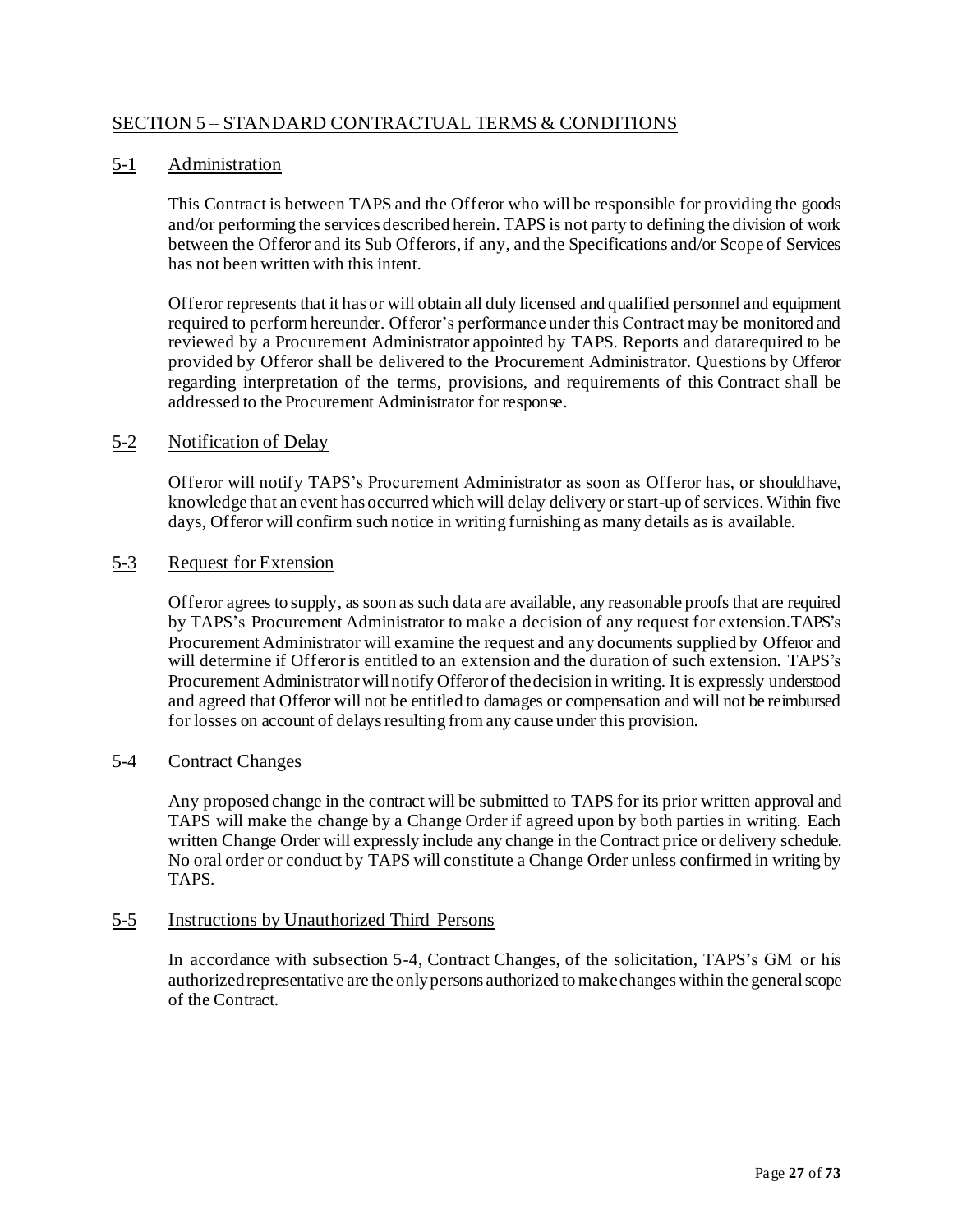Any instructions, written or oral, given to Offeror by someone other than TAPS's GM or his authorized representative, which are considered to be a change in the Contract, will not be considered as an authorized Contract change. Any action on the part of Offerortaken in compliance with such instructions will not be grounds for subsequent payment or other consideration in compliance with the unauthorized change.

## <span id="page-27-0"></span>5-6 Cost or Price Analysis

TAPS reserves the right to conduct a cost or price analysis for any purchase.TAPSmay be required to perform a cost analysis when competition is lacking for any purchase. Sole source procurements which result in a single Proposal being received will be subject to a cost analysis which will include the appropriate verification of cost data, the evaluation of specific elements of costs and the projection of datato determine the effecton Proposal prices. TAPS may requirea Pre-Award Audit and potential Offerors shall be prepared to submit data relevant to the proposed work which will allow TAPS to sufficiently determine that the proposed price is fair, reasonable, and in accordance with Federal, State and local regulations. Procurements resulting in a single Proposal will be treated as a negotiated procurement and TAPS reserves the right to negotiate with the single Proposer to achieve a fair and reasonable price. If a negotiated price cannot be agreed upon by both parties, TAPS reserves the right to reject the single Proposal. Contract change orders or modifications will be subject to a cost analysis.

## <span id="page-27-1"></span>5-7 Lack of Funds

If expected or actual funding is withdrawn, reduced, or limited in any way prior to the expiration date set forth in this Contract or in any amendment hereto, TAPS may, upon written notice to Offeror, terminate this Contract in whole or in part. Such termination shall be in accordance with TAPS's rights to terminate for convenience or default.

## <span id="page-27-2"></span>5-8 Force Majeure

The timely receipt of TAPS's requirements is essential. If the requirements are not received ontime in accordance with the delivery schedule, TAPS may cancel the unfilled portion of the contract for cause, purchase substitute requirements elsewhere, and recover from Offeror any increased costs, thereby incurred together with all resulting incidental and consequential damages.TAPS may also terminate for cause, purchase substitute requirements elsewhere and recover costs and damages for breach of Offeror obligations.

The Offeror shall be entitled to a reasonable extension of time from TAPS for the delays causedby damage to Offeror's and/or TAPS's property caused by fire, lightning, earthquakes,tornadoes, and other extreme weather conditions or acts of nature, power failures, riots, acts of civil or military authorities of competent jurisdiction, strikes, lockouts, and any other industrial, civil or public disturbances beyond the control of the Offeror and its sub Offerors causing the inabilityto perform the requirements of this Contract. Any delay other than ones mentioned above shall constitute a breach of Offeror's contractual obligations.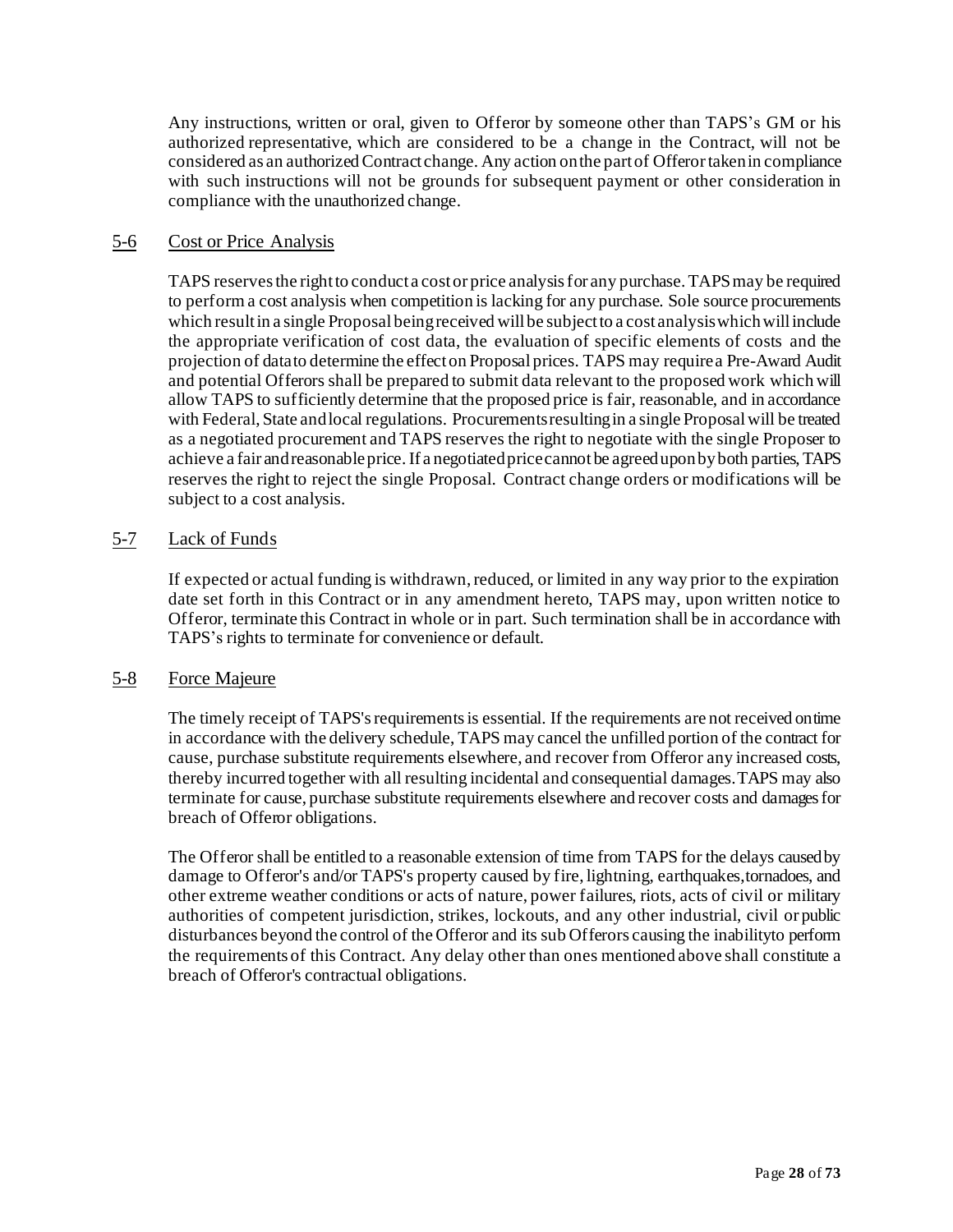## <span id="page-28-0"></span>5-9 Taxes, Licenses, Laws, and Certificate Requirements

Offeror shall maintain and be liable for all taxes, fees, licenses, and costs as may be required by federal, state, and local laws, rules, and regulations for the conduct of business by Offeror and any sub Offerors and shall secure and at all times maintain any and all such valid licenses and permits asmay be required to provide theservices orsupplies underthisContract. Iffor any reason,Offeror's required licenses or certificates are terminated, suspended, revoked, lapsed, or in any manner modified from their status at the time this Contract becomes effective, Offeror shall immediately notify TAPS in writing of such condition.

Offeror will give all notices and comply with all federal, state, local and TAPS laws, ordinances, rules, regulations, standards, and orders of any public authority bearing on the performance of the Contract, including, but not limited to, the laws referred to in these General Provisions of the Contract and the other Contract Documents. If the Contract Documents are at variance therewith in any respect, any necessary changes shall be adjusted by appropriate modification. Omission of any applicable laws, ordinances, rules, regulations, standards or orders by TAPS in the Contract Documents shall be construed as an oversight and shall not relieve theOfferor from his obligations to meet such fully and completely. Upon request, Offeror shall furnish to TAPS certificates of compliance with all such laws, orders and regulations. Offeror shall be responsible for obtaining all necessarypermits andlicensesrequiredfor performanceunder theContract.

Applicable provisions of all federal, state, and local laws, and of all ordinances, rules, and regulations shall govern any and all claims and disputes which may arise between person(s) submitting a Proposal response hereto and TAPS, by and through its officers, employees and authorized representatives, or any other persons, natural and otherwise, and lack of knowledge by any Offeror shall not constitute a cognizable defense against the legal effect thereof.

#### <span id="page-28-1"></span>5-10 Defective Work, Materials or Services

When and as often as TAPS determines that the work, materials, or services furnished under the Contract are not fully and completely in accordance with any requirement of the Contract, it may give notice and description of such non-compliance to Offeror. Within seven (7) calendar daysof receiving such written notification, Offeror mustsupply TAPS with a written detailed planwhich indicates the time and methods needed to bring the work, materials, or services within acceptable limits of the Contract. TAPS may reject or accept this plan at its discretion. In the eventthisplanis rejected, the work, materials, or services will be deemed not accepted and returned to Offeror at Offeror's expense. This procedure to remedy defects is not intended to limit or preclude any other remedies available to TAPS by law, including those available under the Uniform Commercial Code.

## <span id="page-28-2"></span>5-11 Assignment

Offeror shall not assign any interest, obligation, or benefit under or in this Contract or transfer any interest in the same, whether by assignment or notation, without the prior written consent of TAPS. If an assignment is approved, this Contract shall be binding upon and inure to the benefit of the successors of Offeror. This provision shall not prevent Offeror from pledging any proceeds from this Contract as security to a lender. An assignment may be conditioned upon the posting of bonds, securities and the like by the assignee and the assignee must assume the written Contract and be responsible for the obligations and liabilities of Offeror, known and unknown,under this Contract and applicable law.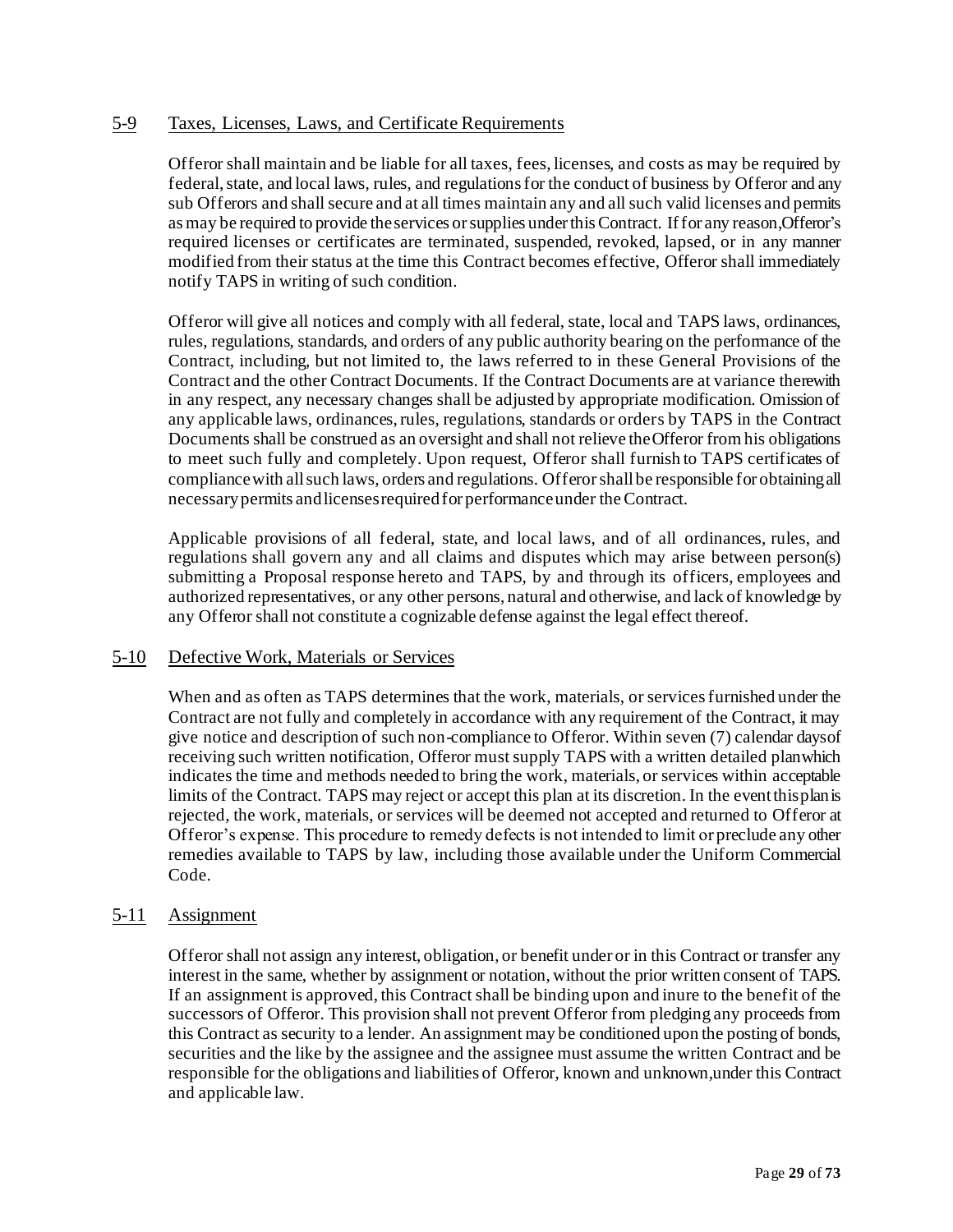TAPS may assign its rights and obligations under the Contract to any successor to the rights and functions of TAPS or to any governmental agency to the extent required by applicable laws or governmental regulations, or to the extent TAPS deems necessary or advisable under the circumstances.

## <span id="page-29-0"></span>5-12 Indemnification and Hold Harmless

The Proposer agrees to indemnify and hold TAPS, its directors, officers, agents, and employees from and against all claims, damages, suits or judgements, including attorneys' fees and other costs and expensesincidentthereto because of harm (includingbutnotlimited to harm arising from libel and/or slander) injury or death to persons or loss, damage or destruction to property, including property of TAPS, the Agreement and third persons, resulting from a breach of contract or the negligence of Proposer or its directors, officers, agents or employees while such person is acting in the scope of this Agreement.

#### <span id="page-29-1"></span>5-13 Applicable Law and Forum

All work done pursuant to any contract resulting from this RFP will be governed by and construed according to the regulations of the Federal Transit Administration and the laws of the State of Texas. Further, the successful Proposer shall abide by all federal, state, and local laws, codes, and ordinances governing any areas(s) in which a service is rendered and shall have all required permits, licenses, agreements, tariffs, bonding, and insurance required by same. No claims for additional payment shall be approved for changes required to comply with any such requirements. Anyactions arising here from shall be filed in the County of Grayson, Texas and the Federal Transit Administration if applicable.

#### <span id="page-29-2"></span>5-14 Attorney Fees

In the event either party shall engage the services of an attorney or other professional due to the default of the other party, the defaulting (non-prevailing) party shall pay all legal costs and fees, including attorney'sfees, incurred by the non-defaulting (prevailing) party in enforcing its rights.

## <span id="page-29-3"></span>5-15 Ethics Policy

TAPS has adopted the Transdev Ethics Policy. These policies shall apply to Transdev employees working on behalf of TAPS who participate in procurements. It is a breach of ethical standards for any employeeto participate directly orindirectly in a procurement when the employee knows:

- The employee, or any member of the employee's immediate family, has a financial interest pertainingto the procurement;
- A business or organization in which the employee, or any member of the employee's immediate family, has a financial interest pertaining to the procurement; or
- Any other person, business or organization with whom the employee or any member of employee's immediate family is negotiating or has an arrangement concerning prospective employment is involved in the procurement. In addition, any persons acting as members of an evaluationcommitteefor anyprocurementshall,forthe purposes ofthe procurement, be bound by conditions of this Section. Throughout the proposal/proposal evaluation process and subsequent contract negotiations, offerors shall not discuss or seek specific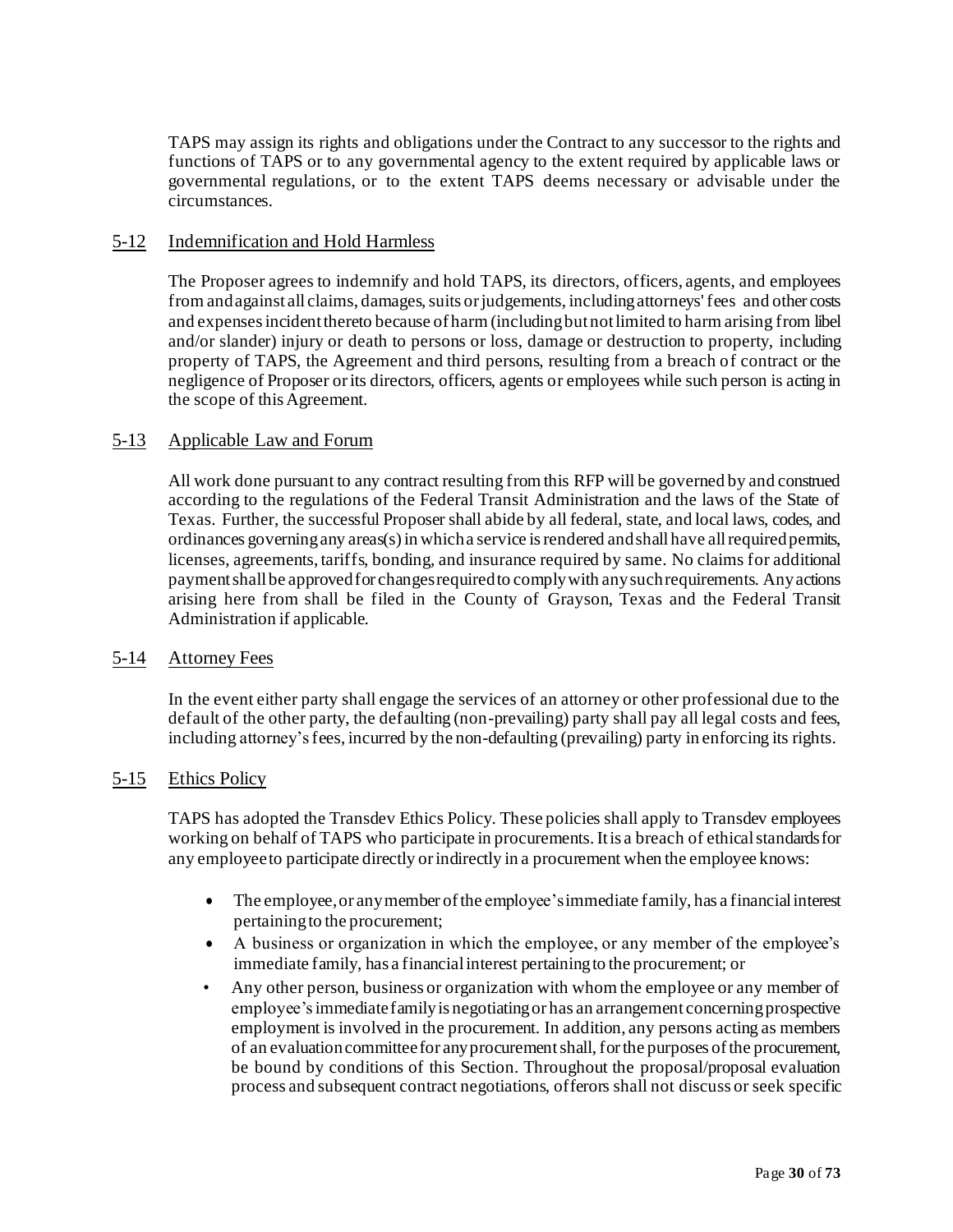information about this procurement, including but not limited to, the contents of submissions, the evaluation process or the contract negotiations, with members of any evaluation committee, TAPS Board of Directors, or other employees other than the designated procurement officer.

#### <span id="page-30-0"></span>5-16 Conflicts of Interest and Non-Competitive Practices

- A. Conflict of Interest Offeror by entering into this Contract with TAPS to perform or provide work, services, or materials, has thereby covenanted that it has no direct or indirect pecuniary or proprietary interest, and that it shall not acquire any interest, which conflictsin any manner or degree with the work, services, or materials required to be performed and/or providedunderthisContract andthatitshall not employany personor agent havingany such interest. In the event that Offeror or its agents, employees or representatives hereafter acquires such a conflict of interest, is shall immediately disclose such interest toTAPS and take action immediately to eliminate the conflict or to withdraw from this Contract, as TAPS may require.
- B. Contingent Fees and Gratuities Offeror, by entering into this Contract with TAPS to perform or provide work, services, or materials, has thereby covenanted:
	- 1. No person or selling agency except bona fide employees or designated agents or representatives of Offeror has been or will be employed or retained to solicit orsecure this Contract with an agreement or understanding that a commission, percentage, brokerage, or contingent fee would be paid; and
	- 2. No gratuities, in the form of entertainment, gifts, or otherwise, were offered or given by Offeror or any of its agents, employees, or representatives, to any official, member or employee of TAPS or other governmental agency with a view toward securingthis Contract or securing favorable treatment with respect to the awarding oramending, or the makingof anydetermination with respect to the performance of thisContract.

## <span id="page-30-1"></span>5-17 Conflicts of Interest – Current and Former Employees

TAPSseeksto eliminate andavoidactual or perceivedconflicts ofinterest andunethical conduct by current and former TAPS employees in transactions with TAPS. Consistent with this policy, no current or former TAPS employee may contract with, influence, advocate, advise, or consult with a third party about a TAPS transaction, or assist with the preparation of Proposals submitted to TAPS while employed by TAPS or within one (1) year after leaving TAPS's employment, if he/she participated in determining the work to be done or process to be followed while a TAPS employee.

Furthermore, no member, officer, or employee of TAPS during their tenure or for two (2) years thereafter will have any financial interests, direct or indirect, in this Contract or the proceeds thereof.

#### <span id="page-30-2"></span>5-18 Other Public Agency Orders

Other federal, state, county, and local entities may utilize the terms and conditions established by this Contract. TAPS does not accept any responsibility or involvement in the purchase orders or contracts issued by other agencies.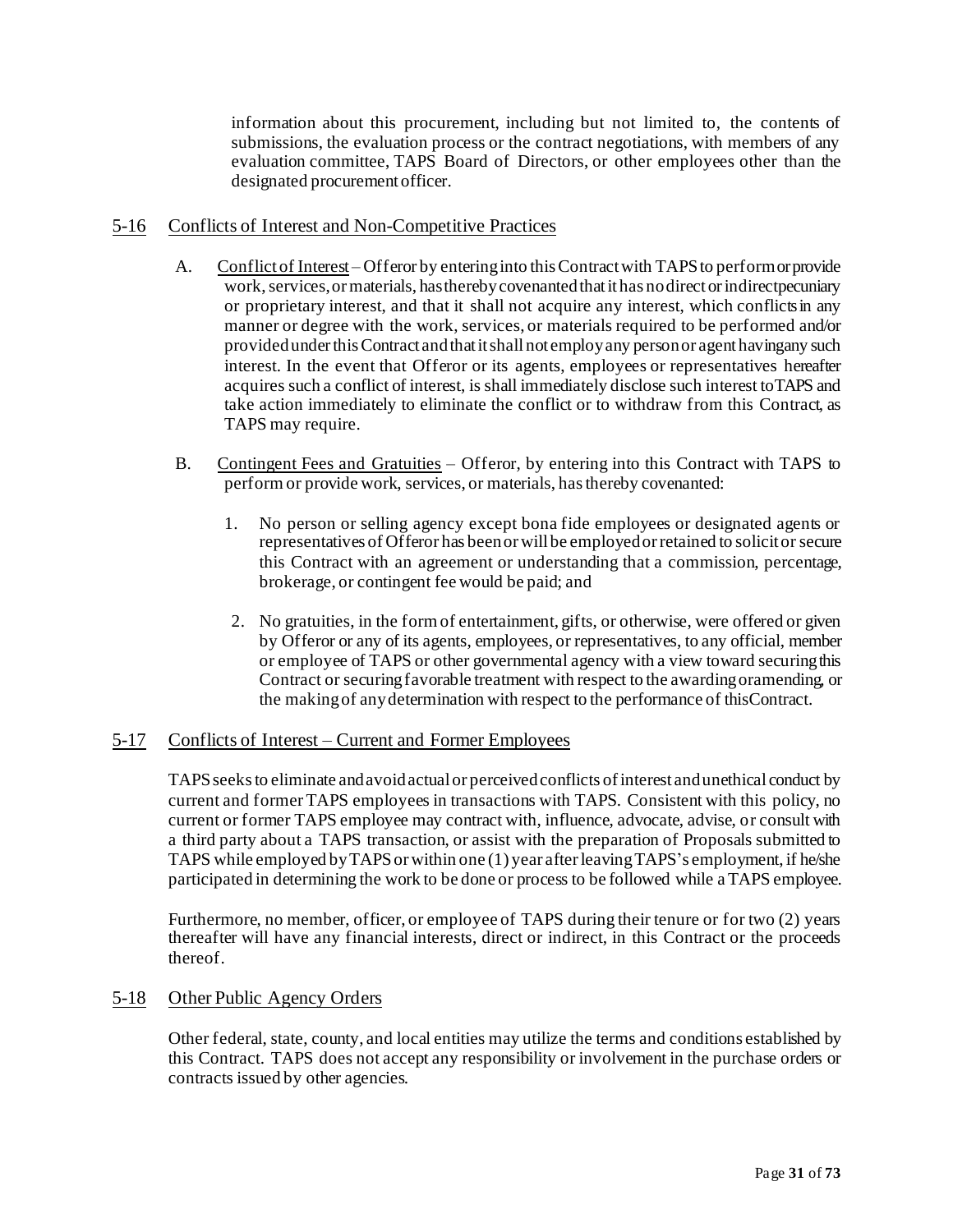## <span id="page-31-0"></span>5-19 Severability

Whenever possible, each provision of this Contract shall be interpreted to be effective and valid under applicable law. If any provision is found to be invalid, illegal, or unenforceable, then such provision or portion thereof shall be modified to the extent necessary to render it legal, valid, and enforceable and have the intent and economic effect as close as possible to the invalid, illegal, and unenforceable provision.

#### <span id="page-31-1"></span>5-20 Non-waiver of Breach

No action or failure to act by TAPS shall constitute a waiver of any right or duty afforded to TAPS under the Contract; nor shall any such action or failure to act by TAPS constitute an approval of, or acquiescence in, any breach hereunder, except as may be specifically stated by TAPS in writing.

#### <span id="page-31-2"></span>5-21 Use of TAPS's Name in Offeror Advertising or Public Relations

TAPS reserves the right to review and approve all TAPS-related copy prior to publication. Offeror will not allow TAPS-related copy to be published in Offeror's advertisements or public relations programs until submitting TAPS-related copy and receiving prior written approval from TAPS's General Manager. Offerorwill agree that published information on TAPS or its program will be factual, and in no way imply that TAPS endorses Offeror's firm, service, or product.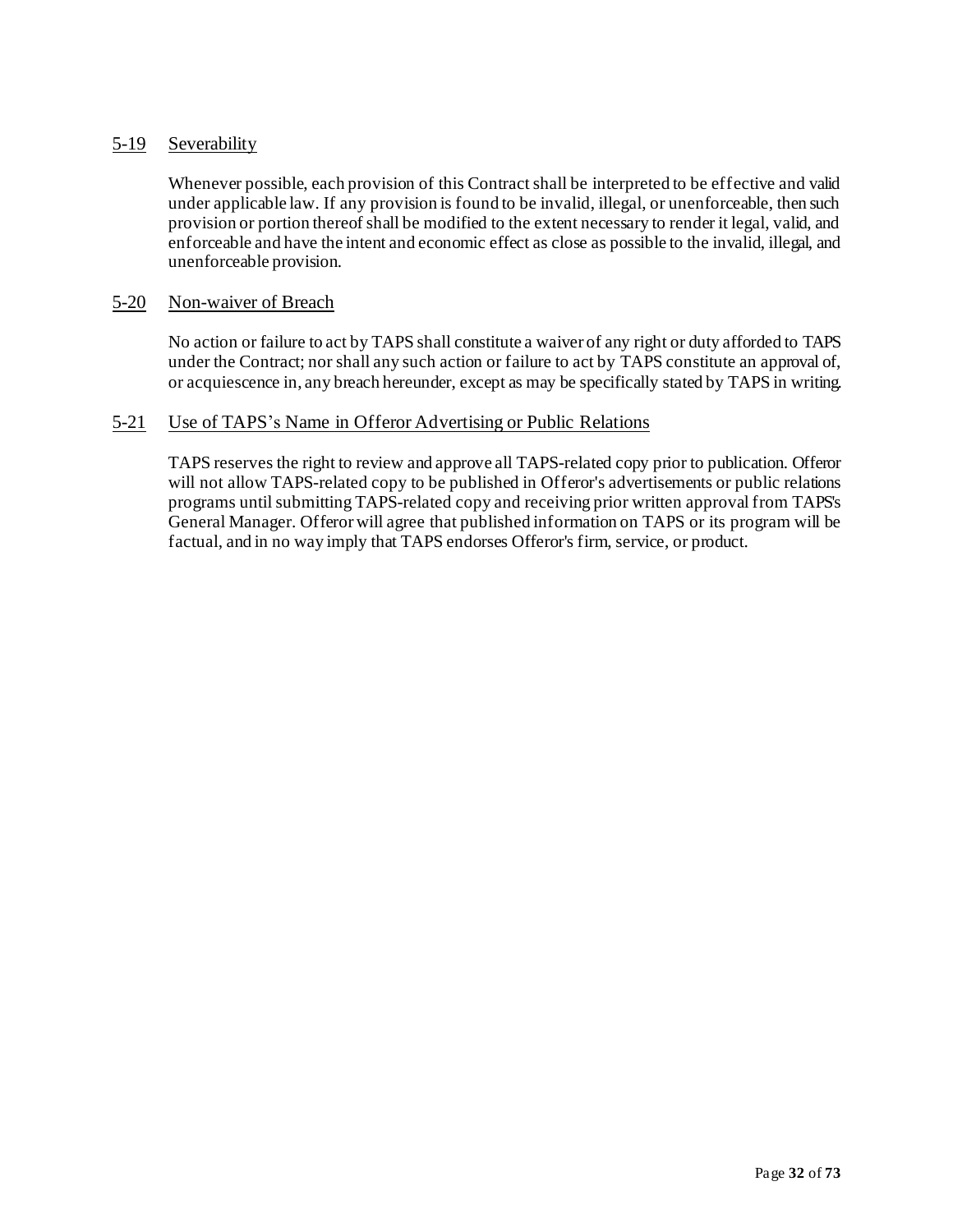## <span id="page-32-0"></span>SECTION 6 – SPECIFIC CONTRACTUAL TERMS & CONDITIONS

## <span id="page-32-1"></span>6-1 Contract

Any Contract resulting from this solicitation will be structured as a firm, fixed price contract. The Contract(s) issued by TAPS may reflect agreed to modification of Contract terms, funding, or other matters subject to subsection 5-4, Contract Changes. Standard Purchase Orders will be the authorization for the Offeror to perform the service or deliverthe goods as directed.

#### <span id="page-32-2"></span>6-2 Contract Documents and Precedence

The documents constituting the Contract between TAPS and Offeror are intended to be complementary so that what is required by any one of them shall be as binding as if called for by all of them. In the event of any conflicting provisions or requirements within the several parts of the Contract Documents, the following order of precedence shall be applied:

- 1) Any required federal, state or local regulations that may not be altered by TAPS;
- 2) Contract;
- 3) Purchase Order;
- 4) Contract amendments;
- 5) Results of negotiations;
- 6) Solicitation and all issued addenda and approved equals;
- 7) Any optional federal regulations elected by TAPS as expressly set forth herein;
- 8) Clarifications of and amendments to Offeror's proposal as accepted by TAPS; and
- 9) Offeror's proposal and Attachments, and all clarifications and amendments issued prior tocontract award.

#### <span id="page-32-3"></span>6-3 Contract Term

The term of the Contract arising from this RFP shall be for two (2) years from acceptance date.

#### <span id="page-32-4"></span>6-4 Payment Procedures

Payments forservices rendered and expenses incurred shall be made after presentation of Offeror's invoices upon delivery of goods ordered by TAPS. Such invoicesshall be computed in accordance with the fee schedule agreed to by TAPS and Offeror, and incorporated into the final contract, and are due and payable within thirty (30) days of receipt of a correct invoice as agreed upon by TAPS. Each invoice shall contain Offeror's list of items delivered. Offeror also agrees to supply, with each invoice, additional information as may be requested by TAPS.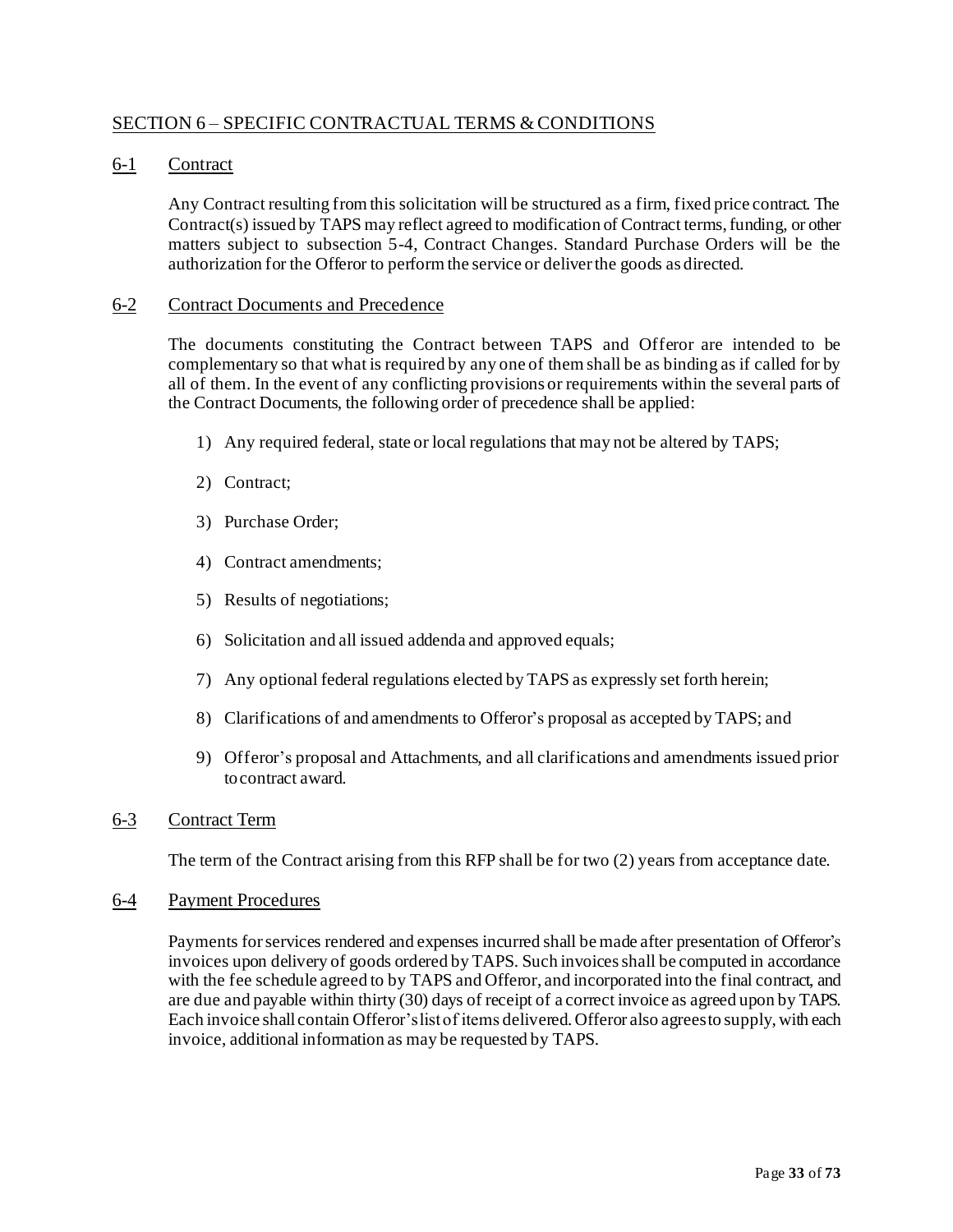Invoices should clearly identify TAPS purchase order number and any prompt payment discount offered to TAPS for paying within ten (10) days of receipt. TAPS may, at any time, conduct an audit of any and/or all records kept by the Offeror for this project. Any overpaymentuncovered in such an audit may be charged against the Offeror's future invoices. TAPS maywithhold payment for services it believes were improper, failed to meet with project specifications,or are otherwise questionable. Invoices should be submitted to:

> Texoma Area Paratransit System General Manager 6104 Texoma Parkway Sherman, TX 75091 Or email to: shellie.white@transdev.com

#### <span id="page-33-0"></span>6-5 Advance Payment Prohibited

No advance payment shall be made for the work furnished byOfferor pursuant to this Contract.

#### <span id="page-33-1"></span>6-6 Prompt Payment to Sub Offerors

The Offeror is required to pay each first tier Sub Offeror for all work that the Sub Offeror has performed to the satisfaction of TAPS, no later than thirty (30) calendar days after the Offeror has received payment from TAPS for that work, and each tier of Sub Offerors must likewise pay the next lower tier of Sub Offerors within thirty (30) calendar days after receiving payment. If this Contract provides for retainage, the Offeror must remit to each first-tier Sub Offeror its share of any retainage within thirty (30) days after receipt of such retainage from TAPS, and each tier of Sub Offerors must likewise remit retainage to the next lower tier of Sub Offerors within thirty (30) calendar days after receiving payment. If this Contract does not provide for retainage, then neither Offeror nor any Sub Offeror may withhold retainage from a Sub Offeror. The requirements of this paragraph must be stated in all of the Offeror's subcontracts.

A delay in or postponement of payment to a Sub Offeror requires good cause and prior written approval by TAPS's General Manager or his/herdesignee. The Offeror is required to include, in each subcontract, a clause requiring the use of appropriate arbitration mechanisms to resolve allpayment disputes.

TAPS will not pay the Offeror for work performed unless and until the Offeror ensuresthat each Sub Offeror has been promptly paid under all previous payment requests, as evidencedby the filing with TAPS of lien waivers (if applicable), canceled checks (if requested}, and the Offeror's sworn statement that it has complied with the prompt payment requirements. The Offeror must submit a prompt payment affidavit, (form to be provided by TAPS) which identifies each Sub Offeror (both DBE and non-DBE) and the date and amount of the last payment to such Sub Offeror, with every payment request filed with TAPS, except for the firstpayment request.

Failure to comply with these prompt payment requirements is a breach of the Contract which may lead to any remedies permitted under law, including, but not limited to, Offeror debarment.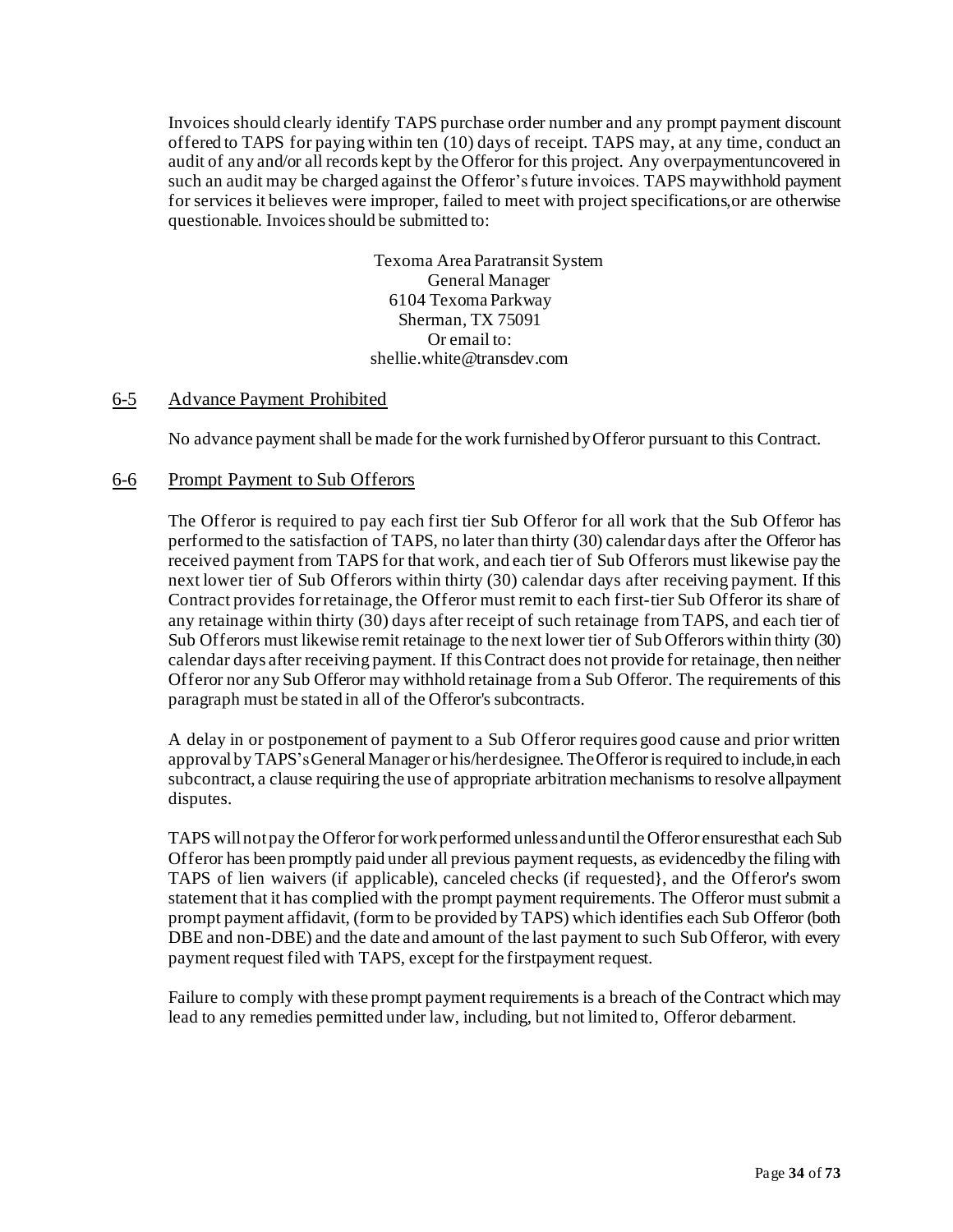#### <span id="page-34-0"></span>6-7 Price Adjustments

Price adjustments either upward or downward may be negotiated only at the time of renewal unless TAPS requests a contract modification.

#### <span id="page-34-1"></span>6-8 Shipping Charges

All prices shallincludefreight FOBto the designated delivery point. TAPS shall rejectrequests for additional compensation forfreight charges.

#### <span id="page-34-2"></span>6-9 Delivery Points

This Contract requires all goods and/or services and supervision necessary to furnish the goods and services as set forth herein to be made to any authorized TAPS-related facility and will be determined at the time of order at the sole discretion of TAPS.

#### <span id="page-34-3"></span>6-10 Summary Report

Offerorshall, ifrequested,submittoTAPSa quarterlyreport ofservices provided toTAPSunder this Contract. The report, in a format acceptable to TAPS, shall identify by item the amount of work completed, the status of the project in relation to the schedule, and any other information that may be relevant to project oversight.

#### <span id="page-34-4"></span>6-11 Warranty Provisions

- A. No Waiver of Warranties and Contract Rights: Conducting of tests and inspections, review of Scope of Work or plans, payment for a work, or acceptance or final acceptance of the work by TAPS shall not constitute a waiver of any rights underthis Contract or in law. The termination of this Contract shall in no way relieve Offeror from its warranty/guarantee responsibility.
- B. Warranty: Offeror warrants that the work performed under this Contract shall be free from defectsin material andworkmanship and shall conformto allrequirementsof this Contract. Any work corrected shall be subject to this subsection to the same extent as the work initially provided.
- C. Warranty Applicable to Third Party Suppliers, Vendors, Distributors, and Sub Offerors: Offeror shall ensure that the warranty requirements of this Contract are enforceable through and against Offeror'ssuppliers, vendors, distributors, and sub-Offerors. Offeror is responsible for liability and expense caused by any inconsistencies or differences between the warranties extended to TAPS by Offeror and those extended to Offeror by its suppliers, vendors, distributors, and sub-Offerors. Such inconsistency or difference shall not excuse Offeror's full compliance with its obligations under this Contract. Offeror shall cooperate with TAPS in facilitating warranty related work by such suppliers,vendors, distributors, and sub-Offerors.

#### <span id="page-34-5"></span>6-12 Express Warranties for Services

Offeror warrants that the services shall in all material respects conform to the requirements ofthis Contract. Offeror warrants those qualified professional personnel with in-depth knowledge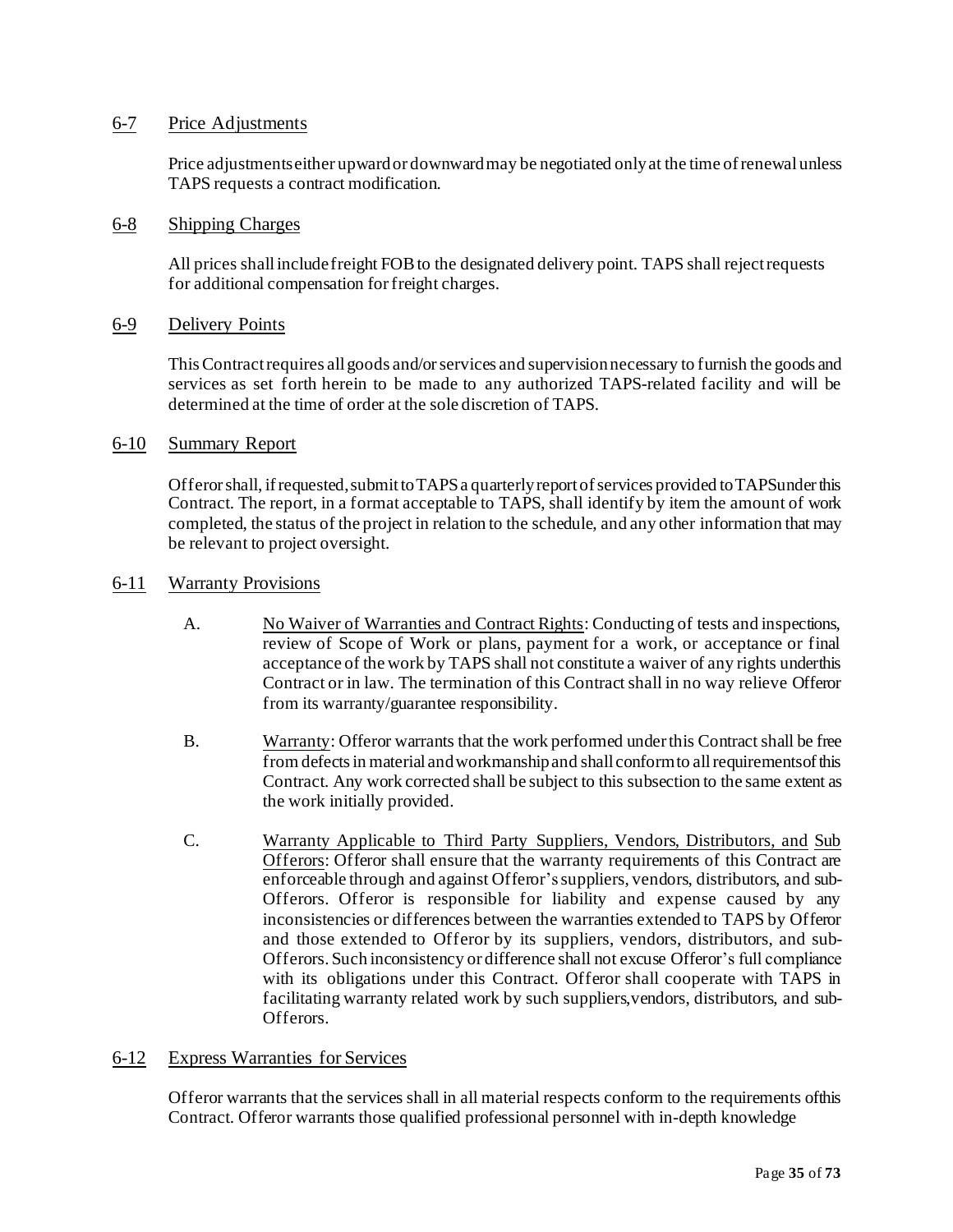shall perform the services in a timely and professional manner; and that the services shall conform to the standards generally observed in the industry for similar services. Offeror warrants that the services shall be in compliance with all applicable laws, rules, and regulations.

#### <span id="page-35-0"></span>6-13 Warranty Remedies

If at any time before Final Acceptance of any work covered by this Contract, Offeror or TAPS discovers one or more material defects or errors in the work of any other aspect in which the work materially fails to meet the provisions of the warranty requirements herein, Offeror shall, at itsown expense and within thirty (30) days of notification of the defect by TAPS, correct the defect, error, or nonconformity.

Notice Required – TAPS shall give written notice of any defect to Offeror. If Offeror hasnot corrected the defect within thirty (30) days after receiving the written notice, TAPS, in its sole discretion, may correct the defect itself. In the case of an emergency where TAPS believesdelay could cause serious injury, loss, or damage, TAPS may waive the written notice and correctthe defect. In either case, TAPS shall charge-back the cost for such warranty repair to Offeror.

Offeror is responsible for all costs of repair or replacement in order to restore the work to the applicable Contract requirements or scope of work, including shipping charges, for work found defective before Final Acceptance, regardless of who actually corrects the defect.

#### <span id="page-35-1"></span>6-14 Independent Status of Offeror

In the performance of this Contract, the parties shall be acting in their individual, corporate, or governmental capacities and not as agents, employees, partners, joint ventures,or associates of one another. The parties intend that an independent Offeror relationship shall be created by this Contract. The employees or agents of one party shall not be deemed or construed to be the employees or agents of the other party for any purpose whatsoever. Offeror shall not make any claim or right, privilege or benefit, which would accrue to an employee.

#### <span id="page-35-2"></span>6-15 Notices

Any notice which is required to be given hereunder shall be deemed sufficiently given or rendered if such notice is in writing and is delivered personally or sent by certified mail, postage prepaid, return receipt requested, or by a national overnight courier service to the following addresses:

> Texoma Area Paratransit System General Manager 6104 Texoma Parkway Sherman, TX 75091

Any notice given hereunder by personal delivery or express mail shall be deemed delivered when received. Any properly addressed notice given herein by certified mail shall be deemed delivered when the return receipt therefore is signed, or refusal to accept the mailing by the addressee is noted thereon by the postal authorities. Either party may, at any time, change its address for the above purposes by sendinga notice to the other partystatingthe change andsettingforth the newaddress.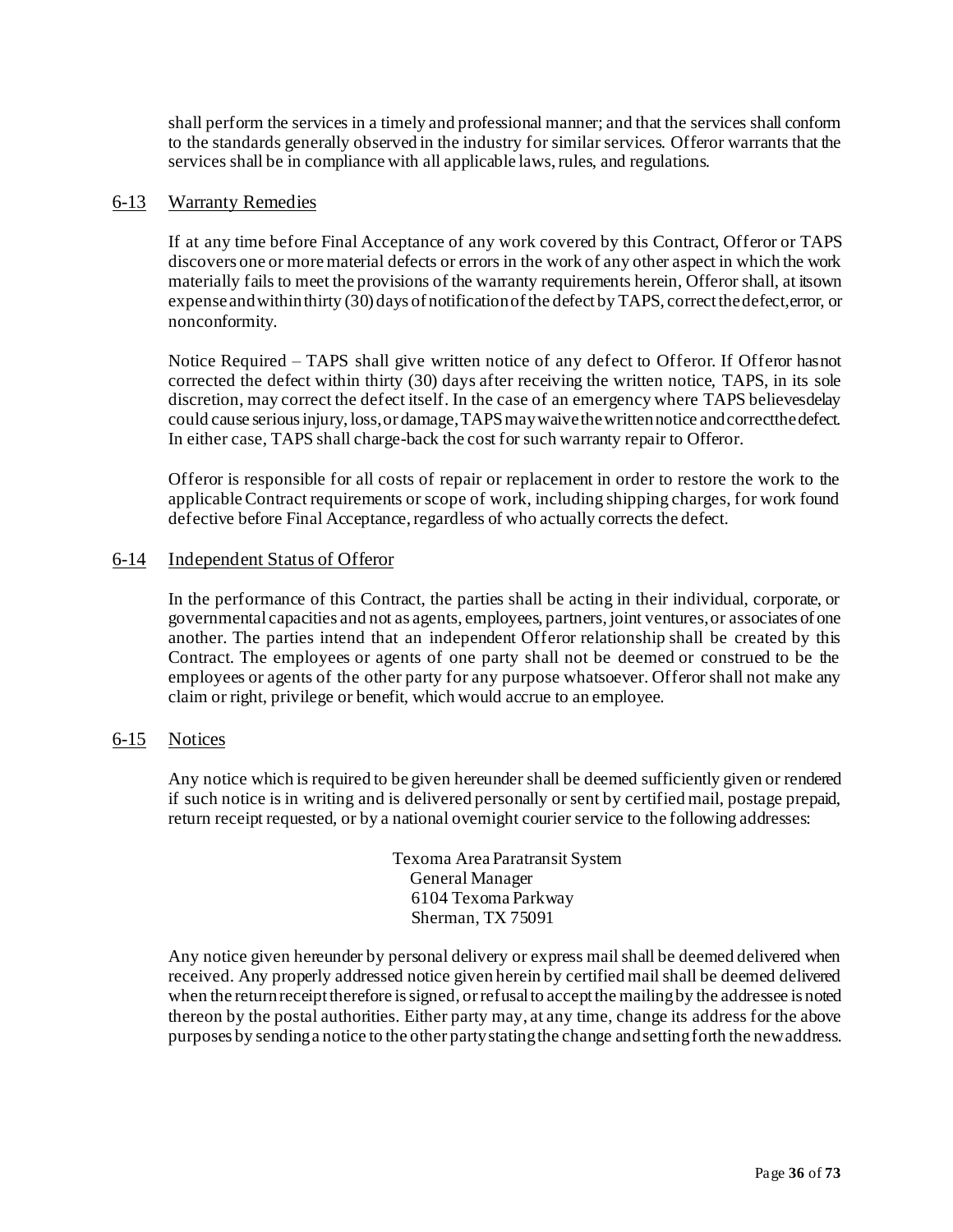#### <span id="page-36-0"></span>6-16 Non-Disclosure of Data

Data provided by TAPS either before or after Contract award shall only be used for its intended purpose. Proposers, vendors, Offerors, and sub-Offerors shall not utilize or distribute TAPS data in any form without the prior express written approval of TAPS.

#### <span id="page-36-1"></span>6-17 Non-Disclosure Obligation

While providing the work required under this Contract, Offeror might encounter licensed technology, software, documentation, drawings, schematics, manuals, data, or other materials marked "Confidential," "Proprietary," or "Business Secret." Offeror shall, with regard to such information and material received or used in performance of this Contract, employ practices no less than those used for the protection of Offeror's own confidential information.

The Contract imposes no obligation upon Offeror with respect to confidential information which Offeror can establish that: a) was in the possession of, or was rightfully known by Offeror without an obligation to maintain its confidentiality prior to receipt from TAPS or a third party; b) is or becomes generally known to the public without violation of this Contract; c) is obtained by Offeror in good faith from a third party having the right to disclose it without an obligation of confidentiality; or, d) is independently developed by Offeror without the participation of individuals who have had access to TAPS's or the third party's confidential information. Offeror may disclose confidential information if so, required by law, provided that Offeror notifies TAPS that the third party of such requirement prior to disclosure.

#### <span id="page-36-2"></span>6-18 Public Disclosure Requests

Contracts shall be considered public documents and, with exceptions provided under public disclosure laws, will be available for inspection and copying by the public.

If an Offeror considers any portion of any documents which may be delivered to TAPS pursuant to this Contract to be protected under the law, Offeror shall clearly identify each suchitem with words such as "Confidential," "Proprietary," or "Business Secret." If a request is made for disclosure of any such document, TAPS will determine whether the document should be made available under the law. If the document or parts thereof are determined by TAPS to be exempt from public disclosure, TAPS will not release the exempted document. If the documentis not exempt from public disclosure law, TAPS will notify Offeror of the request and allowOfferor five (5) days to take whatever action it deems necessary to protect its interests. If Offeror fails or neglects to take such action within said period, TAPS will release the document deemed subjectto disclosure. By signing a Contract, Offeror assents to the procedureoutlined in this paragraph and shall have no claim against TAPS on account of actions taken under such procedure.

#### <span id="page-36-3"></span>6-19 Ownership of Data

Subject to the rights granted Offeror pursuant to this Agreement, all right, title and interest in and to the data collected and developed during the performance of this contract shall at all times remain the sole and exclusive property of TAPS. Offeror shall surrender all such data to TAPS prior to submitting an invoice for final payment.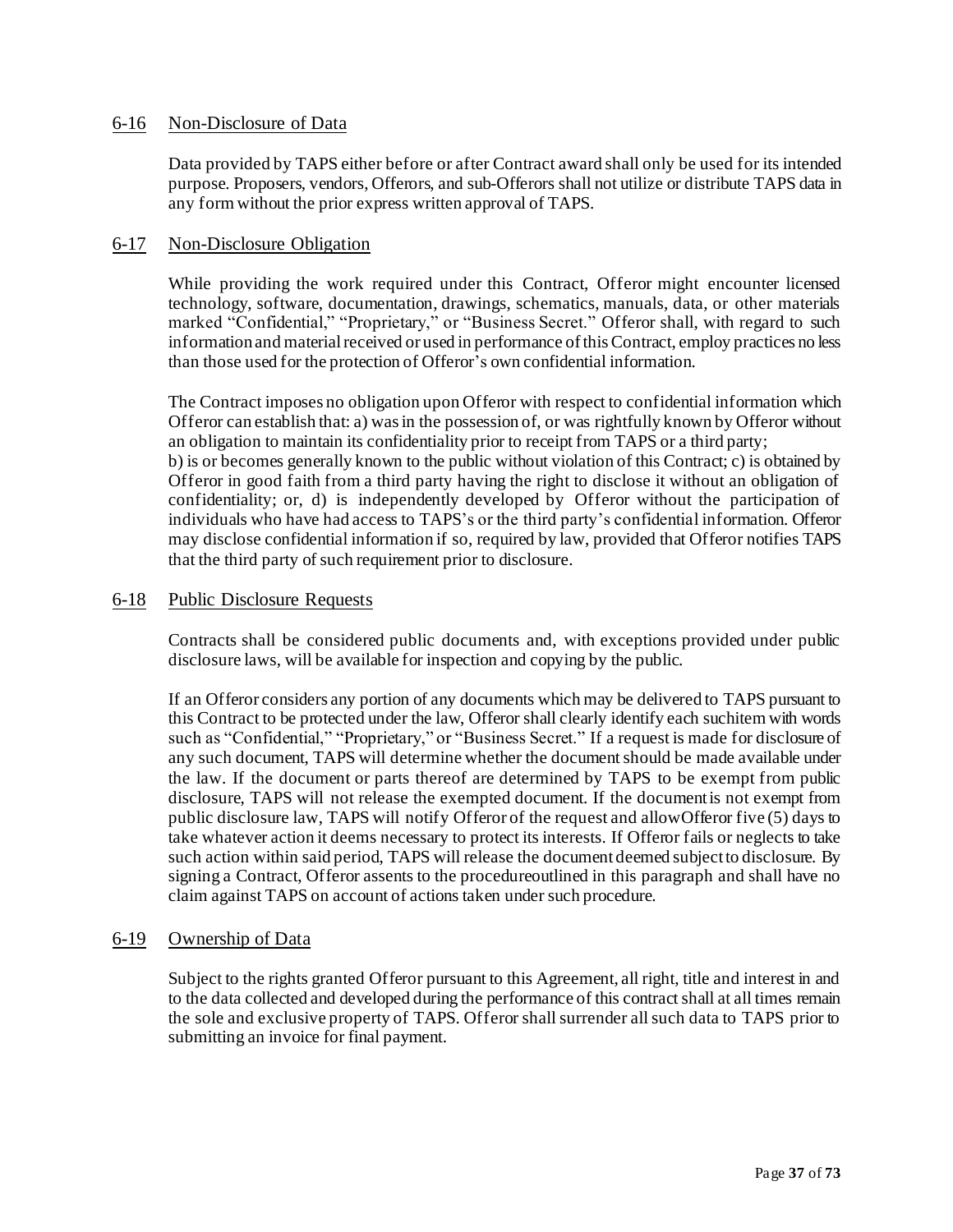## <span id="page-37-0"></span>6-20 Patents and Royalties

Offeror is responsible for paying all license fees, royalties, or the costs of defending claims forthe infringement of any intellectual property that may be used in performing this Contract. Beforefinal payment is made on this Contract, Offerorshall, if requested by TAPS, furnishacceptable proof of a proper release from all such fees or claims.

#### <span id="page-37-1"></span>6-21 Changed Requirements

New federal, state, and local laws, regulations, ordinances, rules, policies, and administrative practices may be established after the date this Contract is established and may apply to this Contract. To achieve compliance with changing requirements, Offeror agrees to accept all changed requirements that apply to this Contract and require sub-Offerors to comply with revised requirements as well. Changed requirements will be implemented through subsection 5-4, Contract Changes/ Change Order Procedure.

#### <span id="page-37-2"></span>6-22 Counterparts

This Contract may be signed in two (2) counterparts, each of which shall be deemed an original and which shall together constitute one (1) Contract.

#### <span id="page-37-3"></span>6-23 Contractual Relationships

No contractual relationship will be recognized under the Contract other than the contractual relationship between TAPS and the Prime Offeror.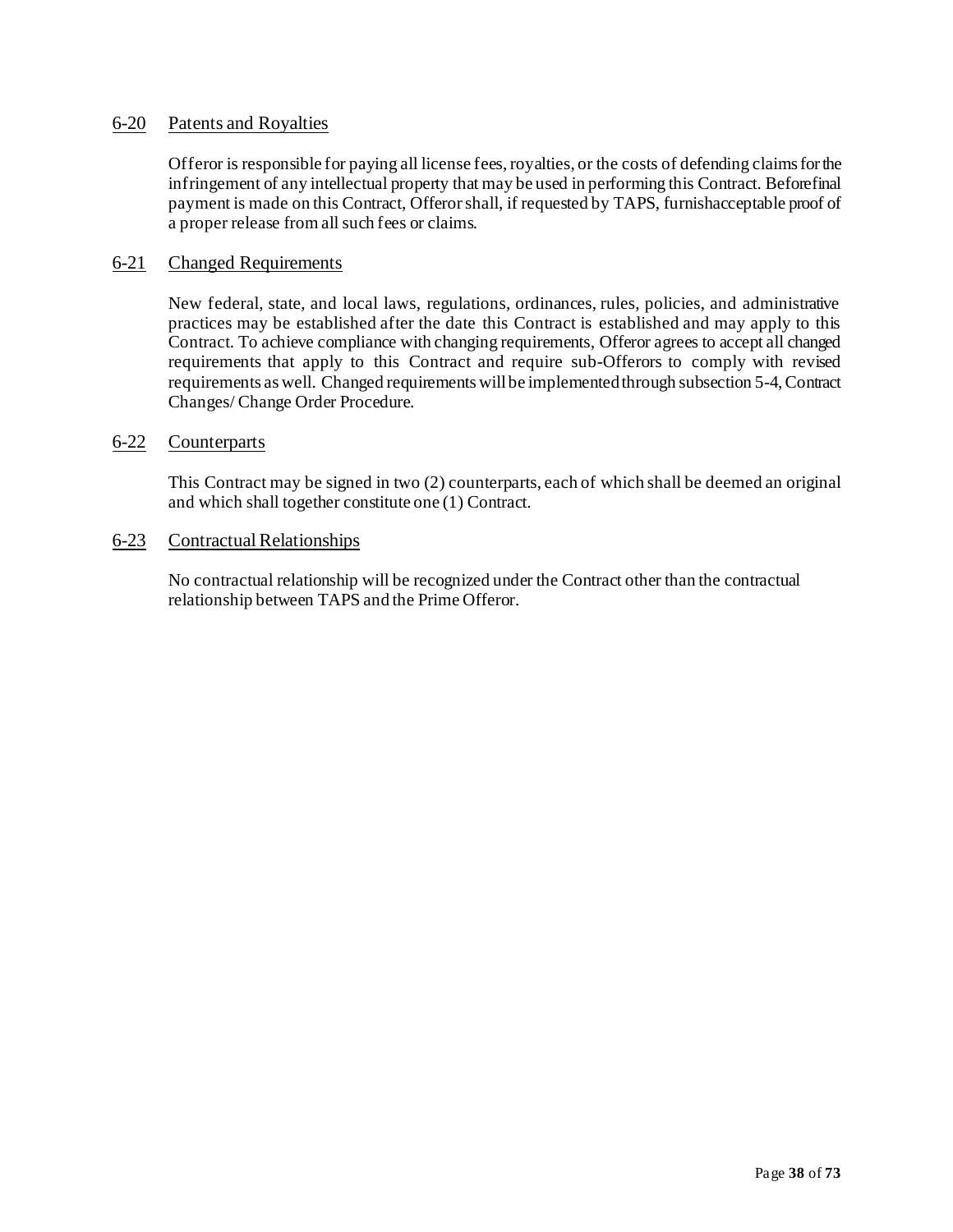## <span id="page-38-0"></span>SECTION 7 - STATE OF TEXAS CONTRACTREQUIREMENTS

## <span id="page-38-1"></span>7-1 Debarment

34 TAC §20.585 Debarment Under this subchapter, the director may, in order to protect the interests of the state: (1) conduct an investigation upon a complaint regarding an Offeror's acts and omissions in procurement or performance of that contract where the complaint may constitute cause for debarment; (2) cancel one or more of the Offeror's active or pending contracts upon a complaint regarding the Offeror's acts and omissions in procurement or performance of that contract where the complaint may constitute cause for debarment; (3) assess actual damages and costs incurred due to Offeror's failure to perform as specified in the contract; (4) debar an Offeror for a specified period of time; and (5) take any other action authorized by law.

#### <span id="page-38-2"></span>7-2 Public Information Act

Information, documentation, and other material in connection with this Agreement may be subject to public disclosure pursuant to Chapter 552 of the Texas Government Code (the "Public Information Act"). In accordance with Section 2252.907 of the Texas Government Code, the Sub-recipient is required to make any information created or exchanged with the State pursuant to the Agreement and not otherwise excepted from disclosure under the Texas Public Information Act, available in a format that is accessible by the public at no additional charge to the State. Authority: Chapter 552, Gov't Code and §2252.907 Gov't Code.

#### <span id="page-38-3"></span>7-3 Child Support Obligation Certification

Under Section 231.006(d) of the Texas Family Code, the Sub-recipient certifies that the individual or business entity named in this Agreement is not ineligible to receive the specified GRANT and acknowledges that this Agreement may be terminated and payment or grant funds may be withheld if this certification is inaccurate. Authority: §231.006 Family Code.

#### <span id="page-38-4"></span>7-4 Debts and Delinquent Affirmation

Sub-recipient agrees that any payments due it under the Agreement shall be applied toward any debt or delinquency that is owed to the State of Texas. Authority: §2252.903 Gov't Code.

#### <span id="page-38-6"></span><span id="page-38-5"></span>7-5 Disaster Recovery Plan

In accordance with 13 TAC (Texas Administrative Code) §6.94(a)(9), Sub-recipient shall provide to AGENCY the descriptions of its business continuity and disaster recovery plans. Authority: §444.190 Gov't Code.

#### 7-6 Disclosure of Prior State Employment

In accordance with Section 2254.033 of the Texas Government Code, relating to consulting services, RESPONDENT certifies that it does not employ an individual who has been employed by AGENCY or another agency at any time during the two years preceding the submission of the Response or, in the alternative, RESPONDENT has disclosed in its Response the following: (i) the nature of the previous employment with AGENCY or the other agency; (ii) the date the employment was terminated; and (iii) the annual rate of compensation for the employment at the time of its termination. Authority: §2254.033 Gov't Code.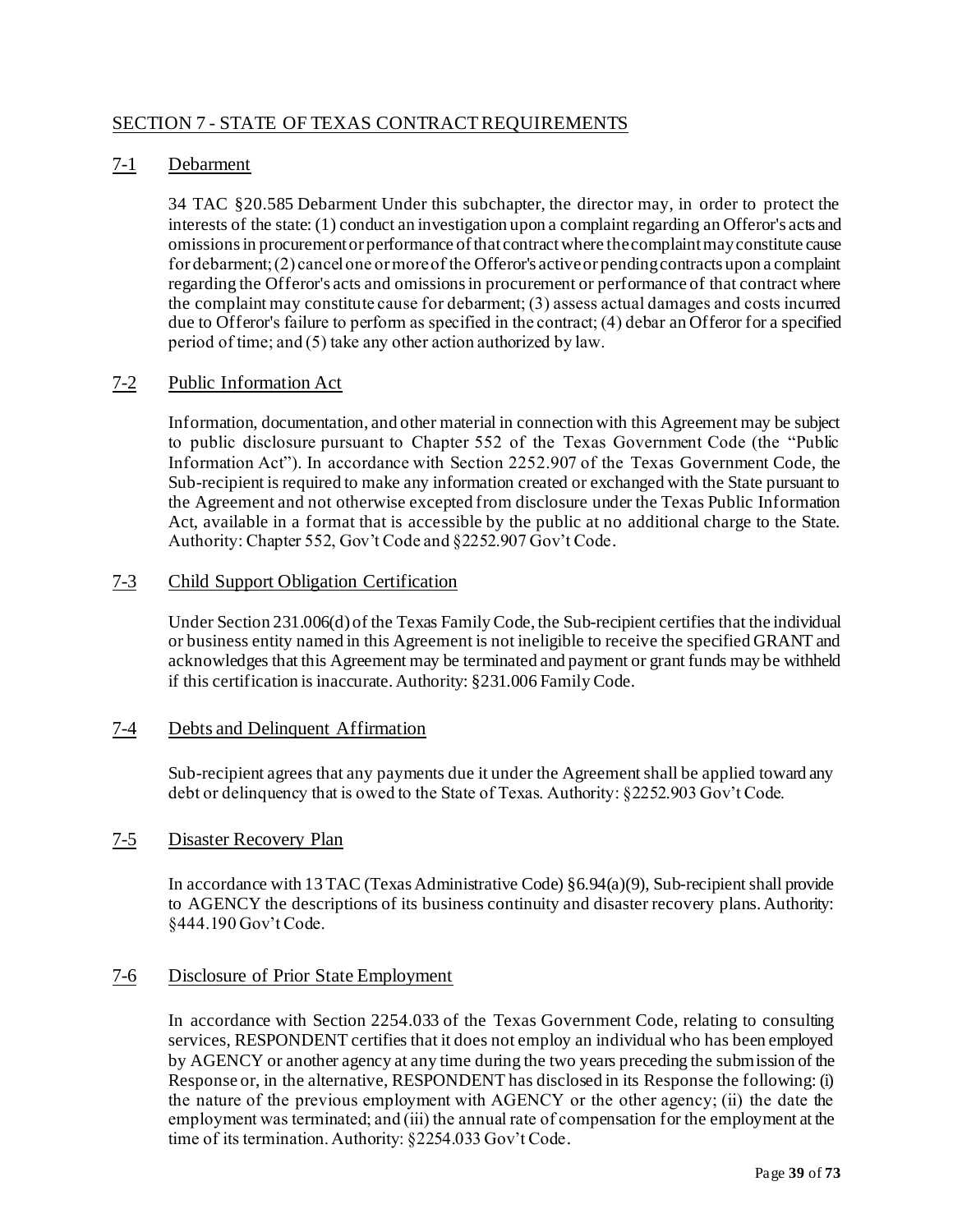#### <span id="page-39-0"></span>. 7-7 Entities that Boycott Israel

Pursuant to Section 2271.001 of the Texas Government Code, Sub-recipient certifies that either (i) it meets an exception criterion under Section 2271.002, or (ii) it does not boycott Israel and will not boycott Israel during the term of this Agreement. Sub-recipient shall in a writing to the AGENCY state any fact(s) that make it exempt from the boycott certification. Authority: §2271.001 Gov't Code.

## <span id="page-39-2"></span>7-8 Excluded Parties

<span id="page-39-1"></span>Sub-recipient certifies that it is not listed on the prohibited vendors list authorized by Executive Order 13224, Blocking Property and Prohibiting Transactions with Persons Who Commit, Threaten to Commit, or Support Terrorism", published by the United States Department of the Treasury, Office of Foreign Assets Control. Authority: Federal Executive Order 13224.

#### 7-9 False Statements

Sub-recipient represents and warrants that all statements and information prepared and submitted in this document are current, complete, true and accurate. Submitting a false statement or material misrepresentation made during the performance of a contract is a material breach of contract and may void this agreement. Authority: §2155.077(a)(2) Gov't Code.

#### 7-10 Financial Participation Prohibited Affirmation

Under Section 2155.004(b) of the Texas Government Code, Sub-recipient certifies that the individual or business entity named in this Agreement is not ineligible to receive the specified agreement/GRANT and acknowledges that this agreement may be terminated, and payment withheld if this certification is inaccurate. Authority: §2155.004 Gov't Code.

#### 7-11 Foreign Terrorist Organizations

Sub-recipient represents and warrants that is not engaged in business with Iran, Sudan, or a foreign terrorist organization as prohibited by Section 2252.152 of the Texas Government Code. Authority: §2252.152 Gov't Code.

#### 7-12 Prior Disaster Relief Contract Violation

Under Sections 2155.006 and 2261.053 of the Texas Government Code, the Sub-recipient certifies that the individual or business entity named in this Agreement is not ineligible to receive the specified agreement/GRANT and acknowledges that this agreement may be terminated, and payment withheld if this certification is inaccurate. Authority: §2155.006 and §2261.053 Gov't Code.

#### 7-13 Signature Authority

The Sub-recipient represents and warrants that the individual executing this Agreement is authorized to sign this Agreement on behalf of the Sub-recipient and to bind the Sub-recipient. Authority: §2252.0012 Gov't Code.

#### 7-14 State Auditor's Right to Audit

The state auditor may conduct an audit or investigation of any entity receiving funds from the state directly under the contract or indirectly through a subcontract under the contract. The acceptance of funds directly under the contract or indirectly through a subcontract under the contract acts as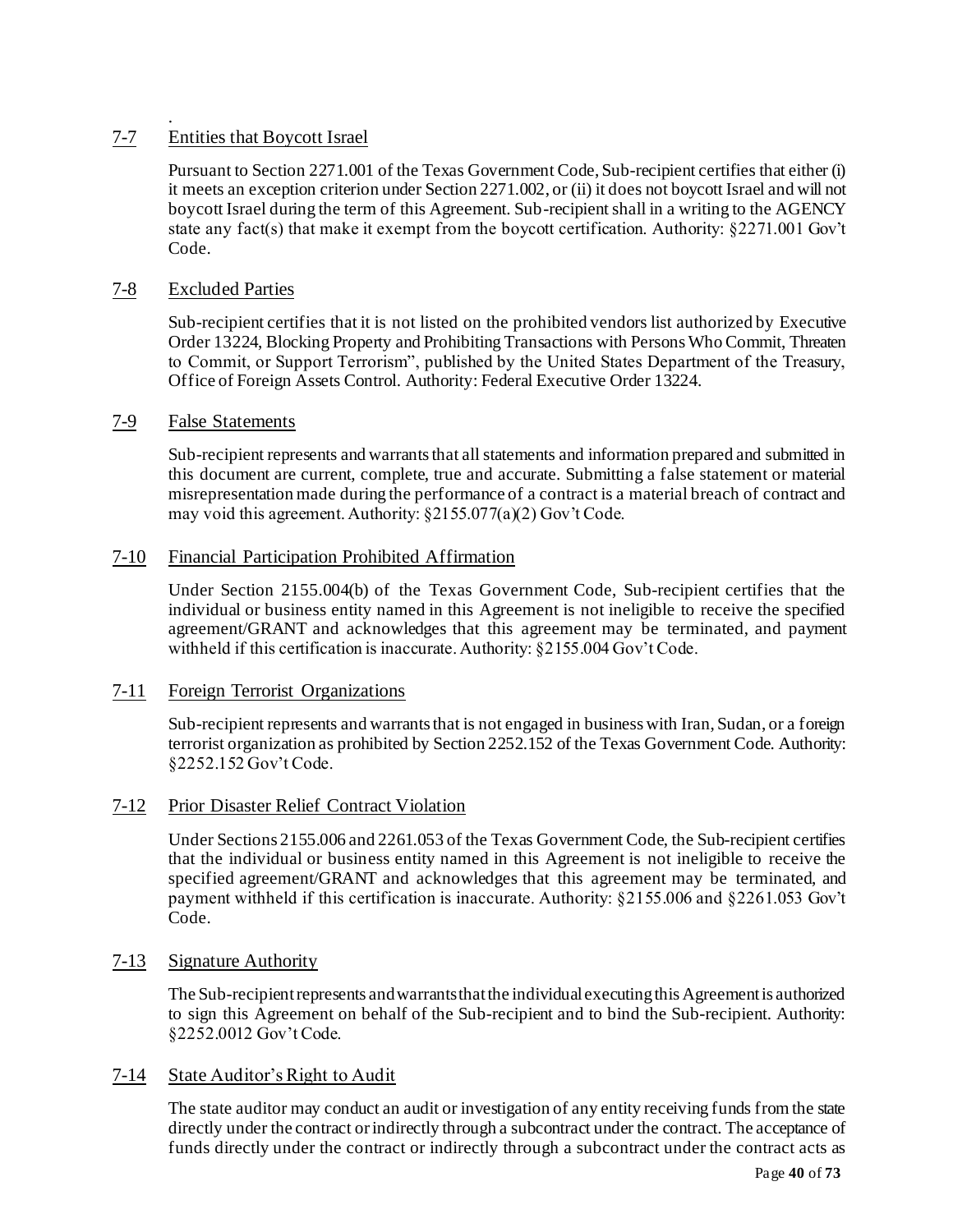acceptance of the authority of the state auditor, under the direction of the legislative audit committee, to conduct an audit or investigation in connection with those funds. Under the d irection of the legislative audit committee, an entity that is the subject of an audit or investigation by the state auditor must provide the state auditor with access to any information the state auditor considers relevant to the investigation or audit. Authority: §2262.154 Gov't Code.

#### 7-15 Suspension and Debarment

Sub-recipient certifies that it and its principals are not suspended of debarred from doing business with the State of Texas or federal government as listed on the State of Texas Debarred Vendor List as maintained by the Texas Comptroller of Public Accounts and the System for Award Management (SAM) maintained by the General Services Administration. Authority: §2155.077 Gov't Code.

#### 7-16 Agency Policy

It is the responsibility of the end userto verify their procurement policies or other local requirements that could affect their solicitation are included in their solicitation.

#### 7-17 Assignment

Sub-recipient shall not assign its rights under the Agreement or delegate the performance of its duties under the Agreement without prior written approval from the AGENCY. Any attempted assignment in violation of this provision is void and without effect. Authority: §2262.056 (b) Gov't Code.

#### 7-18 Contracting Information Responsibilities

In accordance with Section 552.372 of the Texas Government Code, Sub-recipient agrees to: (1) preserve all contracting information related to the Agreement as provided by the records retention requirements applicable to the AGENCY for the duration of the Agreement, (2) promptly provide to the AGENCY any contracting information related to the Agreement that is in the custody or possession of the Sub-recipient on request of the AGENCY, and (3) on termination or expiration of the contract, either provide at no cost to the AGENCY all contracting information related to the Agreement that is in the custody or possession of the Sub-recipient or preserve the contracting information related to the Agreement as provided by the records retention requirements applicable to the AGENCY. Except as provided by Section 552.374(c) of the Texas Government Code, the requirements of Subchapter J, Chapter 552, Government Code, may apply to the Agreement and the Subrecipient agrees that the Agreement can be terminated if the Sub-recipient knowingly or intentionally fails to comply with a requirement of that subchapter. Authority §552.372 Gov't Code.

#### 7-19 Dispute Resolution

The dispute resolution process provided for in Chapter 2260 of the Texas Government Code must be used to attempt to resolve any dispute under this Agreement. Authority: §2260.004 Gov't Code.

#### 7-20 Human Trafficking Prohibition

Under Section 2155.0061 of the Texas Government Code, the Sub-recipient certifies that the individual or business entity named in the Agreement is not ineligible to receive the specified Agreement/GRANT and acknowledges that this Agreement may be terminated, and payment withheld if this certification is inaccurate. Authority:  $\S 2155.0061$  Human Trafficking Prohibition.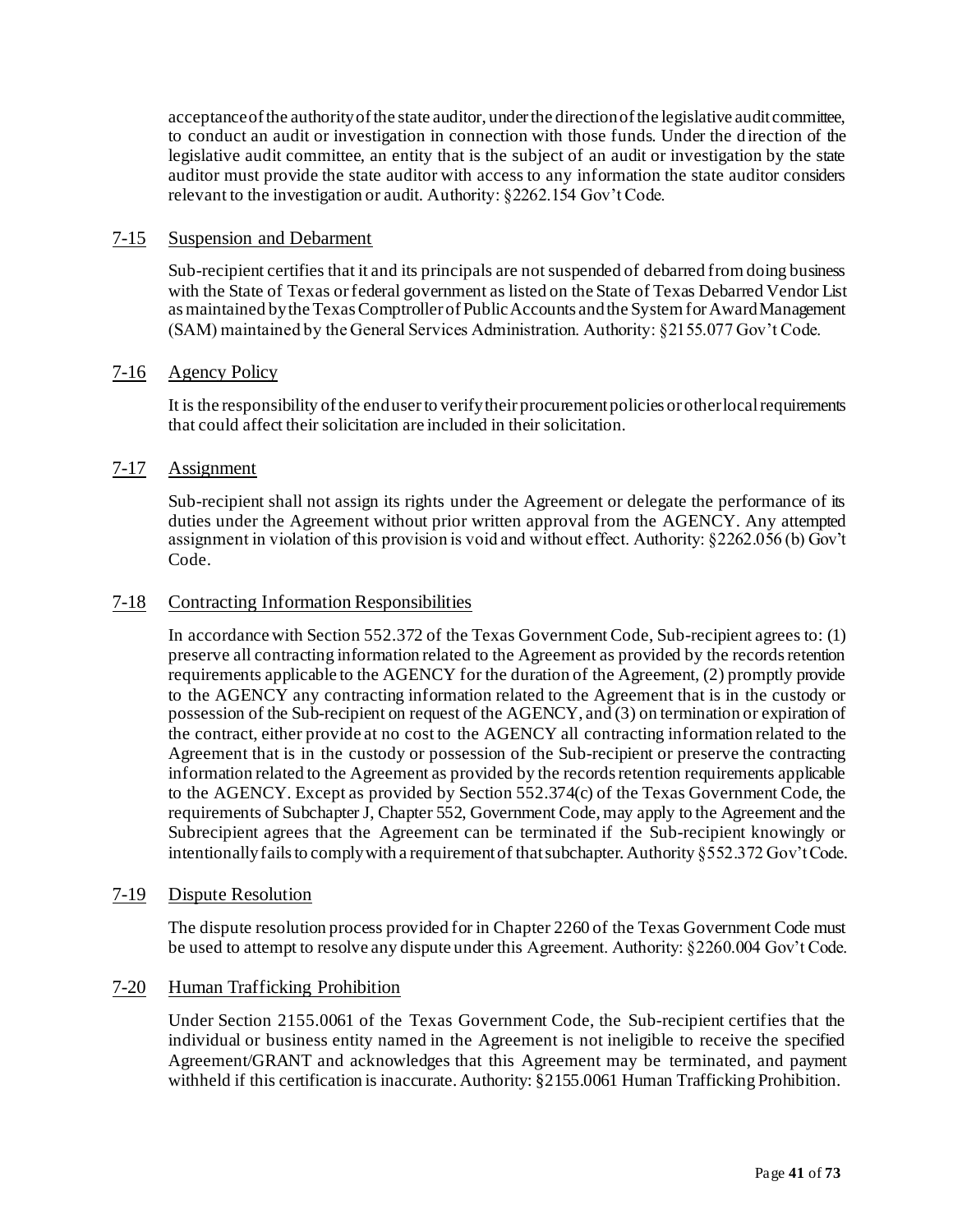## SECTION 8 - FEDERAL TRANSIT ADMINISTRATION (FTA) REQUIREMENTS

## <span id="page-41-1"></span><span id="page-41-0"></span>8-1 No Federal Government Commitment or Liability to Third Parties

- 1. The Purchaser and Offeror acknowledge and agree that, notwithstandingany concurrence by the Federal Government in or approval of the solicitation or award of theunderlying contract, absent the express written consent by the Federal Government, the Federal Government is not a party to this contract and shall not be subject to any commitment or liabilities to the Purchaser, Offeror, or any other party (whether or not a party to that contract) pertaining to any matter resulting from the underlying contract.
- 2. The Offeror agrees to include the above clause in each subcontract financed in wholeor in part with Federal assistance provided by FTA. It is further agreed that the clause shall not be modified, except to identify the sub-Offerorwho will be subject to its provisions.

#### <span id="page-41-2"></span>8-2 Program Fraud and False or Fraudulent Statements or Related Acts

- 1. The Offeror acknowledges that the provisions of the Program Fraud Civil Remedies Act of 1986,as amended,31 U.S.C.§ § 3801et seq. andU.S. DOT regulations, "ProgramFraud Civil Remedies," 49 C.F.R. Part 31, apply to its actions pertaining to this Project. Upon execution of the underlying contract, the Offeror certifies or affirms the truthfulness and accuracy of any statement it has made, it makes, it may make, or causes to be made, pertaining to the underlying contract or the FTA assisted project for which this contract work is being performed. In addition to other penalties that may be applicable, the Offeror further acknowledges that if it makes, or causes to be made, a false, fictitious, or fraudulent claim, statement, submission, or certification, the Federal Governmentreserves the right to impose the penalties of the Program FraudCivilRemedies Act of 1986on the Offeror to the extent the Federal Government deems appropriate.
- 2. The Offeror also acknowledges that if it makes, or causes to be made, a false,fictitious,or fraudulent claim, statement, submission, or certification to the Federal Government under a contract connected with a project that is financed in whole or in part with Federal assistance originally awarded by FTA under the authority of 49 U.S.C. § 5307, the Government reserves the right to impose the penalties of 18 U.S.C. § 1001 and 49 U.S.C.  $\S$  5307(n)(1) on the Offeror, to the extent the Federal Government deems appropriate.
- 3. The Offeror agrees to include the above two clauses in each subcontract financed in whole or in part with Federal assistance provided by FTA. It is further agreed that the clauses shall not be modified, except to identify the sub-Offeror who will be subject to the provisions.

#### <span id="page-41-3"></span>8-3 Access to Records and Reports

The following accessto records requirements applies to this Contract:

1. Where the Purchaser is not a State but a local government and is the FTA Recipient or a sub- grantee of the FTA Recipient in accordance with 49 C. F. R. 18.36(i), the Offeror agrees to provide the Purchaser, the FTA Administrator, the Comptroller General of the United States or any of their authorized representatives access to any books, documents, papers and records of the Offeror which are directly pertinent to this contract for the purposes of making audits, examinations, excerpts and transcriptions. Offeror also agrees, pursuant to 49 C. F. R. 633.17 to provide the FTA Administrator or his authorized representatives including any PMO Offeror access to Offeror's records and construction sites pertaining to a major capital project, definedat49 U.S.C. 5302(a)1,whichisreceiving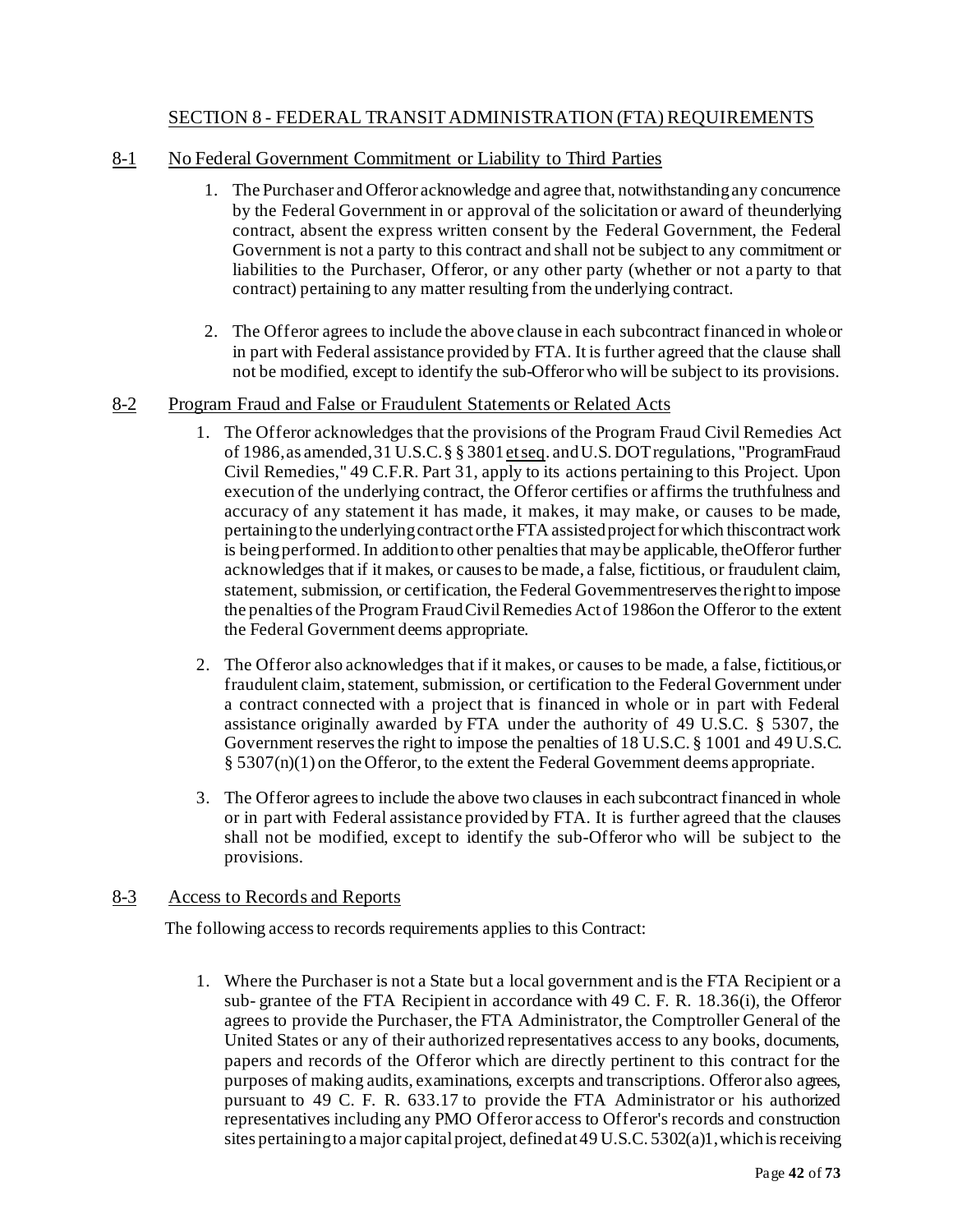federal financial assistance through the programs described at 49 U.S.C. 5307, 5309 or 5311.

- 2. Where the Purchaser is a State and is the FTA Recipient or a sub-grantee of the FTA Recipient in accordance with 49 C.F.R. 633.17, Offeror agrees to provide the Purchaser, the FTA Administrator or his authorized representatives, including any PMO Offeror, access to the Offeror's records and construction sites pertaining to a major capital project, defined at 49 U.S.C. 5302(a)1, which is receiving federal financial assistance through the programs described at 49 U.S.C. 5307, 5309 or 5311. By definition, a major capital project excludes contracts of less than the simplified acquisition threshold currently set at \$250,000.
- 3. Where the Purchaser enters into a negotiated contract for other than a small purchase or under the simplified acquisition threshold and is an institution of higher education, a hospital or other non-profit organization and is the FTA Recipient or a sub-grantee of the FTA Recipient in accordance with 49 C.F.R. 19.48, Offeror agrees to provide the Purchaser, FTA Administrator, the Comptroller General of the United States or any of their duly authorized representatives with access to any books, documents, papers and record of the Offeror which are directly pertinent to this contract for the purposes of making audits, examinations, excerpts and transcriptions.
- 4. Where any Purchaser which is the FTA Recipient or a sub-grantee of the FTA Recipient in accordance with 49 U.S.C. 5325(a) enters into a contract for a capital project or improvement (defined at 49 U.S.C. 5302(a)1) through other than competitive proposing, the Offeror shall make available records related to the contract to the Purchaser, the Secretary of Transportation and the Comptroller General or any authorized officer or employee of any of them for the purposes of conducting an audit and inspection.
- 5. The Offeror agrees to permit any of the foregoing parties to reproduce by any means whatsoever or to copy excerpts and transcriptions as reasonably needed.
- 6. The Offeror agrees to maintain all books, records, accounts and reports required under this contract for a period of not less than three years after the date of termination or expiration of this contract, except in the event of litigation or settlement of claims arising from the performance of this contract, in which case Offeror agrees to maintain same until the Purchaser, the FTA Administrator, the Comptroller General, or any of their duly authorized representatives, have disposed of all such litigation, appeals, claims or exceptions related thereto. Reference 49 CFR 18.39(i)(11).

#### <span id="page-42-0"></span>8-4 Changes to Federal Requirements

Federal Changes - Offeror shall at all times comply with all applicable FTA regulations, policies, procedures and directives, including without limitation those listed directly or by referencein the Master Agreement between Purchaser and FTA, as they may be amended or promulgated fromtime to time during the term of this contract. Offeror's failure to so comply shall constitutea material breach of this contract.

Applicable changes to those federal requirements will apply to each subcontract and parties thereto at any tier.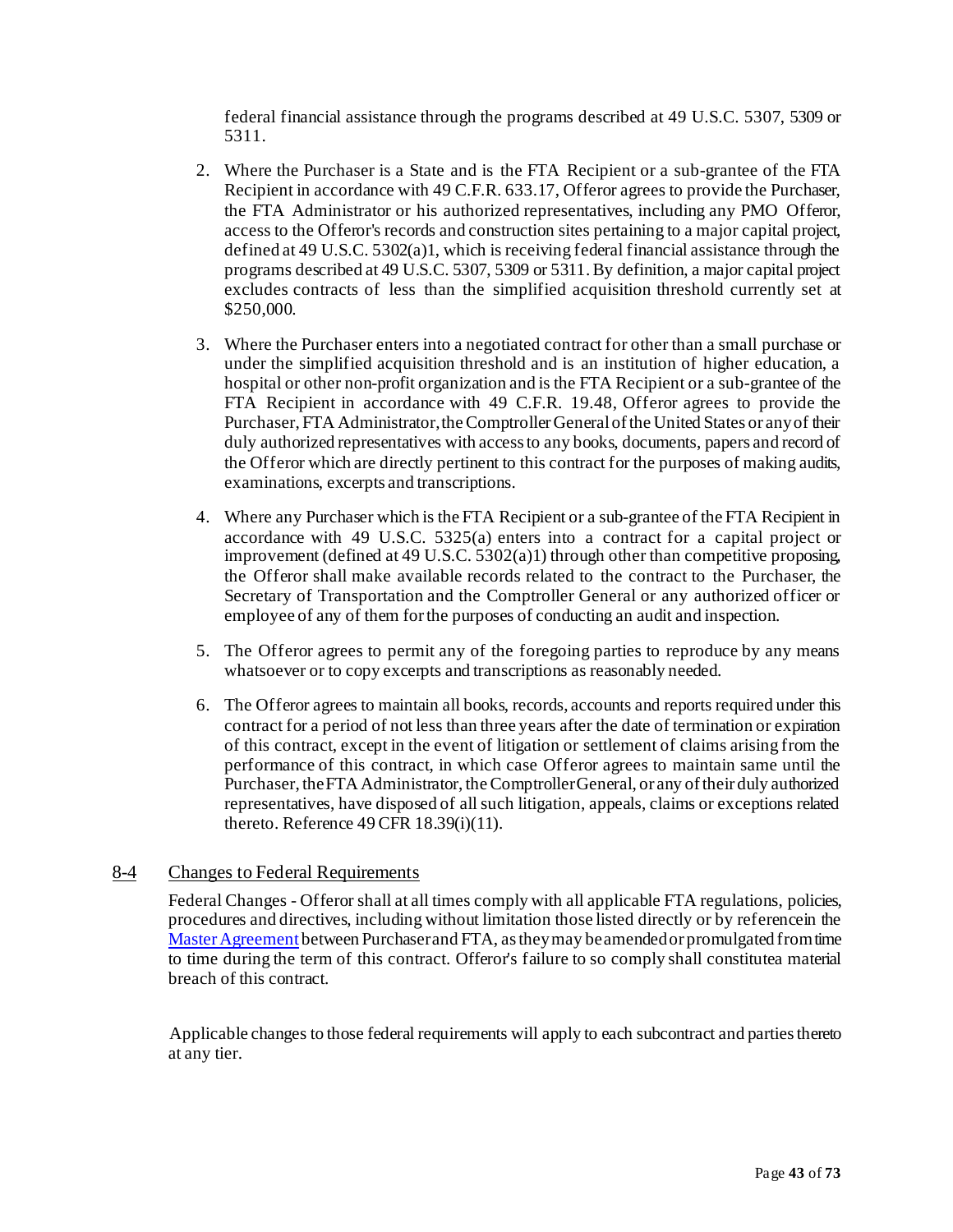## <span id="page-43-0"></span>8-5 Termination Provisions

- a. **Termination for Convenience (General Provision)** TAPS may terminate this contract, in whole orin part, at any time by writtennoticeto the Offerorwhen itisin the Government'sbestinterest. The Offeror shall be paid its costs, including contract close-out costs, and profit on work performed up to the time of termination. The Offeror shall promptly submit its termination claim to TAPS to be paid the Offeror. If the Offeror has any property in its possession belonging to TAPS, the Offeror will account for the same, and disposeof it in the manner TAPS directs.
- b. **Termination for Default [Breach or Cause] (General Provision)** If the Offeror does not deliver supplies in accordance with the contract delivery schedule, or, if the contract is for services, the Offeror fails to perform in the manner called for in the contract, or if the Offeror fails to comply with any other provisions of the contract, TAPS may terminatethis contract for default. Termination shall be affected by serving a notice of termination on theOfferor setting forth the manner in which the Offeror is in default. The Offeror will only be paid the contract price for supplies delivered and accepted, or services performed in accordance with the manner of performance set forth in the contract.

If it is later determined by TAPS that the Offeror had an excusable reason for not performing, such as a strike, fire, or flood, events which are not the fault of or are beyond the control of the Offeror,TAPS, aftersettingup a new delivery of performance schedule,may allow the Offeror to continue work, or treat the termination as a termination for convenience.

c. **Opportunity to Cure (General Provision)** TAPS in its sole discretion may, in the caseof a termination for breach or default, allow the Offeror10 business days in which to cure the defect. In such case, the notice of termination will state the time period in which cure is permitted and other appropriate conditions

If Offeror fails to remedy to TAPS's satisfaction the breach or default of any of the terms, covenants, or conditions of this Contract within ten (10) days after receipt by Offeror of written notice from TAPS setting forth the nature of said breach or default, TAPS shall have the right to terminate the Contract without any further obligation to Offeror. Any suchtermination for default shall not in any way operate to preclude TAPSfrom also pursuingallavailable remedies against Offeror and its sureties for said breach or default.

- d. **Waiver of Remedies for any Breach** In the event that TAPS elects to waive its remedies forany breach by Offeror of any covenant, term or condition of this Contract, such waiver by TAPS shall not limit TAPS's remedies for any succeeding breach of that or of any other term, covenant, or condition of this Contract.
- e. **Termination for Convenience of Default (Cost-Type Contracts)** TAPS may terminatethis contract, or any portion of it, by serving a notice or termination on the Offeror. The notice shall state whether the termination is for convenience of TAPS or for the default ofthe Offeror.If the termination is for default, the notice shall state the manner in which the Offeror has failed to perform the requirements of the contract. The Offeror shall accountfor any property in its possession paid for from funds received from TAPS, or property supplied to the Offeror by TAPS. If the termination is for default, TAPS may fix the fee, if the contract providesfor a fee, to be paid the Offeror in proportion to the value,if any, of work performed up to the time of termination. The Offeror shall promptly submitits termination claim to TAPS and the parties shall negotiate the termination settlement to be paid the Offeror.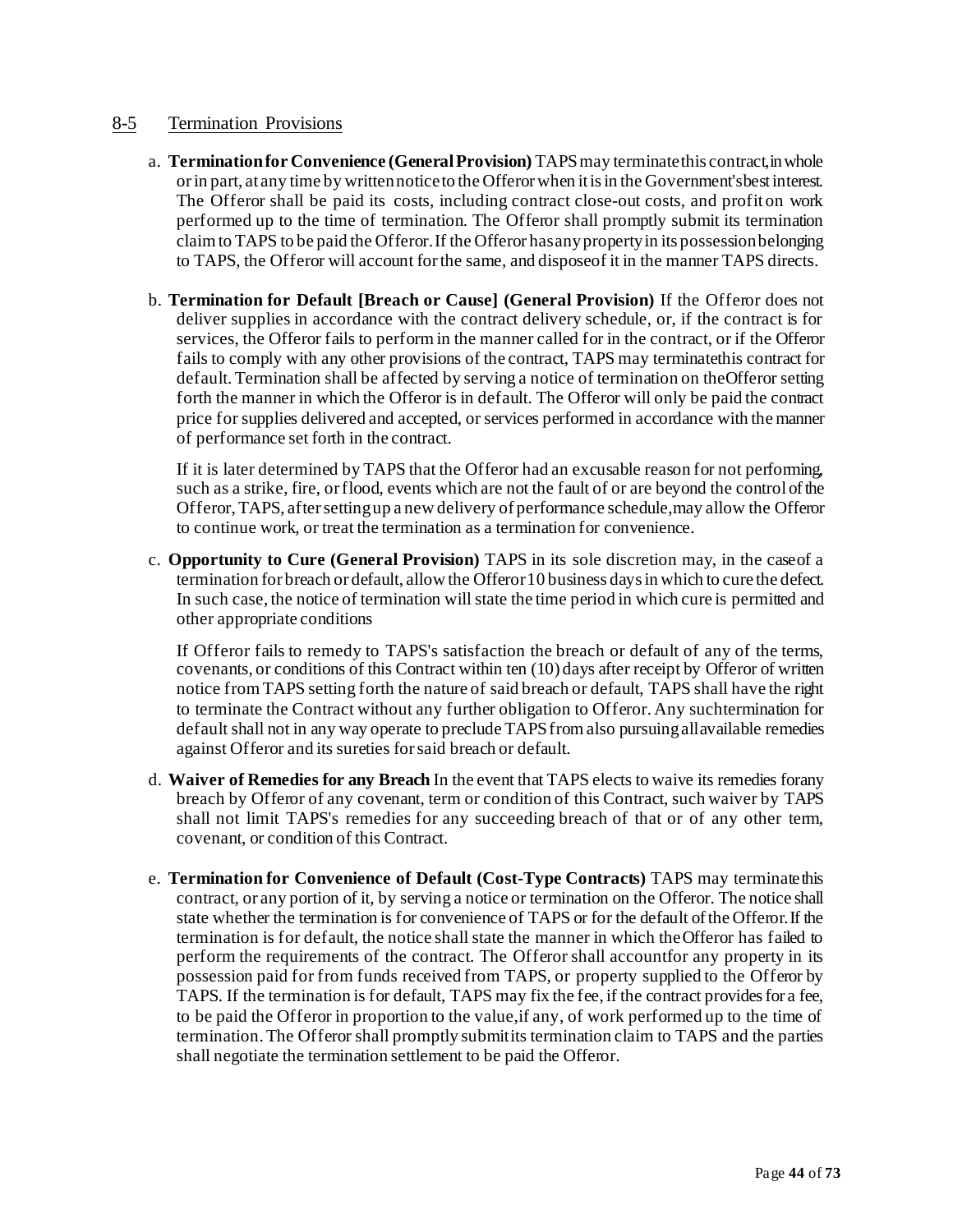If the terminationisforthe convenience ofTAPS, the Offerorshall be paidits contractclose-out costs, and a fee, if the contract provided for payment of a fee, in proportion to the work performed up to the time of termination.

f. **Termination for Default (Supplies and Service)** If the Offeror fails to deliver supplies or to perform the services within the time specified in this contract or any extension or if the Offeror fails to comply with any other provisions of this contract, TAPS may terminate this contract for default. TAPS shall terminate by delivering to the Offerora Notice of Termination specifying the nature of the default. The Offerorwill only be paid the contract price forsupplies delivered and accepted, or services performed in accordance withthemanner or performance set forth in this contract.

If, after termination for failure to fulfill contract obligations, it is determined that the Offerorwas not in default, the rights and obligations of the parties shall be the same as if the terminationhad been issued for the convenience of the Recipient.

g. **Termination for Default (Transportation Services)** If the Offeror fails to pick up the commodities or to perform the services, including delivery services, within the time specified in this contract or any extension or if the Offeror fails to comply with any other provisions of this contract, TAPS may terminate this contract for default. TAPS shall terminate by delivering to the Offeror a Notice of Termination specifying the nature of default. The Offeror will only be paid the contract priceforservicesperformedin accordancewith the manner of performance set forth in this contract.

If this contract is terminated while the Offeror has possession of Recipient goods, the Offeror shall, upon direction of TAPS, protect and preserve the goods until surrendered to the Recipient or its agent. The Offeror and TAPS shall agree on payment for the preservation and protection of goods. Failure to agree on an amount will be resolved underthe Dispute clause.

If, after termination for failure to fulfill contract obligations, it is determined that the Offerorwas not in default, the rights and obligations of the parties shall be the same as if the terminationhad been issued for the convenience of TAPS.

#### <span id="page-44-0"></span>8-6 Civil Rights Requirements

The following requirements apply to the underlying contract:

- 1. *Federal Equal Employment Opportunity (EEO) Requirements* These include but are not limited to: a. Nondiscrimination in Federal Public Transportation Programs. 49 U.S.C. § 5332, covering projects, programs, and activities financed under 49 U.S.C. Chapter 53, prohibits discrimination on the basis of race, color, religion, national origin, sex (including sexual orientation and gender identity), disability, or age, and prohibits discrimination in employment or business opportunity. B. Prohibition against Employment Discrimination. Title VII of the Civil Rights Act of 1964, as amended, 42 U.S.C. § 2000e, and Executive Order No. 11246, "Equal Employment Opportunity," September 24, 1965, as amended, prohibit discrimination in employment on the basis of race, color, religion, sex, or national origin.
- 2. *Nondiscrimination on the Basis of Sex* Title XI of the Education Amendments of 1972, as amended, 20 U.S.C. § 1681 et seq. and implementing Federal regulations, "Nondiscrimination on the Basis of Sex in Education Programs or Activities Receiving Federal Financial Assistance," 49 C.F.R. part 25 prohibit discrimination on the basis of sex.
- 3. *Nondiscrimination on the Basis of Age*  The "Age Discrimination Act of 1975," as amended, 42 U.S.C. § 6101 et seq., and Department of Health and Human Services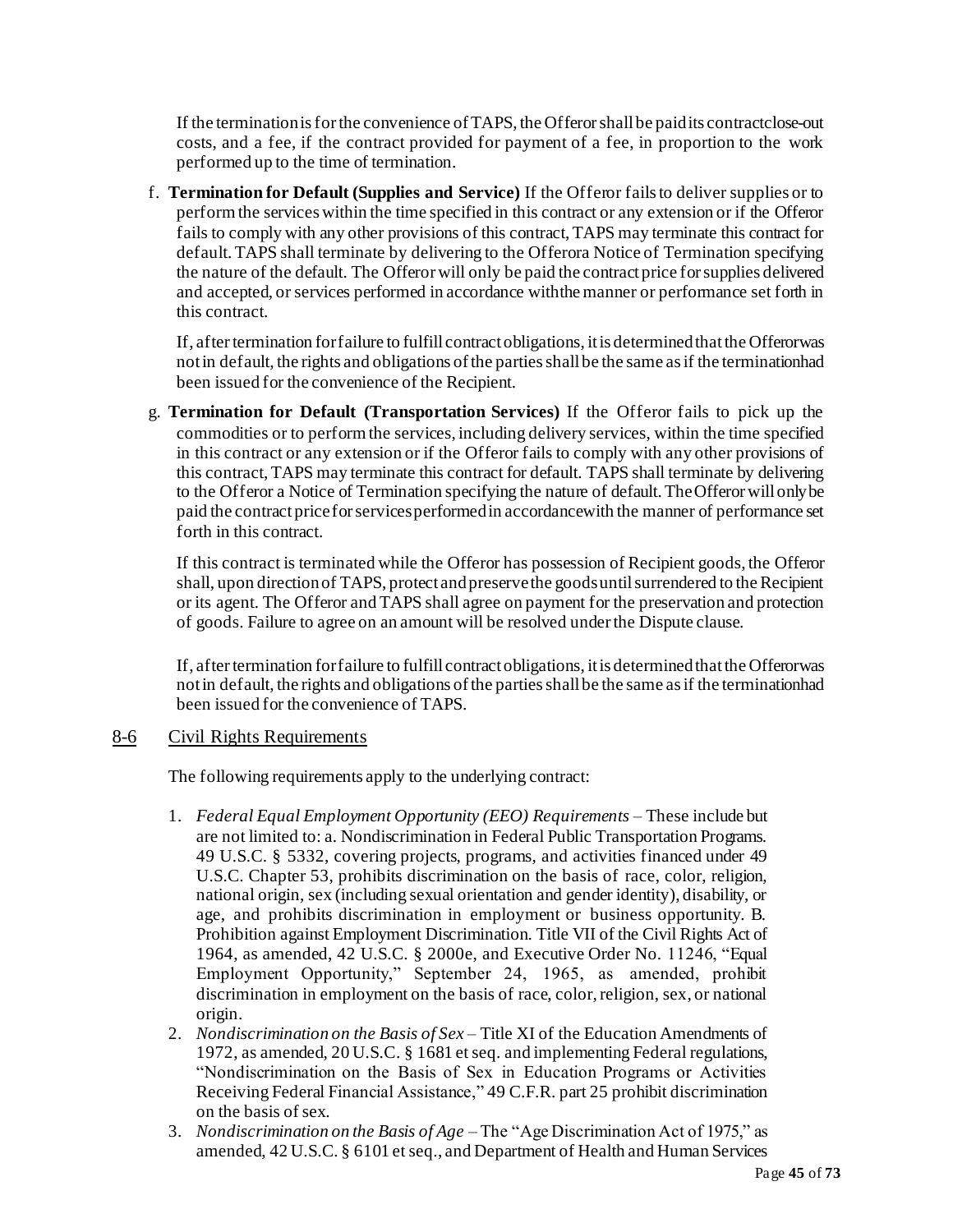implementing regulations, "Nondiscrimination on the Basis of Age in Programs or Activities Receiving Federal Financial Assistance," 45 C.F.R. part 90, prohibit discrimination by participants in federally assisted programs against individuals on the basis of age. The Age Discrimination in Employment Act (ADEA), 29 U.S.C. § 621 et seq., and Equal Employment Opportunity Commission (EEOC) implementing regulations, "Age Discrimination in Employment Act," 29 C.F.R. part 1625, also prohibit employment discrimination against individuals aged 40 and over on the basis of age.

- 4. *Federal Protections for Individuals with Disabilities* The Americans with Disabilities Act of 1990, as amended (ADA), 42 U.S.C. § 12101 et seq., prohibits discrimination against qualified individuals with disabilities in programs, activities, and services, and imposes specific requirements on public and private entities. Third party Offerors must comply with their responsibilities under Titles I, II, III, IV, and V of the ADA in employment, public services, public accommodations, telecommunications, and other provisions, many of which are subject to regulations issued by other Federal agencies.
- 5. *Equal Opportunity* The Agency is an Equal Opportunity Employer. As such, the Agency agrees to comply with all applicable Federal civil rights laws and implementing regulations. Apart from inconsistent requirements imposed by Federal laws or regulations, the Agency agrees to comply with the requirements of 49 U.S.C. § 5323 (h) (3) by not using any Federal assistance awarded by FTA to support procurements using exclusionary or discriminatory specifications. Under this Contract, the Offeror shall at all times comply with the following requirements and shall include these requirements in each subcontract entered into as part thereof.
	- a. *Nondiscrimination*  In accordance with Federal transit law at 49 U.S.C. § 5332, the Offeror agrees that it will not discriminate against any employee or applicant for employment because of race, color, religion, national origin, sex, disability, or age. In addition, the Offeror agrees to comply with applicable Federal implementing regulations and other implementing requirements FTA may issue.
	- b. *Race, Color, Religion, National Origin, Sex* In accordance with Title VII of the Civil Rights Act, as amended, 42 U.S.C. § 2000e at seq., and Federal transit laws at 49 U.S.C. § 5332, the Offeror agrees to comply with all applicable equal employment opportunity requirements of U.S. Department of Labor (U.S. DOL) regulations, "Office of Federal Contract Compliance Programs, Equal Employment Opportunity, Department of Labor," 41 C.F.R. chapter 60, and Executive Order No. 11246, "Equal Employment Opportunity in Federal Employment," September 24, 1965, 42 U.S.C. § 2000e note, as amended by any later Executive Order that amends or supersedes it, referenced in 42 U.S.C. § 2000e note. The Offeror agrees to take affirmative action to ensure that applicants are employed, and that employees are treated during employment, without regard to their race, color, religion, national origin, or sex (including sexual orientation and gender identity). Such action shall include, but not be limited to, the following: employment, promotion, demotion or transfer, recruitment or recruitment advertising, layoff or termination; rates of pay or other forms of compensation; and selection for training, including apprenticeship. In addition, the Offeror agrees to comply with any implementing requirements FTA may issue.
	- c. *Age*  In accordance with the Age Discrimination in Employment Act, 29 U.S.C. §§ 621-634, U.S. Equal Employment Opportunity Commission (U.S. EEOC) regulations, "Age Discrimination in Employment Act," 29 C.F.R. part 1625, the Age Discrimination Act of 1975, as amended, 42 U.S.C. §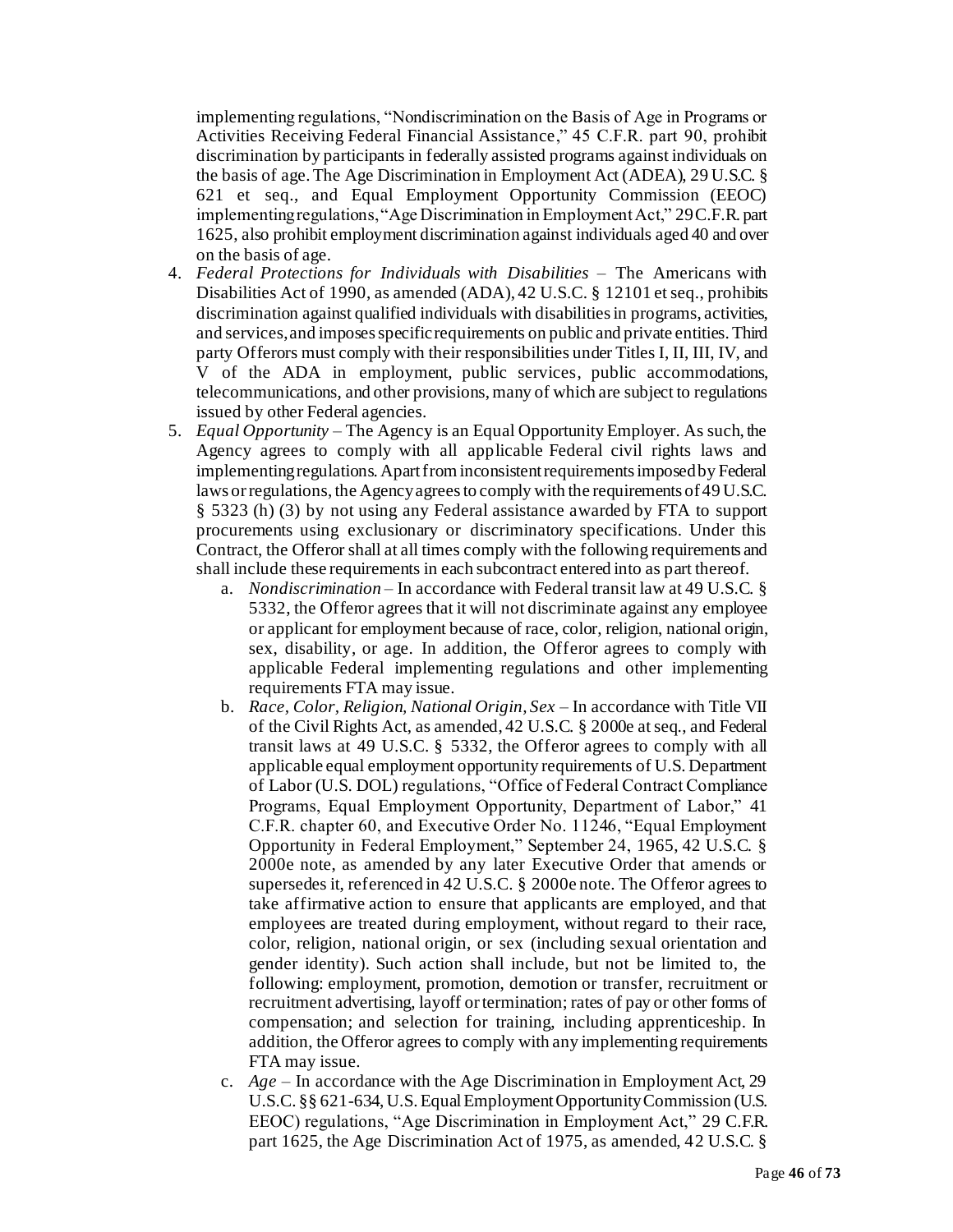6101 et seq., U.S. Health and Human Services regulations, "Nondiscrimination on the Basis of Age in Programs or Activities Receiving Federal Financial Assistance," 45 C.F.R. part 90, and Federal transit law at 49 U.S.C. § 5332, the Offeror agrees to refrain from discrimination against present and prospective employees for reason of age. In addition, the Offeror agrees to comply with any Implementing requirements FTA may issue.

- d. *Disabilities*  In accordance with section 504 of the Rehabilitation Act of 1973, as amended, 29 U.S.C. § 794, the Americans with Disabilities Act of 1990, as amended, 42 U.S.C. § 12101 et seq., the Architectural Barriers Act of 1968, as amended 42 U.S.C. § 1451 et seq., and Federal transit law at 49 U.S.C. § 5332, the Offeror agrees that it will not discrimination against individuals on the basis of disability. In addition, the Offeror agrees to comply with any implementing requirements FTA may issue.
- e. *Promoting Free Speech and Religious Liberty*  The Offeror shall ensure that Federal funding is expended in full accordance with the U.S. Constitution, Federal Law, and statutory and public policy requirements: including, but not limited to, those protecting free speech, religious liberty, public welfare, the environment, and prohibiting discrimination.
- 6. The Offeror also agrees to include these requirements in each subcontract financed in whole or in part with Federal assistance provided by FTA, modified only if necessaryto identify the affected parties.

#### <span id="page-46-0"></span>8-7 Disadvantaged Business Enterprise (DBE) Participation

- a. This contract is subject to the requirements of Title 49, Code of Federal Regulations, Part 26, *Participation by Disadvantaged Business Enterprises in Department of Transportation Financial Assistance Programs.* The national goal for participation of Disadvantaged Business Enterprises (DBE) is 10%. The agency's overall goal for DBE participation is 2%. A separate contract goal for DBE participation has not been established for this procurement.
- b. The Offeror shall not discriminate on the basis of race, color, national origin, or sex in the performance of this contract. The Offeror shall carry out applicable requirements of 49 CFR Part 26 in the award and administration of this DOT-assisted contract. Failure by the Offerorto carry out these requirements is a material breach of this contract, which may result in the termination of this contract or such other remedy as TAPS deems appropriate. Each subcontract the Offeror signs with a sub-Offeror must include the assurance in this paragraph (see 49 CFR 26.13(b)).
- c. Proposals/Proposers are required to document sufficient DBE participation to meet these goals or,alternatively, document adequate good faith efforts to do so, as provided for in 49 CFR 26.53. Award of this contract is conditioned on submission of the following concurrent with and accompanying an initial proposal:
	- 1. The names and addresses of DBE firmsthat will participate in this contract;
	- 2. A description of the work each DBE will perform;
	- 3. The dollar amount of the participation of each DBE firm participating;
	- 4. Written documentationofthe proposal/offeror's commitmentto use a DBEsub-Offerorwhose participation it submits to meet the contract goal;
	- 5. Written confirmation from the DBE that it is participating in the contract as provided in the prime Offeror's commitment; and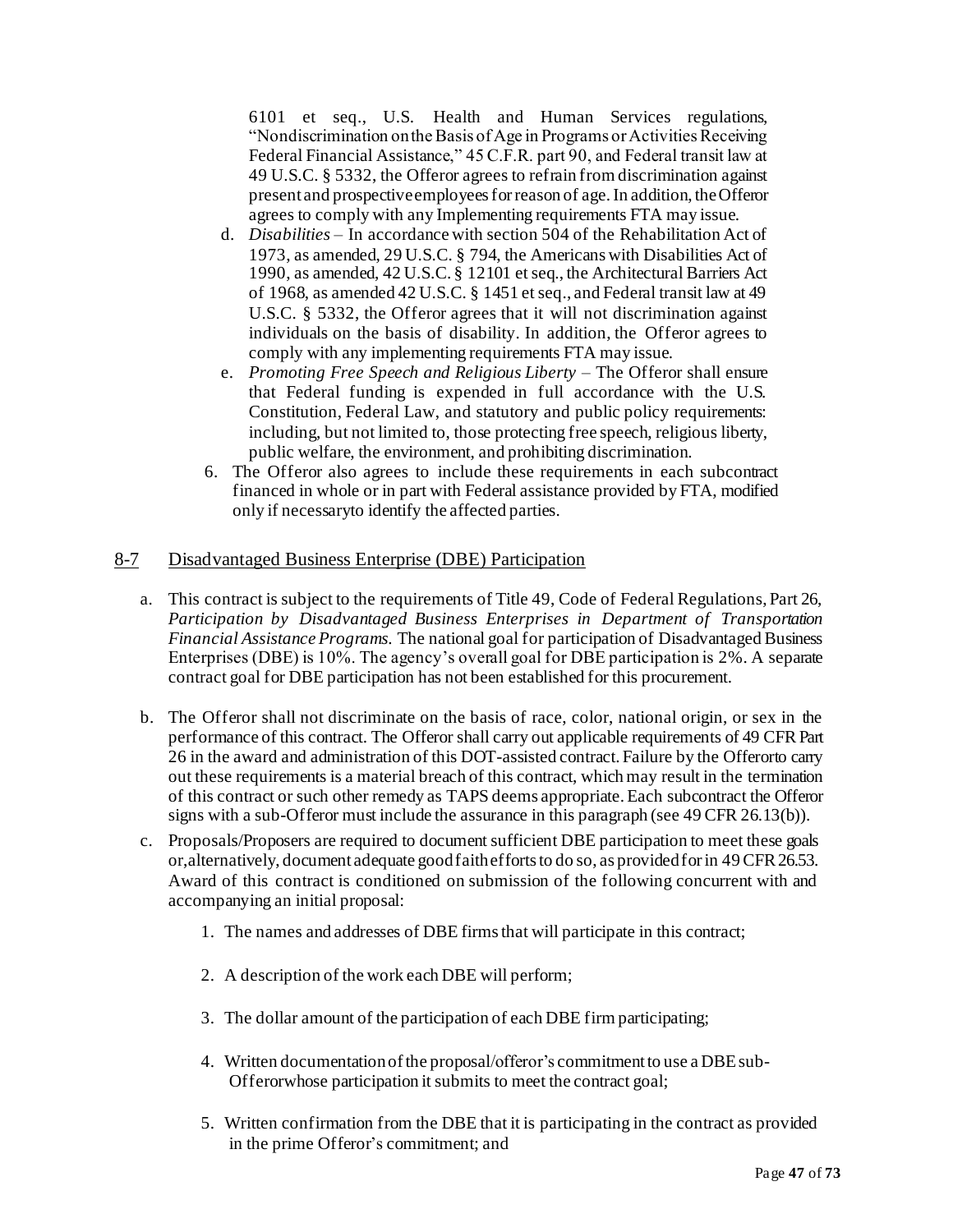6. If the contract goal is not met, evidence of good faith efforts to do so.

Proposers must present the information required above as a matter of responsiveness with initial Proposals (see 49 CFR 26.53(3).

The successful proposer/offeror will be required to report its DBE participation obtained through race-neutral means throughout the period of performance.

- d. The Offeror is required to pay its sub-Offerors performing work related to this contract for satisfactory performance of that work no later than 30 days after the Offeror's receipt of payment for that work from TAPS**.** In addition, is required to return any retainage payments to those sub-Offerors within 30 days after the sub-Offeror's work related to this contract is satisfactorily completed.
- e. The Offeror must promptly notify TAPS, whenever a DBE sub-Offeror performing work related to this contract is terminated or fails to complete its work and must make good faith efforts to engage another DBE sub-Offeror to perform at least the same amount of work.TheOfferormay not terminate any DBE sub-Offeror and perform that work through its ownforces or those of an affiliate without prior written consent of TAPS.

#### <span id="page-47-0"></span>8-8 Incorporation of FTA Terms

Incorporation of Federal Transit Administration (FTA) Terms - The preceding provisions include, in part, certain Standard Terms and Conditions required by DOT, whether or not expressly set forth in the preceding contract provisions. All contractual provisions required by DOT, as set forth in [FTA Circular 4220](http://www.fta.dot.gov/legislation_law/12349_4063.html) are hereby incorporated by reference. Anything to the contrary herein notwithstanding, all FTA mandated terms shall be deemed to control in the event of a conflict with other provisions contained in this Agreement. The Offerorshall not perform any act, fail to perform any act, orrefuse to comply with any (name of grantee) requests which would cause (name of grantee) to be in violation of the FTA terms and conditions.

#### <span id="page-47-1"></span>8-9 Suspension and Debarment

This contract is a covered transaction for purposes of 2 CFR part 180 and 2 CFR part 3000. As such, the Offeror is required to verify that none of the Offeror, its principals, as defined at 2 CFR §180.995, or affiliates, as defined at 2 CFR 180.905, are excluded or disqualified as defined at 2 CFR 180.940 and 180.935.

The Offeror is required to comply with CFR part 3000, Subpart C and must include the requirement to comply in any lower tier covered transaction it entersinto.

#### <span id="page-47-2"></span>8-10 Disputes, Breaches, Defaults, or Other Litigation

Disputes arising in the performance of this Contract which are not resolved by agreement of the partiesshall be decidedin writingby theauthorized representativeofTAPS's GeneralManager.This decision shall be final and conclusive unless within five (5) days from the date of receipt of its copy, the Offeror mails or otherwise furnishes a written appeal to the General Manager. In connection with any such appeal, the Offeror shall be afforded an opportunity to be heard and to offer evidence in support of its position. The decision of the General Manager shall be binding upon the Offeror and the Offerorshall aproposale be the decision.

Performance During Dispute - Unless otherwise directed by TAPS, Offeror shall continue performance under this Contract while matters in dispute are being resolved.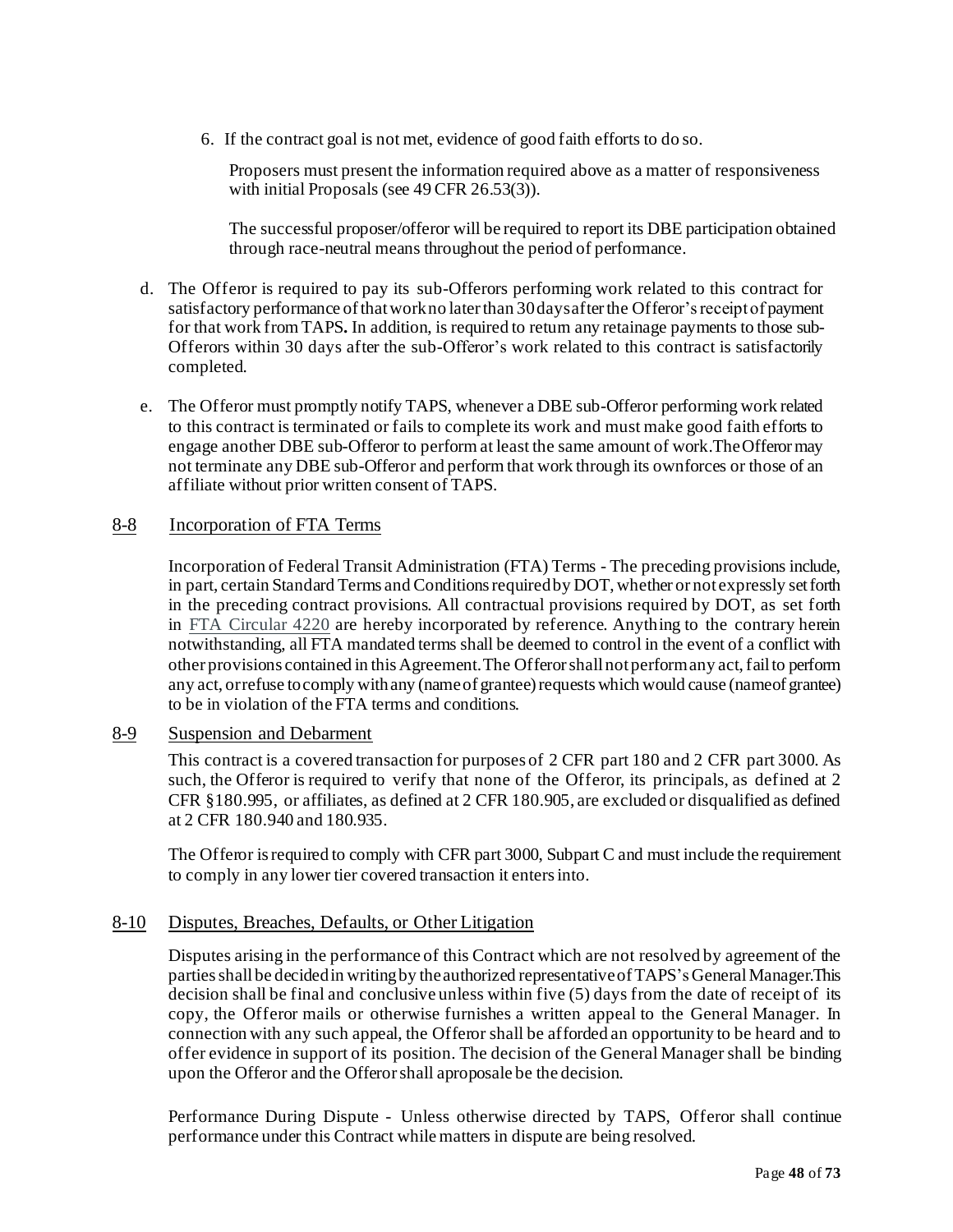Claims for Damages - Should either party to the Contract suffer injury or damage to person or property because of any act or omission of the party or of any of his employees, agents or others for whose acts he is legally liable, a claim for damages therefor shall be made in writing to such other party within a reasonable time afterthe first observance of such injury of damage.

Remedies - Unless this contract provides otherwise, all claims, counterclaims, disputes and other matters in question between TAPS and the Offeror arising out of or relating to this agreement or its breach will be decided by arbitration if the parties mutually agree, or in a court of competent jurisdiction within the State in which TAPS is located.

Rights and Remedies - The duties and obligations imposed by the Contract Documents and the rights and remedies available thereunder shall be in addition to and not a limitation of any duties, obligations, rights and remedies otherwise imposed or available by law. No action or failure to act by TAPS orthe Offerorshall constitutea waiver of anyrightor duty afforded any ofthemunder the Contract, nor shall any such action or failure to act constitute an approval of or acquiescence in any breach thereunder, except as may be specifically agreed in writing.

#### <span id="page-48-0"></span>8-11 Energy Conservation

The Offeror agrees to comply with mandatory standards and policies relating to energy efficiency which are contained in the state energy conservation plan issued in compliance with the Energy Policy and Conservation Act, as amended, 42 U.S.C. § 6321 et seq., and perform as energy assessment for any building constructed, reconstructed, or modified with federal assistance required under FTA regulations, "Requirements for Energy Assessments," 49 C.F.R. part 622, subpart C.

#### <span id="page-48-1"></span>8-12 Fly America

The Offeror agrees to comply with 49 U.S.C. 40118 (the "Fly America" Act) in accordance with the General Services Administration's regulations at 41 CFR Part 301-10, which provide that recipients and sub-recipients of Federal funds and their Offerors are required to use U.S. Flag air carriersfor U.S Government-financed international air travel and transportation of their personaleffects or property, to the extent such service is available, unless travel by foreign air carrier is a matter of necessity, as defined by the Fly America Act. The Offeror shall submit, if a foreign air carrier was used, an appropriate certification or memorandum adequately explaining why service by a U.S. flag air carrier was not available or why it was necessary to use a foreign air carrier and shall, in any event, provide a certificate of compliance with the Fly America requirements. The Offeror agrees to include the requirements of this section in all subcontractsthat may involve international air transportation.

#### <span id="page-48-2"></span>8-13 Access Requirements for Persons with Disabilities

The Recipient agrees to comply with the provisions of 49 U.S.C. § 5301(d), which sets forth the Federal policy that elderly personsand personswith disabilities havethe sameright as other persons to use transit service and facilities, and that special efforts shall be made in planning and designing those services and facilitiesto implement transportation accessibility rights for elderly persons and persons with disabilities. The Recipient also agrees to comply with all applicable requirements of the following Federal laws and any subsequent amendments thereto: section 504 of the Rehabilitation Act of 1973, as amended, 29 U.S.C. § 794, which prohibits discrimination on the basis of handicap; the Americans with Disabilities Act of 1990 (ADA), as amended, 42 U.S.C. §§ 12101 etseq., which requires accessible facilities andservicesto be made available to personswith disabilities; and the Architectural Barriers Act of 1968, as amended, 42 U.S.C. §§ 4151 et seq., which requires that buildings and public accommodations be accessible to persons with disabilities.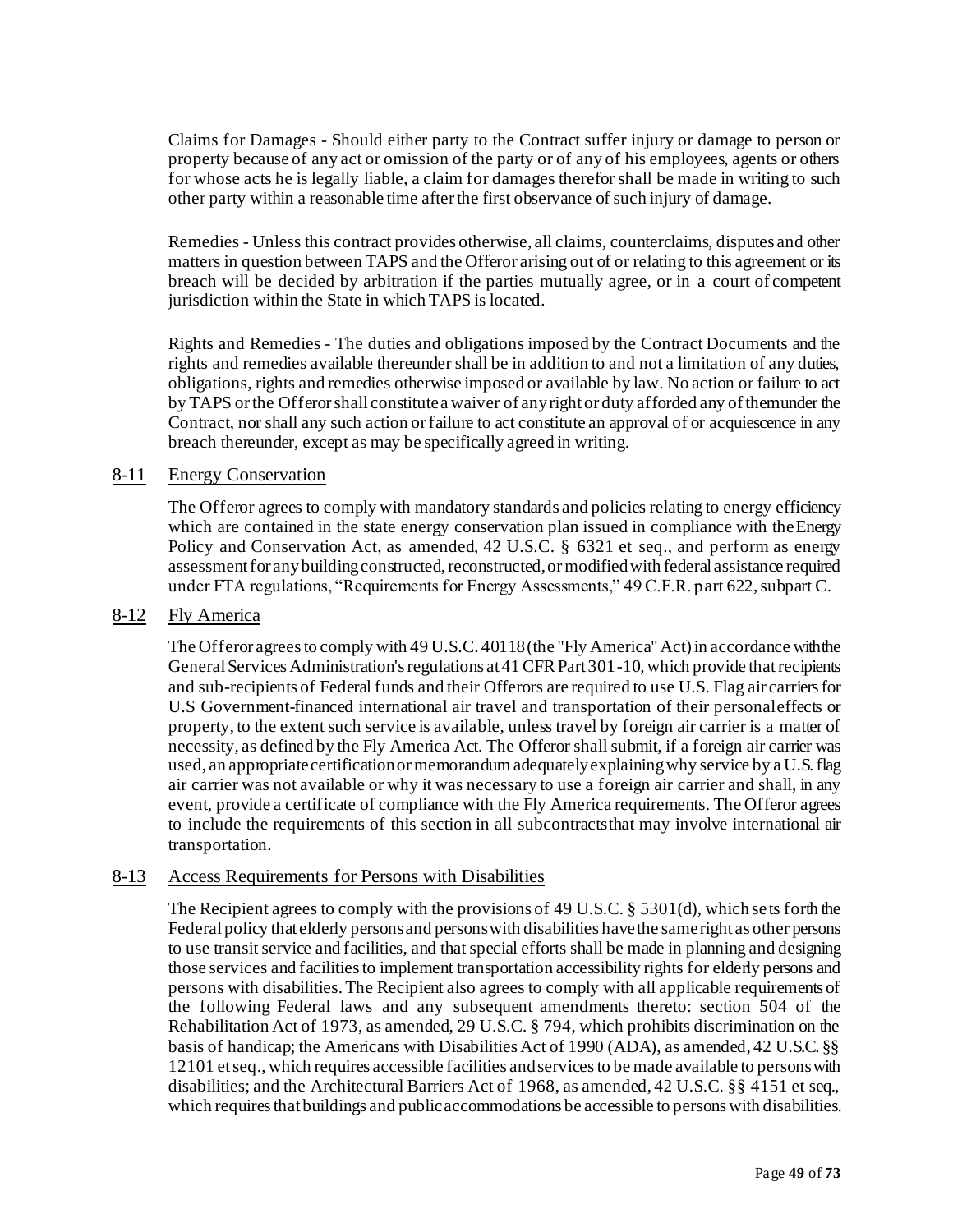#### <span id="page-49-0"></span>8-14 Veterans Preference

Veterans Preference. As provided in 49 U.S.C. § 5325(k), to the extent practical, the Recipient agrees and assures that each of its Subrecipients:

- (1) Will give a hiring preference to veterans, as defined in 5 U.S.C. § 2108, who have the skills and abilities required to perform construction work required under a third-party contract in connection with a Capital Project supported with federal assistance appropriated or made available for 49 U.S.C. chapter 53, and
- (2) Will not require an employer to give a preference to any veteran over any equally qualified applicant who is a member of any racial or ethnic minority, female, an individual with a disability, or a former employee.

#### 8-15 DHS Seal, Logo, and Flags

The Offeror shall not use the DHS seal(s), logos, crests, or reproductions of flags or likeliness of DHS agency officials without specific FTA pre-approval.

#### 8-16 Equal Employment Opportunity

During the performance of this contract, the Offeror agrees as follows:

(1) The Offeror will not discriminate against any employee or applicant for employment because of race, color, religion, sex, sexual orientation, gender identity, or national origin. The Offeror will take affirmative action to ensure that applicants are employed, and that employees are treated during employment, without regard to their race, color, religion, sex, sexual orientation, gender identity, or national origin. Such action shall include, but not be limited to the following: Employment, upgrading, demotion, or transfer, recruitment or recruitment advertising; layoff or termination; rates of pay or other forms of compensation; and selection for training, including apprenticeship. The Offeror agrees to post in conspicuous places, available to employees and applicants for employment, notices to be provided by the contracting officer setting forth the provisions of this nondiscrimination clause.

(2) The Offeror will, in all solicitations or advertisements for employees placed by or on behalf of the Offeror, state that all qualified applicants willreceive consideration for employment without regard to race, color, religion, sex, sexual orientation, gender identity, or national origin.

(3) The Offerorwill not discharge or in any other manner discriminate against any employee or applicant for employment because such employee or applicant has inquired about, discussed, or disclosed the compensation of the employee or applicant or another employee or applicant. This provision shall not apply to instances in which an employee who has access to the compensation information of other employees or applicants as a part of such employee's essential job functions discloses the compensation of such other employees or applicants to individuals who do not otherwise have access to such information, unless such disclosure is in response to a formal complaint or charge, in furtherance of an investigation, proceeding, hearing, or action, including an investigation conducted by the employer, or is consistent with the Offeror's legal duty to furnish information.

(4) The Offeror will send to each labor union or representative of workers with which it has a collective bargaining agreement or other contract or understanding, a notice to be provided by the agency contracting officer, advising the labor union or workers' representative of the Offeror's commitments under section 202 of Executive Order 11246 of September 24, 1965, and shall post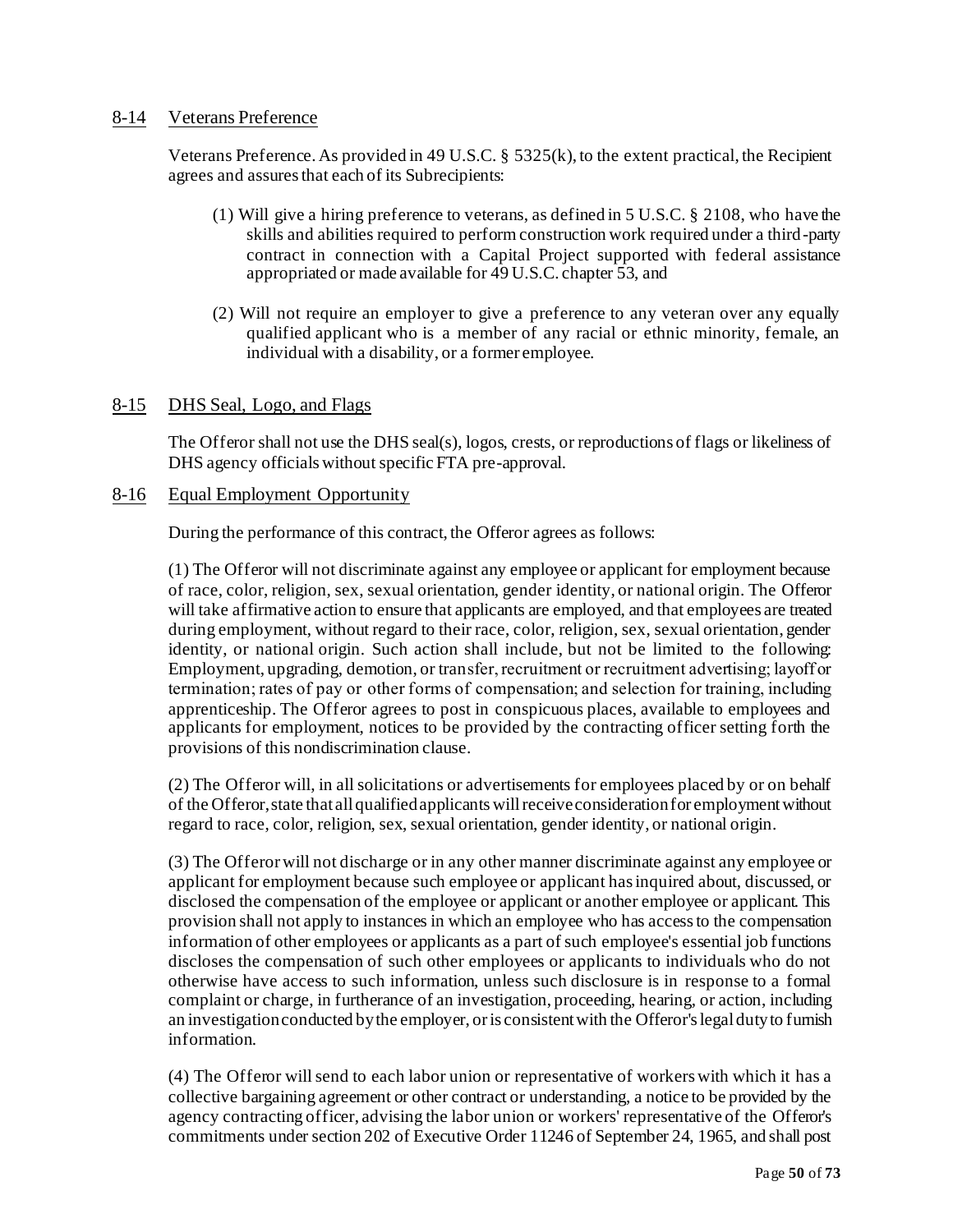copies of the notice in conspicuous places available to employees and applicants for employment.

(5) The Offeror will comply with all provisions of Executive Order 11246 of September 24, 1965, and of the rules, regulations, and relevant orders of the Secretary of Labor.

(6) The Offeror will furnish all information and reports required by Executive Order 11246 of September 24, 1965, and by the rules, regulations, and orders of the Secretary of Labor, or pursuant thereto, and will permit access to his books, records, and accounts by the contracting agency and the Secretary of Labor for purposes of investigation to ascertain compliance with such rules, regulations, and orders.

(7) In the event of the Offeror's non-compliance with the nondiscrimination clauses of this contract or with any of such rules, regulations, or orders, this contract may be canceled, terminated or suspended in whole or in part and the Offeror may be declared ineligible for further Government contracts in accordance with procedures authorized in Executive Order 11246 of September 24, 1965, and such other sanctions may be imposed and remedies invoked as provided in Executive Order 11246 of September 24, 1965, or by rule, regulation, or order of the Secretary of Labor, or as otherwise provided by law.

(8) The Offeror will include the provisions of paragraphs (1) through (8) in every subcontract or purchase order unless exempted by rules, regulations, or orders of the Secretary of Labor issued pursuant to section 204 of Executive Order 11246 of September 24, 1965, so that such provisions will be binding upon each sub-Offeror or vendor. The Offeror will take such action with respect to any subcontract or purchase order as may be directed by the Secretary of Labor as a means of enforcing such provisions including sanctions for noncompliance: Provided, however, that in the event the Offeror becomes involved in, or is threatened with, litigation with a sub Offeror or vendor as a result of such direction, the Offeror may request the United States to enter into such litigation to protect the interests of the United States.

#### 8-17 Procurement of Recovered Materials

(1) In the performance of this contract, the Offeror shall make maximum use of products containing recovered materials that are EPA- designated items unless the product cannot be acquired—

i. Competitively within a timeframe providing for compliance with the contract performance schedule;

ii. Meeting contract performance requirements; or

iii. At a reasonable price.

(2) Information about this requirement, along with the list of EPA designate items, is available at EPA's Comprehensive Procurement Guidelines web site, https://www.epa.gov/smm/comprehensive-procurement-guideline-cpg-program."

#### 8-18 Buy America Requirements

The Offeror agrees to comply with 49 U.S.C. 5323(j) and 49 C.F.R. part 661 and 2 CFR § 200.322 Domestic preferences for procurements, which provide that Federal funds may not be obligated unless all steel, iron, and manufactured products used in FTA funded projects are produced in the United States, unless a waiver has been granted by FTA or the product is subject to a general waiver. General waivers are listed in 49 C.F.R. § 661.7. Separate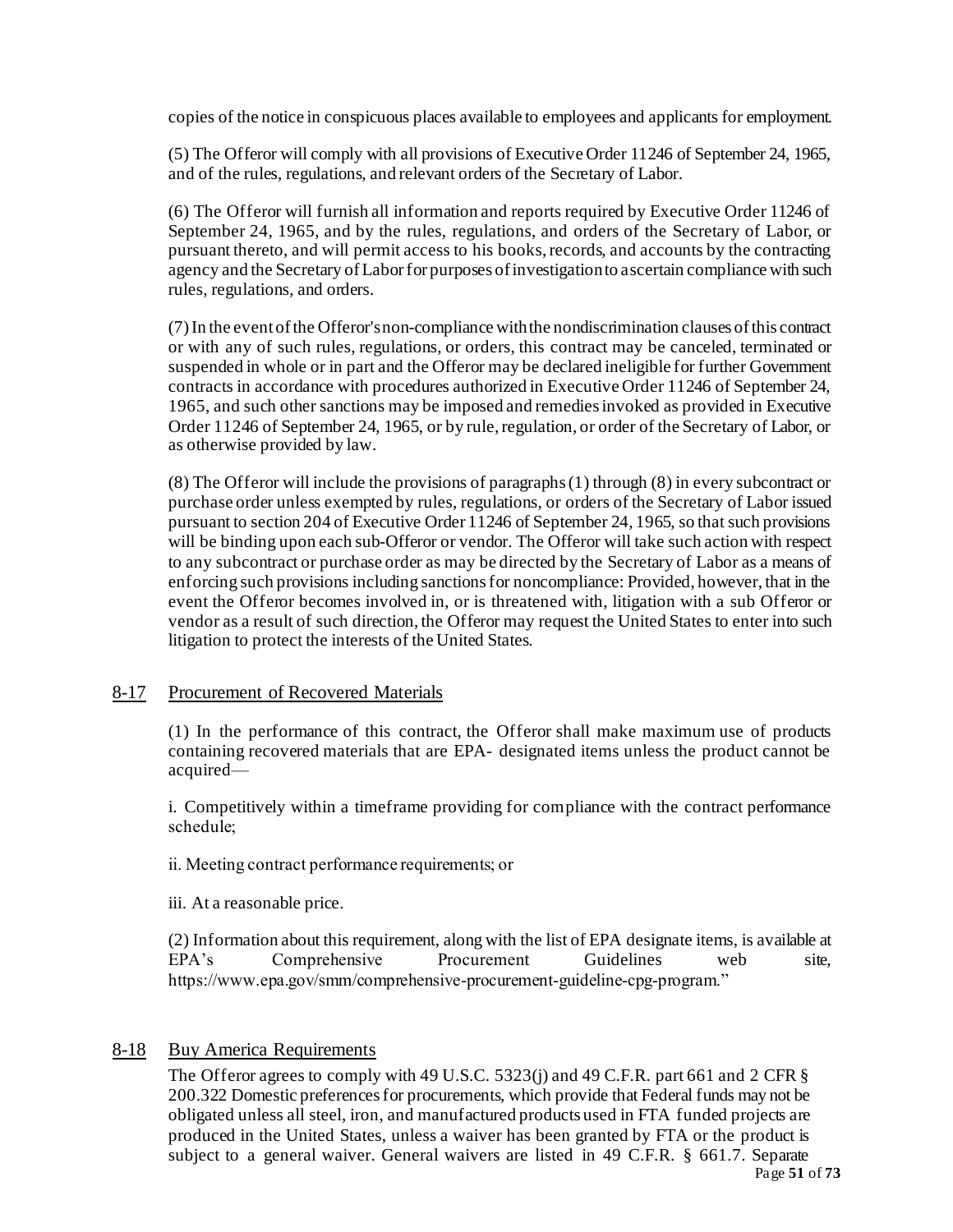requirements for rolling stock are set out at 49 U.S.C.  $5323(j)(2)(C)$ , 49 U.S.C. §  $5323(i)$  and 49 C.F.R. § 661.11. The bidder or offeror must submit to the Agency the appropriate Buy America certification. Bids or offers that are not accompanied by a completed Buy America certification will be rejected as nonresponsive.

#### 8-19 Byrd Anti-Lobbying Amendment

Offerors who apply or bid for an award of \$100,000 or more shall file the required certification. Each tier certifies to the tier above that it will not and has not used Federal appropriated funds to pay any person or organization for influencing or attempting to influence an officer or employee of any agency, a member of Congress, officer or employee of Congress, or an employee of a member of Congress in connection with obtaining any Federal contract, grant, or any other award covered by 31 U.S.C. § 1352. Each tier shall also disclose any lobbying with nonfederal funds that takes place in connection with obtaining any Federal award. Such disclosures are forwarded from tier to tier up to the Agency."

#### 8-20 Clean Air and Federal Water Pollution Control Act

The Offeror agrees to comply with all applicable standards, orders, or regulations issued pursuant to the Clean Air Act (42 U.S.C. § 7401-7671q) and the Federal Water Pollution Control Act as amended (33 U.S.C. § 1251-1387). Violations must be reported to FTA and the Regional Office of the Environmental Protection Agency. The following applies for contracts of amounts in excess of \$150,000:

#### Clean Air Act

(1) The Offeror agrees to comply with all applicable standards, orders or regulations issued pursuant to the Clean Air Act, as amended, 42 U.S.C. § 7401

et seq.

(2) The Offeror agrees to report each violation to the Agency and understands and agrees that the Agency will, in turn, report each violation as required to assure notification to the Agency, Federal Emergency Management Agency, and the appropriate Environmental Protection Agency Regional Office.

(3) The Offeror agrees to include these requirements in each subcontract exceeding \$150,000 financed in whole or in part with Federal assistance provided by FTA.

Federal Water Pollution Control Act

(1) The Offeror agrees to comply with all applicable standards, orders or regulations issued pursuant to the Federal Water Pollution Control Act, as amended, 33 U.S.C. 1251 et seq.

(2) The Offeror agrees to report each violation to the Agency and understands and agrees that the Agency will, in turn, report each violation as required to assure notification to the Agency, Federal Emergency Management Agency, and the appropriate Environmental Protection Agency Regional Office.

(3) The Offeror agrees to include these requirements in each subcontract exceeding \$150,000 financed in whole or in part with Federal assistance provided by FTA."

#### 8-21 Conformance with ITS National Architecture

Intelligent Transportation Systems (ITS) projects shall conform to the National ITS Architecture and standards. Conformance with the National ITS Architecture is interpreted to mean the use of the National ITS Architecture to develop a regional ITS architecture in support of integration and thesubsequent adherence of all ITS projects to that regional ITS architecture. Development of the regional ITS architecture should be consistent with the transportation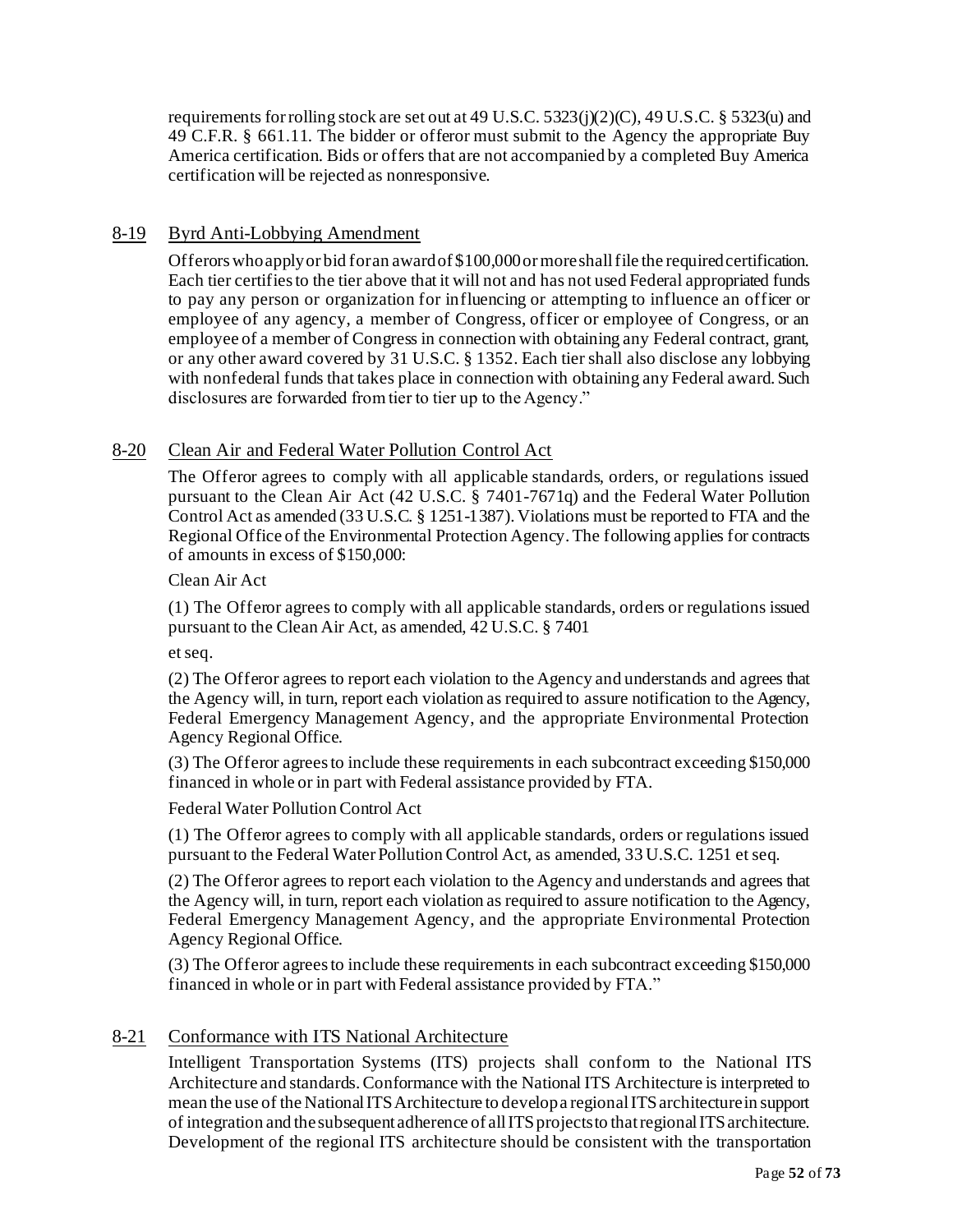planning process for Statewide and Metropolitan Transportation Planning (49 CFR Part 613 and 621).

#### 8-22 Prompt Payment

The Offeror is required to pay its sub-Offerors performing work related to this contract for satisfactory performance of that work no later than 30 days after the Offeror's receipt of payment for that work. In addition, the Offeroris required to return any retainage payments to those sub-Offerors within 30 days after the sub-Offeror's work related to this contract is satisfactorily completed.

The Offeror must promptly notify the Agency, whenever a DBE sub-Offeror performing work related to this contract is terminated or fails to complete its work and must make good faith efforts to engage another DBE sub-Offeror to perform at least the same amount of work. The Offeror may not terminate any DBE sub-Offeror and perform that work through its own forces or those of an affiliate without prior written consent of the Agency.

#### 8-23 Seismic Safety

The Offeror agrees that any new building or addition to an existing building will be designed and constructed in accordance with the standards for Seismic Safety required in Department of Transportation (DOT) Seismic Safety Regulations 49 C.F.R. part 41 and will certify to compliance to the extent required by the regulation. The Offeror also agrees to ensure that all work performed under this contract, including work performed by a sub-Offeror, is in compliance with the standards required by the Seismic Safety regulations and the certification of compliance issued on the project.

#### 8-24 Special DOL EEO Clause

Applies to construction contracts > \$10,000; This Offeror and sub-Offeror shall abide by the requirements of 41 CFR 60-1.4(a), 60-300.5(a) and 60-741.5(a). These regulations prohibit discrimination against qualified individuals based on their status as protected veterans or individuals with disabilities and prohibit discrimination against all individuals based on their race, color, religion, sex, sexual orientation, gender identity or national origin. Moreover, these regulations require that covered prime Offerors and sub-Offerors take affirmative action to employ and advance in employment individuals without regard to race, color, religion, sex, sexual orientation, gender identity, national origin, disability or veteran status.

#### 8-25 Violation and Breach of Contract

#### Rights and Remedies of the Agency

The Agency shall have the following rights in the event that the Agency deems the Offeror guilty of a breach of any term under the Contract.

1. The right to take over and complete the work or any part thereof as agency for and at the expense of the Offeror, either directly or through other Offerors; 2. The right to cancel this Contract as to any or all of the work yet to be performed; 3. The right to specific performance, an injunction or any other appropriate equitable remedy; and 4. The right to money damages.

For purposes of this Contract, breach shall include.

#### Rights and Remedies of Offeror

Inasmuch as the Offeror can be adequately compensated by money damages for any breach of this Contract, which may be committed by the Agency, the Offeror expressly agrees that no default, act or omission of the Agency shall constitute a material breach of this Contract,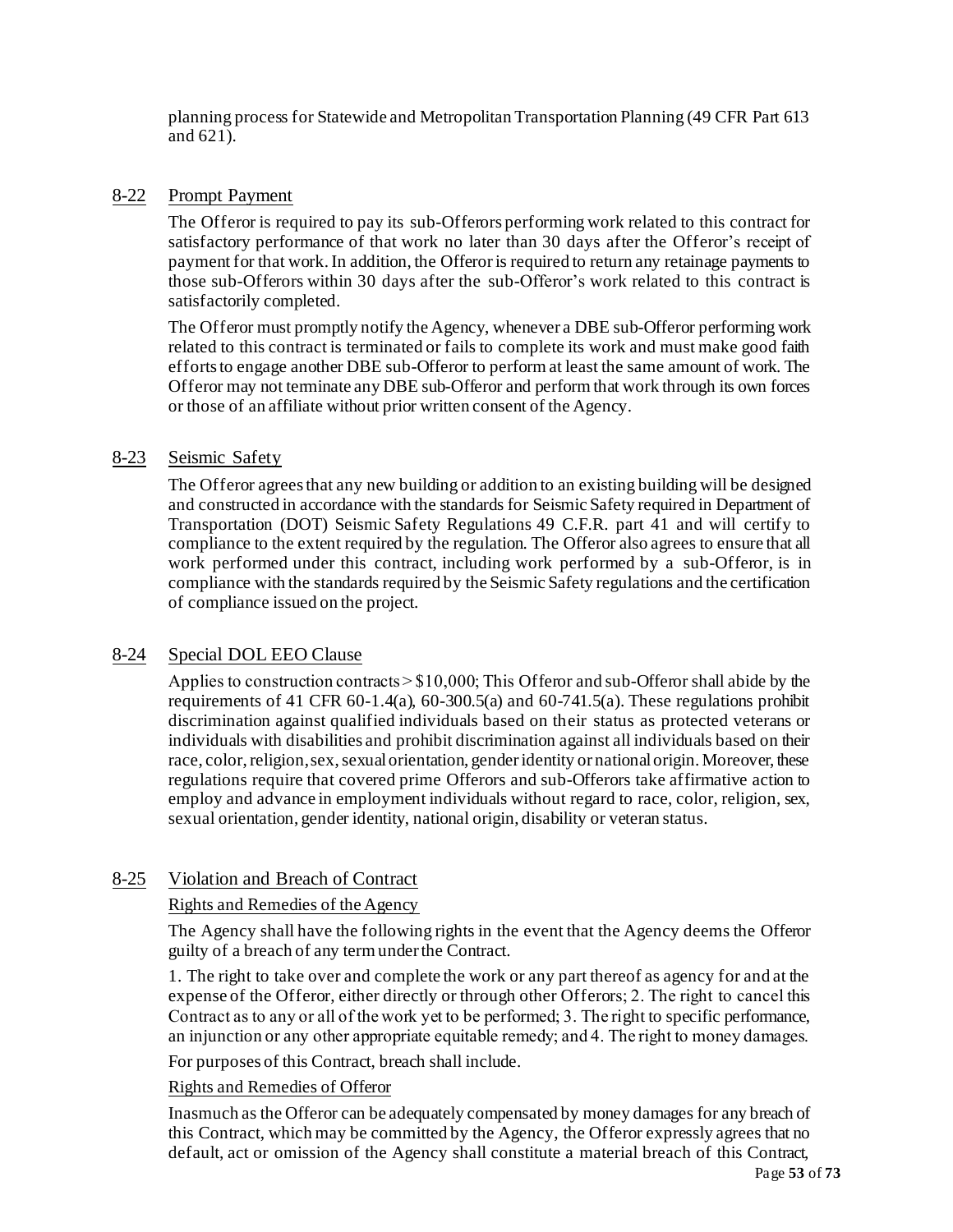entitling Offerorto cancel or rescind the Contract (unless the Agency directs Offeror to do so) or to suspend or abandon performance.

#### Remedies

Substantial failure of the Offeror to complete the Project in accordance with the terms of this Contract will be a default of this Contract. In the event of a default, the Agency will have all remedies in law and equity, including the right to specific performance, without further assistance, and the rights to termination or suspension as provided herein. The Offeror recognizes that in the event of a breach of this Contract by the Offeror before the Agency takes action contemplated herein, the Agency will provide the Offeror with sixty (60) days written notice that the Agency considers that such a breach has occurred and will provide the Offeror a reasonable period of time to respond and to take necessary corrective action.

#### **Disputes**

Disputes arising in the performance of this Contract that are not resolved by agreement of the parties shall be decided in writing by an authorized representative of Agency. This decision shall be final and conclusive unless within [10] days from the date of receipt of its copy, the Offeror mails or otherwise furnishes a written appeal to the Agency's authorized representative. In connection with any such appeal, the Offeror shall be afforded an opportunity to be heard and to offer evidence in support of its position. The decision of the Agency's authorized representative shall be binding upon the Offeror and the Offeror shall abide be the decision.

In the event that a resolution of the dispute is not mutually agreed upon, the parties can agree to mediate the dispute or proceed with litigation. Notwithstanding any provision of this section, or any other provision of this Contract, it is expressly agreed and understood that any court proceeding arising out of a dispute under the Contract shall be heard by a Court de novo and the court shall not be limited in such proceeding to the issue of whether the Authority acted in an arbitrary, capricious or grossly erroneous manner.

Pending final settlement of any dispute, the parties shall proceed diligently with the performance of the Contract, and in accordance with the Agency's direction or decisions made thereof.

#### Performance during Dispute

Unless otherwise directed by Agency, Offeror shall continue performance under this Contract while matters in dispute are being resolved.

#### Claims for Damages

Should either party to the Contract suffer injury or damage to person or property because of any act or omission of the party or of any of its employees, agents or others for whose acts it is legally liable, a claim for damages therefor shall be made in writing to such other party within a reasonable time after the first observance of such injury or damage.

#### Remedies

Unless this Contract provides otherwise, all claims, counterclaims, disputes and other matters in question between the Agency and the Offeror arising out of or relating to this Contract or its breach will be decided by arbitration if the parties mutually agree, or in a court of competent jurisdiction within the State in which the Agency is located.

#### Rights and Remedies

The duties and obligations imposed by the Contract documents and the rights and remedies available thereunder shall be in addition to and not a limitation of any duties, obligations, rights and remedies otherwise imposed or available by law. No action or failure to act by the Agency or Offeror shall constitute a waiver of any right or duty afforded any of them under the Contract, nor shall any such action or failure to act constitute an approval of or acquiescence in any breach thereunder, except as may be specifically agreed in writing.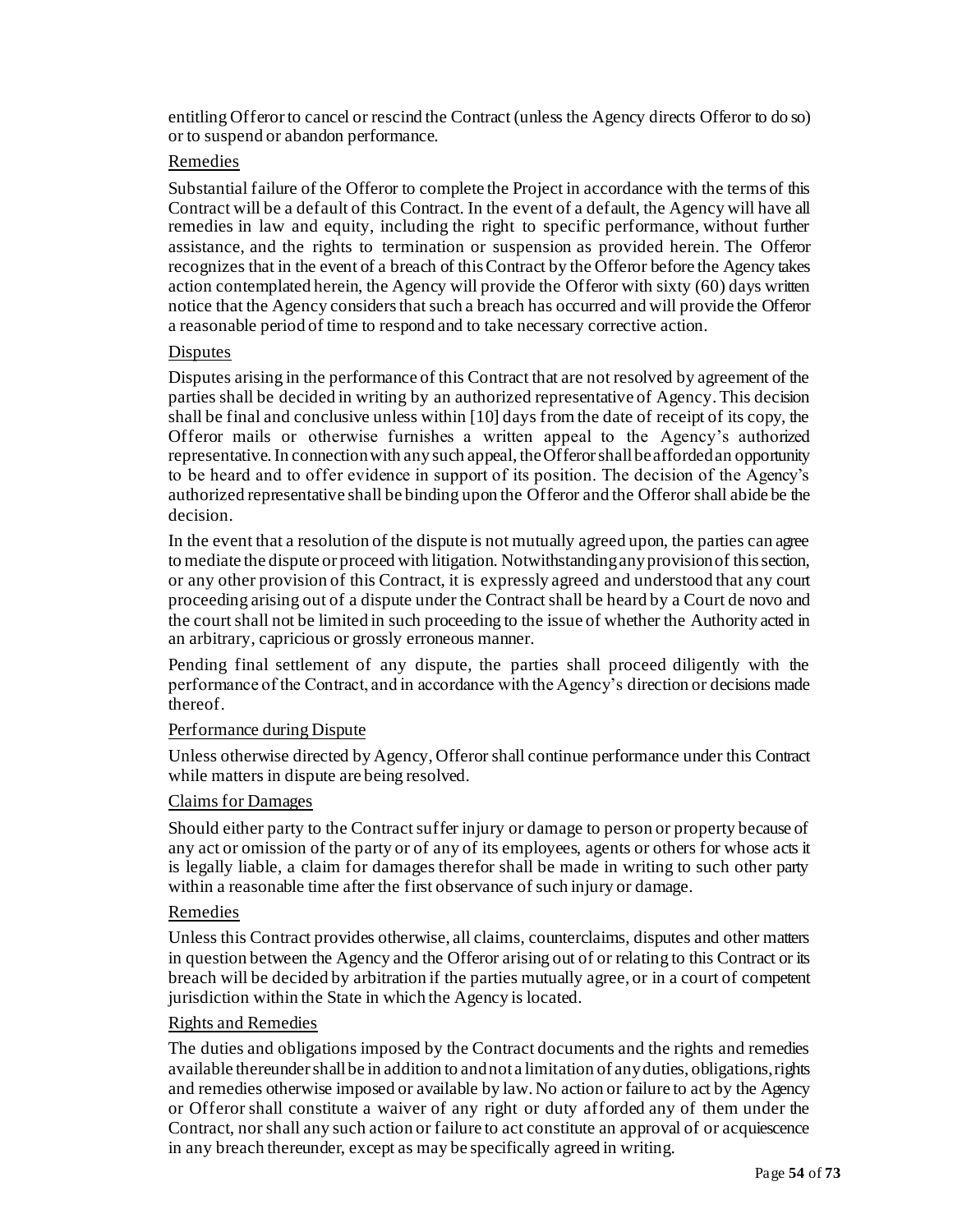## 8-26 Notification to FTA and USDOT Inspector General

If a current or prospective legal matter that may affect the Federal Government emerges, the Recipient must promptly notify the FTA Chief Counsel and FTA Regional Counsel for the Region in which the Recipient is located. The Recipient must include a similar notification requirement in its Third-Party Agreements and must require each Third-Party Participant to include an equivalent provision in its sub agreements at every tier, for any agreement that is a "covered transaction" according to 2 C.F.R. §§ 180.220 and 1200.220.

(1) The types of legal matters that require notification include, but are not limited to, a major dispute, breach, default, litigation, or naming the Federal Government as a party to litigation or a legal disagreement in any forum for any reason.

(2) Matters that may affect the Federal Government include, but are not limited to, the Federal Government's interests in the Award, the accompanying Underlying Agreement, and any Amendments thereto, or the Federal Government's administration or enforcement of federal laws, regulations, and requirements.

(3) The Recipient must promptly notify the U.S. DOT Inspector General in addition to the FTA Chief Counsel or Regional Counsel for the Region in which the Recipient is located, if the Recipient has knowledge of potential fraud, waste, or abuse occurring on a Project receiving assistance from FTA. The notification provision applies if a person has or may have submitted a false claim under the False Claims Act, 31 U.S.C. § 3729 et seq., or has or may have committed a criminal or civil violation of law pertaining to such matters as fraud, conflict of interest, bribery, gratuity, or similar misconduct. This responsibility occurs whether the Project is subject to this Agreement or another agreement between the Recipient and FTA, or an agreement involving a principal, officer, employee, agent, or Third-Party Participant of the Recipient. It also applies to sub-Offerors at any tier. Knowledge, as used in this paragraph, includes, butis not limited to, knowledge of a criminal or civil investigation by a Federal, state, or local law enforcement or other investigative agency, a criminal indictment or civil complaint, or probable cause that could support a criminal indictment, or any other credible information in the possession of the Recipient.

#### **8-27** Contracting with the Enemy

The Offeror agrees to the regulations implementing Never Contract with the Enemy in 2 CFR part 183. The regulations in 2 CFR part 183 affect covered contracts, grants and cooperative agreements that are expected to exceed \$50,000 within the period of performance, are performed outside the United States and its territories, and are in support of a contingency operation in which members of the Armed Forces are actively engaged in hostilities.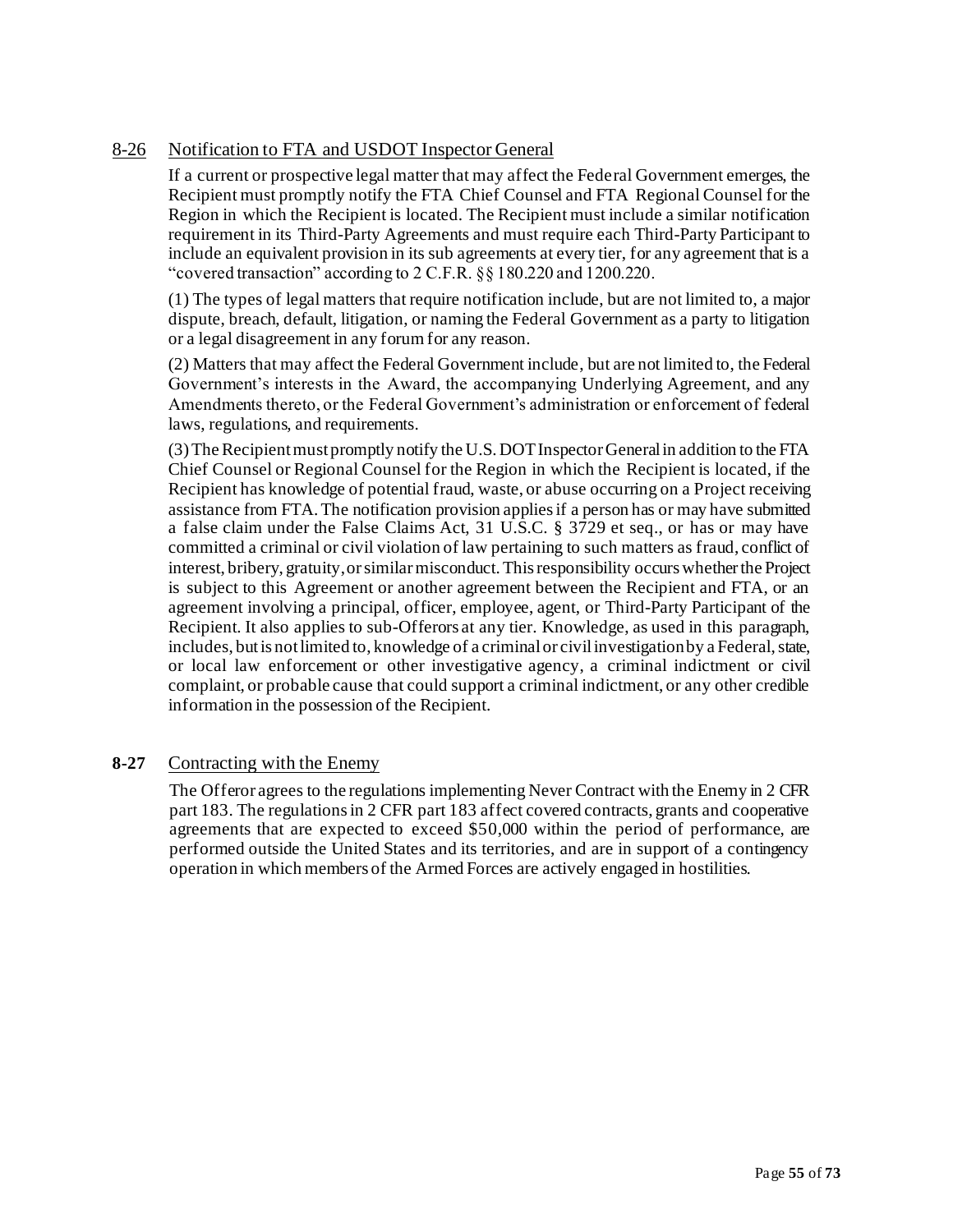## **ATTACHMENT A – Vendor Checklist**

(Verification that all necessary documents are included)

This form must be completed and returned with the technical proposal. Failure to return this form may be causefor considering your proposal non-responsive.

|                                                                | Vendor<br>Check-Off | <b>TAPS</b><br>Check-Off |
|----------------------------------------------------------------|---------------------|--------------------------|
| <b>Cover Letter</b>                                            |                     |                          |
| <b>Invitation for Proposal Cover Page</b>                      |                     |                          |
| Attachment A: Vendor Checklist                                 |                     |                          |
| Attachment B: Proposal Affidavit                               |                     |                          |
| Attachment C: Addendum Page                                    |                     |                          |
| Attachment D: Request for Clarification/Approved Equals        |                     |                          |
| Attachment E: Certification Regarding Debarment and Suspension |                     |                          |
| Attachment F: Affidavit of Non-Collusion                       |                     |                          |
| Attachment G: Firm Data Sheet                                  |                     |                          |
| Attachment H: DBE Good Faith Effort (Information Sheet)        | N/A                 | N/A                      |
| Attachment I: DBE Letter of Intent                             |                     |                          |
| Attachment J: DBE Affidavit                                    |                     |                          |
| Attachment K: DBE Unavailable Certification                    |                     |                          |
| Attachment L: Prompt Payment Affidavit                         |                     |                          |
| Attachment M: Proposal Pricing Form                            |                     |                          |
| Attachment N: Certification and Restrictions on Lobbying       |                     |                          |
| Attachment O: Buy America Certification                        |                     |                          |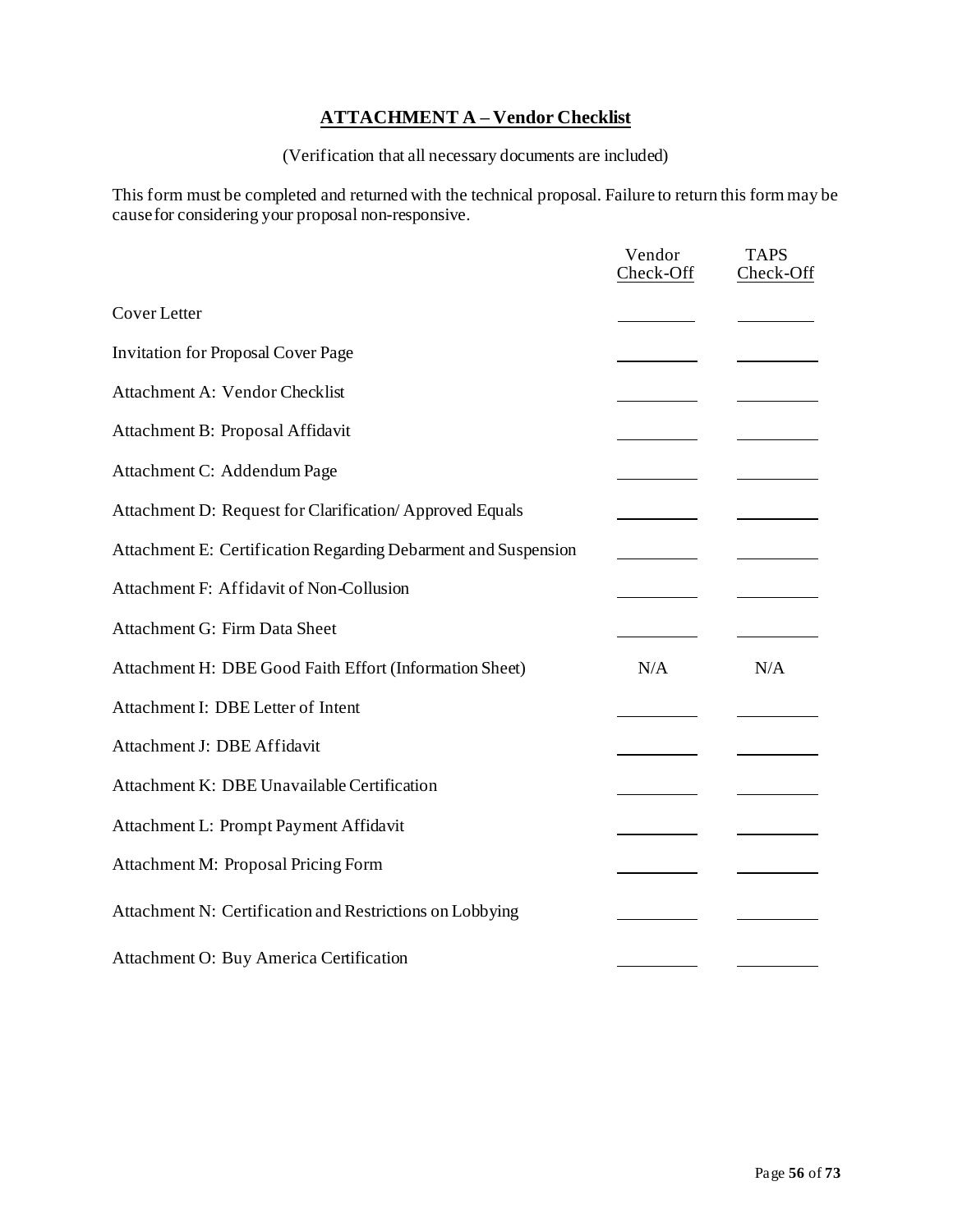## **ATTACHMENT B – Proposal Affidavit**

<span id="page-56-0"></span>The undersigned hereby declares that he/shehas carefully read and examined the Advertisement, the Scope and Terms, the Specifications, Warranty, and Quality Assurance Requirements, with all supporting certificates and affidavits, for the provision of services specified at the pricesstated in the fee proposal.

| Signed: <u>contract and contract and contract and contract and contract and contract and contract and contract and contract and contract and contract and contract and contract and contract and contract and contract and contr</u> |  |
|--------------------------------------------------------------------------------------------------------------------------------------------------------------------------------------------------------------------------------------|--|
| Title:                                                                                                                                                                                                                               |  |
| Company Name: <u>company Name</u>                                                                                                                                                                                                    |  |
|                                                                                                                                                                                                                                      |  |
|                                                                                                                                                                                                                                      |  |
|                                                                                                                                                                                                                                      |  |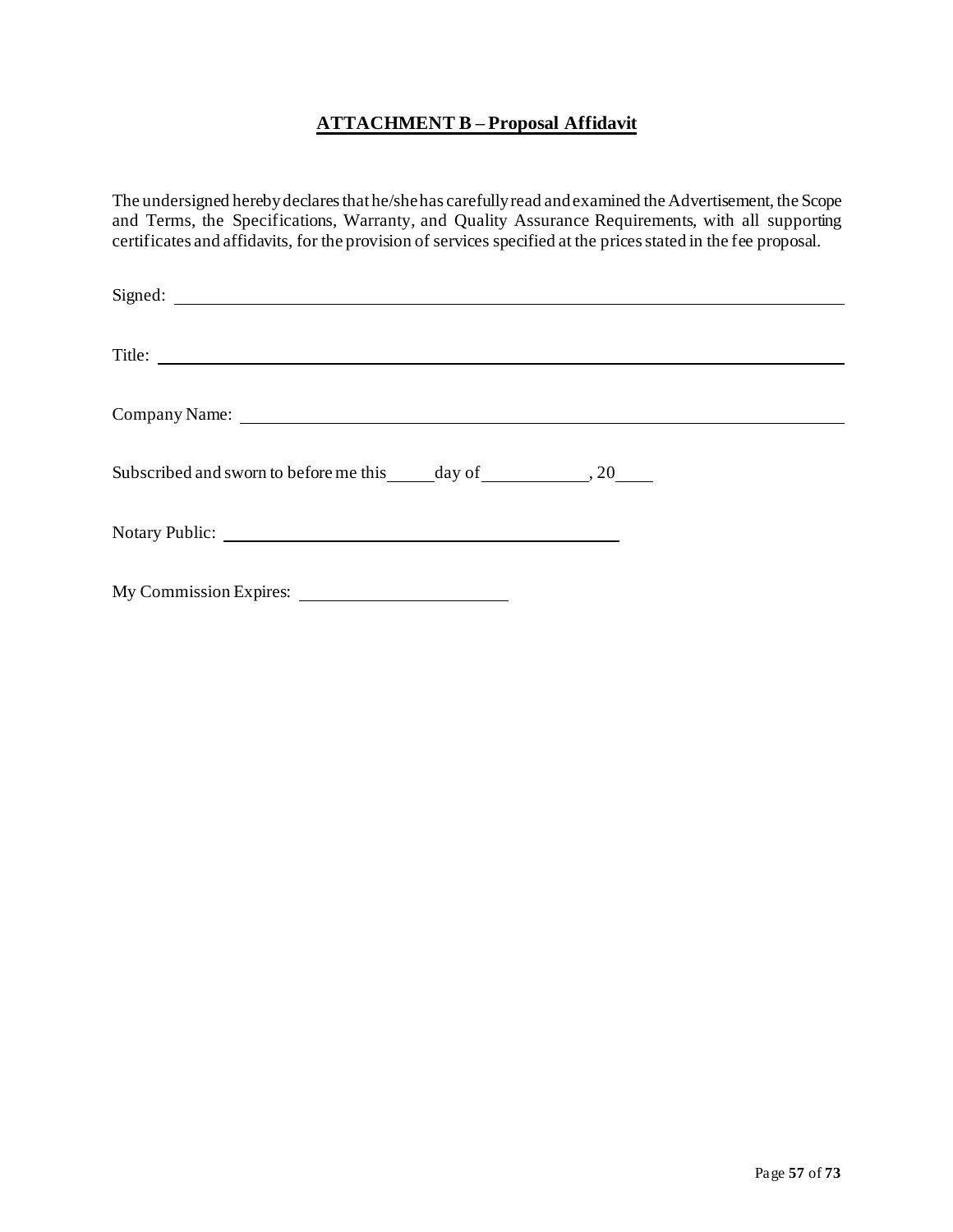## **ATTACHMENT C – Addendum Page**

<span id="page-57-0"></span>The undersigned acknowledges receipt of the followingaddenda to thisRFP. (Include the number and date for each entry.)

| Addendum Number | Dated |
|-----------------|-------|
| Addendum Number | Dated |
| Addendum Number |       |
| Addendum Number |       |
| Addendum Number | Dated |
| Addendum Number |       |
| Addendum Number | Dated |

Failure to acknowledge thereceipt of all addendamay causethe proposalto be considerednon-responsiveto this Invitation for Proposal, which will require rejection of the proposal.

Signature

Title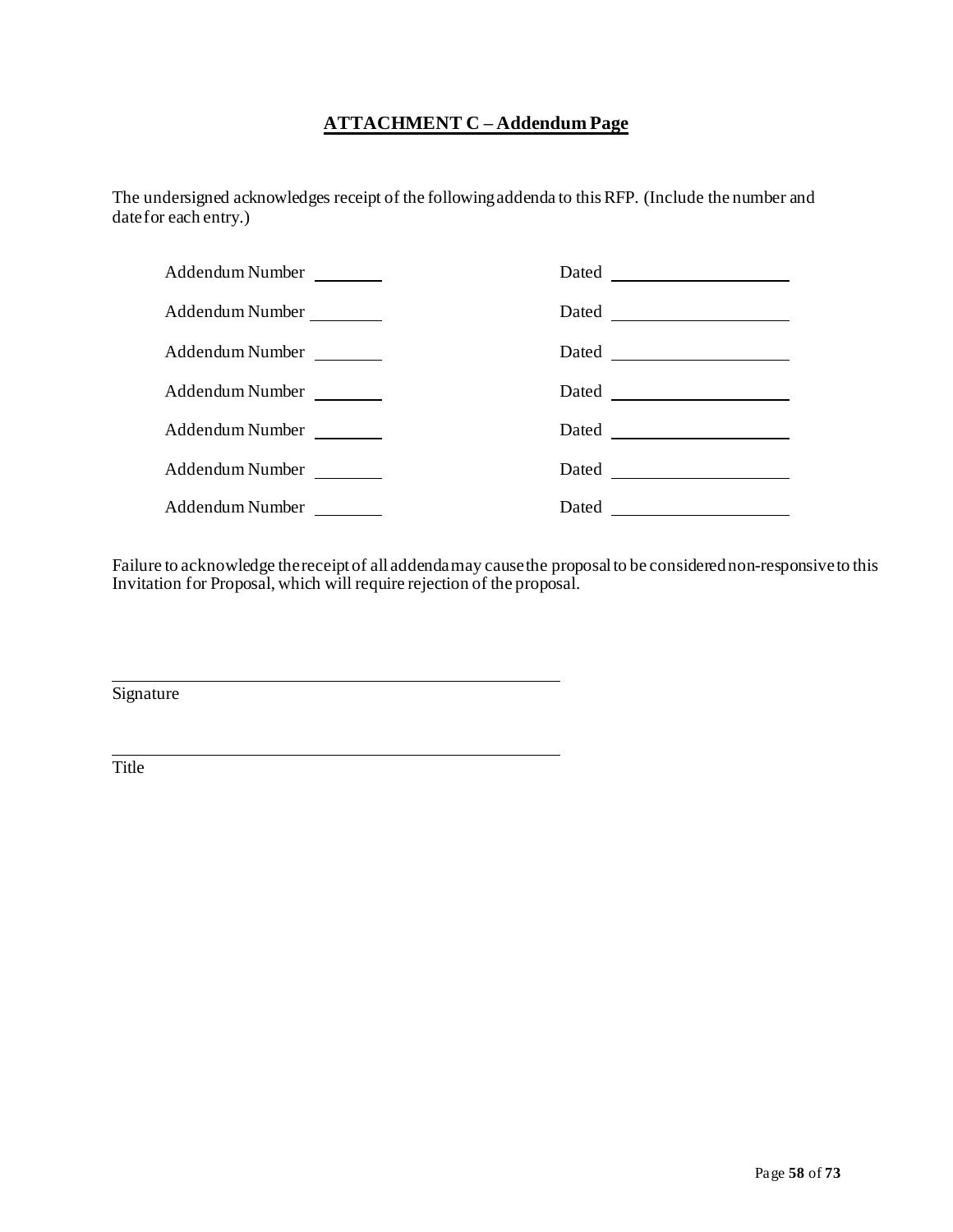## **ATTACHMENT D – Request for Clarifications / Approved Equals**

<span id="page-58-0"></span>

| Date: $\qquad \qquad$            |                                                                                  |  |
|----------------------------------|----------------------------------------------------------------------------------|--|
|                                  |                                                                                  |  |
| Section of the RFP: Page Number: |                                                                                  |  |
|                                  |                                                                                  |  |
|                                  |                                                                                  |  |
|                                  |                                                                                  |  |
|                                  |                                                                                  |  |
|                                  |                                                                                  |  |
|                                  |                                                                                  |  |
|                                  |                                                                                  |  |
| Approved ______                  | ,我们也不能在这里的时候,我们也不能在这里的时候,我们也不能会在这里的时候,我们也不能会在这里的时候,我们也不能会在这里的时候,我们也不能会在这里的时候,我们也 |  |
| Denied                           |                                                                                  |  |
| Comments:                        |                                                                                  |  |
|                                  |                                                                                  |  |
| Signature:                       | Date:                                                                            |  |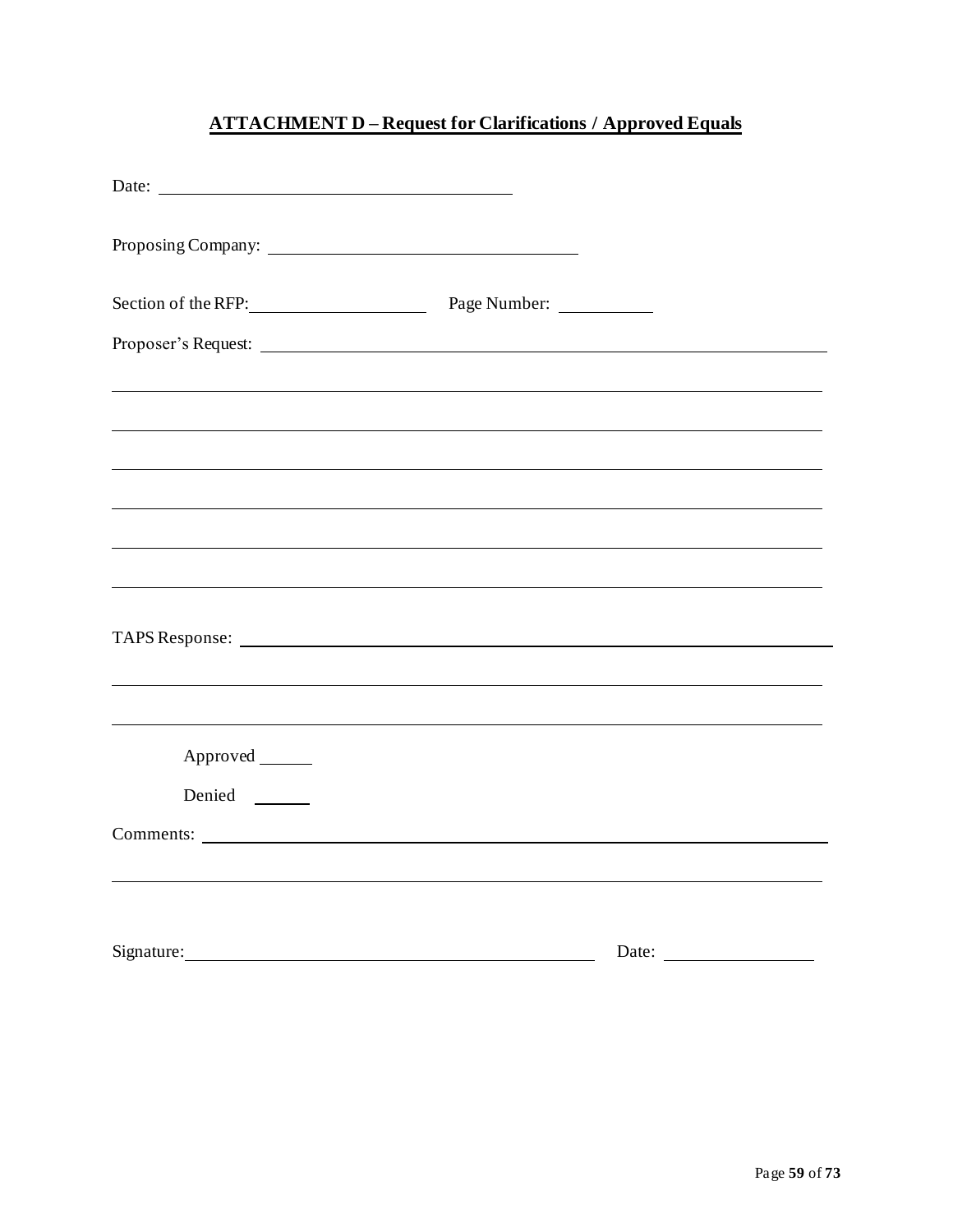## **ATTACHMENT E - Certification Regarding Debarment and Suspension**

<span id="page-59-0"></span>This contract is a covered transaction for purposes of 49 CFR Part 29. As such, the Offeror is required to verify that none of the Offeror, its principals, as defined at 49 CFR 29.995, or affiliates, as defined at49 CFR 29.905, are excluded or disqualified as defined at 49 CFR 29.940 and 29.945.

The Offeror is required to comply with 49 CFR 29, Subpart C and must include the requirement to comply with 49 CFR 29, Subpart C in any lower tier covered transaction it enters into.

By signing and submitting its proposal or proposal, the proposer or proposer certifies as follows:

The certification in this clause is a material representation of fact relied upon by TAPS. If it is later determined that the proposer or proposer knowingly rendered an erroneous certification, in addition to remedies available to TAPS, the Federal Government may pursue available remedies, including but not limited to suspensionand/ordebarment. The proposer or proposer agreesto complywith the requirementsof 49 CFR 29, Subpart C while this offer is valid and throughout the period of any contract that may arise from this offer. The proposer or proposer further agrees to include a provision requiring such compliance in its lower tier covered transactions.

Authorized Official:

Signature:

Date:

Where the Offeror is unable to certify to any of the statements in this certification, such Offeror shallattach an explanation to this proposal.

The Offeror,  $\overline{\phantom{a}}$ , certifies or affirms the truthfulness and accuracy of the contents of the statement submitted on or with this certification and understands that the provisions of 31 U.S.C. Sections 3801 ET Seq. are applicable thereto.

| Authorized Official:                                                                                                               | <u> 1980 - Jan Samuel Barbara, martin da shekara 1980 - An tsara 1980 - An tsara 1980 - An tsara 1980 - An tsara</u> |  |  |
|------------------------------------------------------------------------------------------------------------------------------------|----------------------------------------------------------------------------------------------------------------------|--|--|
| Signature:<br><u> 1980 - Jan Samuel Barbara, margaret e populazion del control del control del control del control de la provi</u> |                                                                                                                      |  |  |
| Date:<br><u> 1980 - Jan Barbara Barbara, politik a</u>                                                                             |                                                                                                                      |  |  |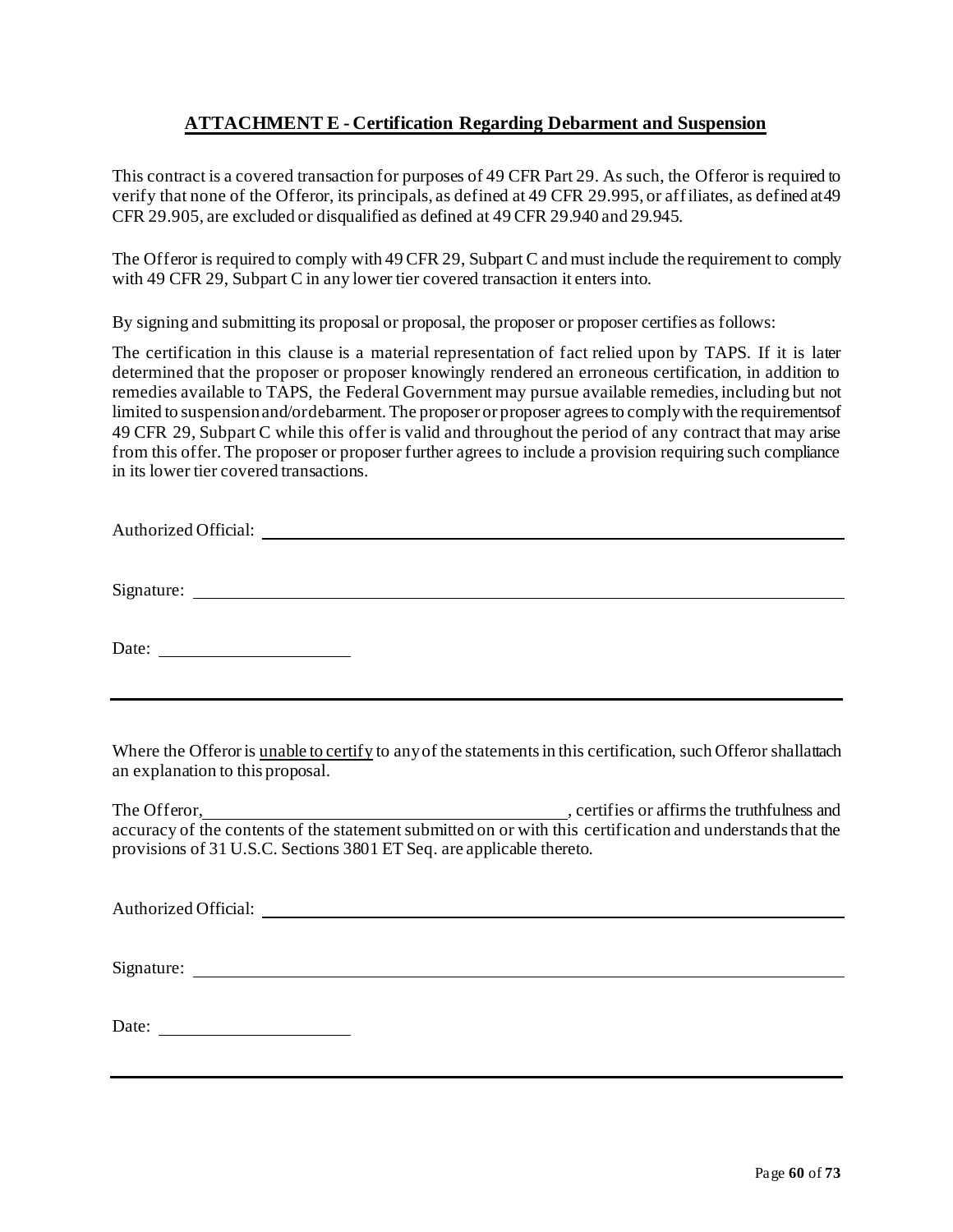## **ATTACHMENT F – Affidavit of Non-Collusion**

<span id="page-60-0"></span>I hereby swear (or affirm) under the penalty for perjury:

- 1. That I am the proposer (if the proposer is an individual), a partner in the proposal (if the proposer isa partnership), or an officer or employee of the proposing corporation having authority to signon its behalf (if the proposer is a corporation).
- 2. That the attached proposal has been arrived at by the proposer independently and have been submitted without collusion and without any agreement, understanding, or planned common course of action with any other vendor or materials, supplies, equipment, or service described in the Invitation for Proposals, designed to limit independent Proposals or competition.
- 3. That the contents of this proposal/proposal has not been communicated by the proposer or its employees or agents to any person not an employee or agent of the proposer or its surety on any bond furnished with the proposal, and will not be communicated to any such person prior to theofficial opening of the proposal; and
- 4. That I have fully informed myself regarding the accuracy of the statements made in the affidavit.

| Signed:                                            |  |
|----------------------------------------------------|--|
|                                                    |  |
|                                                    |  |
|                                                    |  |
|                                                    |  |
| Proposer's Federal Employer Identification Number. |  |

(Number used on Employer's Quarterly Federal Tax Return)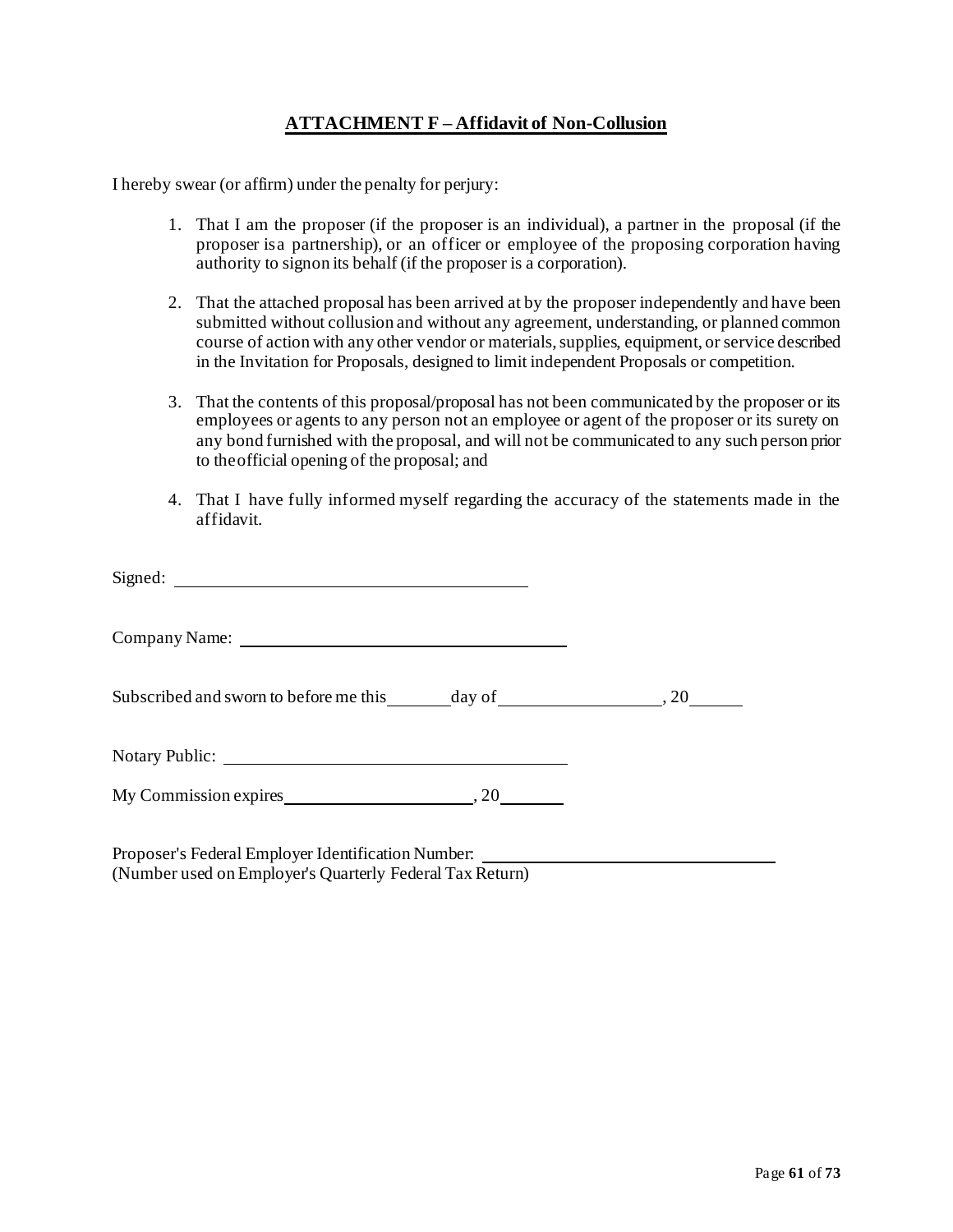## **ATTACHMENT G – Firm Data Sheet**

<span id="page-61-0"></span>The prime consultant is responsible for submitting the information requested below **for all firms on the project team,bothprime andsub-Offerors**. Allfirms are tobe reported on one combined sheet unlessthe number of firms requires the use of an additional sheet. Failure to submit complete data will result in the Expression of Interest not being considered.

| <b>Firm's Name and Address</b> | Firm's DBE<br>Status* | Firm's<br>Age | <b>Firm's Annual</b><br><b>Gross Receipts</b> |
|--------------------------------|-----------------------|---------------|-----------------------------------------------|
|                                |                       |               |                                               |
|                                |                       |               |                                               |
|                                |                       |               |                                               |
|                                |                       |               |                                               |
|                                |                       |               |                                               |
|                                |                       |               |                                               |
|                                |                       |               |                                               |
|                                |                       |               |                                               |
|                                |                       |               |                                               |
|                                |                       |               |                                               |
|                                |                       |               |                                               |
|                                |                       |               |                                               |
|                                |                       |               |                                               |
|                                |                       |               |                                               |
|                                |                       |               |                                               |
|                                |                       |               |                                               |

 $N = Not DBE-Certified by TXDOT IP = DBE-Certification In-Process$ 

 $*$  Y = DBE-Certified by TXDOT NA = Firm Not Claiming DBE Status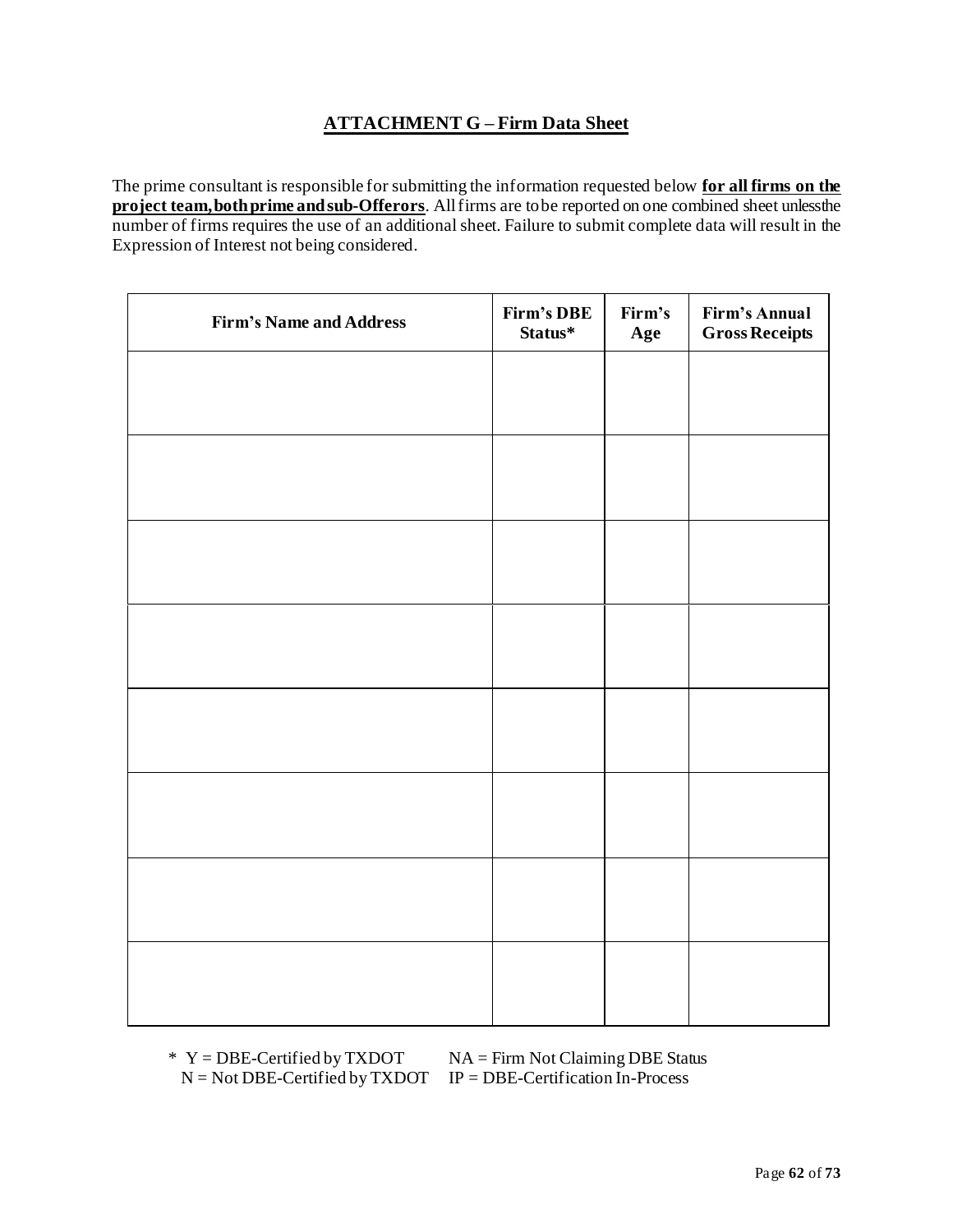### **ATTACHMENT H – Good Faith Effort** *(For information only – not to be returned)*

- <span id="page-62-0"></span>1. TAPS has established a ten percent (0.0%) goal for Disadvantaged Business Enterprise (DBE) participation for this contract. Therefore, a proposer must, in order to be responsible and responsive, make a good-faith effort to meet the goal. The proposer can meet this requirement in either of two (2) ways. First, the proposer can meet or exceed the goal, documenting commitments for participation by DBE firms sufficient for this purpose. Second, even if the proposer doesn't meet the goal, the proposer can document its good-faith efforts to meet the goal. This means that the proposer must show that it took all necessary and reasonable steps to achieve the DBE goal, or other requirement of this part which, by their scope, intensity, and appropriateness to the objective, could reasonably be expected to obtain sufficient DBE participation, even if they were not fully successful.
- 2. TAPS will use the good-faith efforts mechanism as required by 49 CRF part 26. It is up to TAPS to make a fair and reasonable judgment whether a proposer that did not meet the goal made adequate good-faith efforts. TAPS will consider the quality, quantity, and intensity of the different kinds of efforts that the proposer made. The efforts employed by the proposer should be thosethat one could reasonably expect a proposer to take if the proposer were actively and aggressively trying to obtain DBE participation sufficient to meet the DBE contract goal. Mere pro forma efforts are not good-faith efforts to meet the DBE contract requirements. As emphasized by the Department of Transportation, TAPS's determination concerning the sufficiency of the firm's good-faith effortsis a judgment call; meeting quantitative formulas is not required.
- 3. TAPS will not require that a proposer meet a contract goal (i.e., obtain a specified amount of DBE participation)in orderto be awarded a contract, even though the proposershowsthat an adequategood faith was made. The rule specifically prohibits TAPS from ignoring bona fide good-faithefforts.
- 4. The following is a list of types of actions that TAPS will consider as part of the proposer's good-faith efforts to obtain DBE participation. It is not intended to be a mandatory checklist, nor is it intendedto be exclusive or exhaustive. Otherfactors or types of effortsmaybe relevantin appropriatecases.
	- a. Soliciting through all reasonable and available means (e.g., attendance at pre-proposal meetings, advertising, and/or written notices) the interest of all certified DBEs who have the capability to perform the work of the contract. The proposer must solicit this interest within sufficient time to allow the DBEsto respond to the solicitation. The proposermust determine with certaintywhether or not a DBE is certified.
	- b. The DBEs are interested by taking appropriate steps to follow up initial solicitations.
	- c. Selectingportions of the work to be performed by DBEs in order to increase the likelihood that the DBE goals will be achieved. This includes, where appropriate, breaking out contract work items into economically feasible units to facilitate DBE participation, even when the prime Offerormight otherwise prefer to perform these work items with its own forces.
	- d. Providing interested DBEs with adequate information about the plans, specifications, and requirements of the contract in a timely manner to assist them in responding to a solicitation.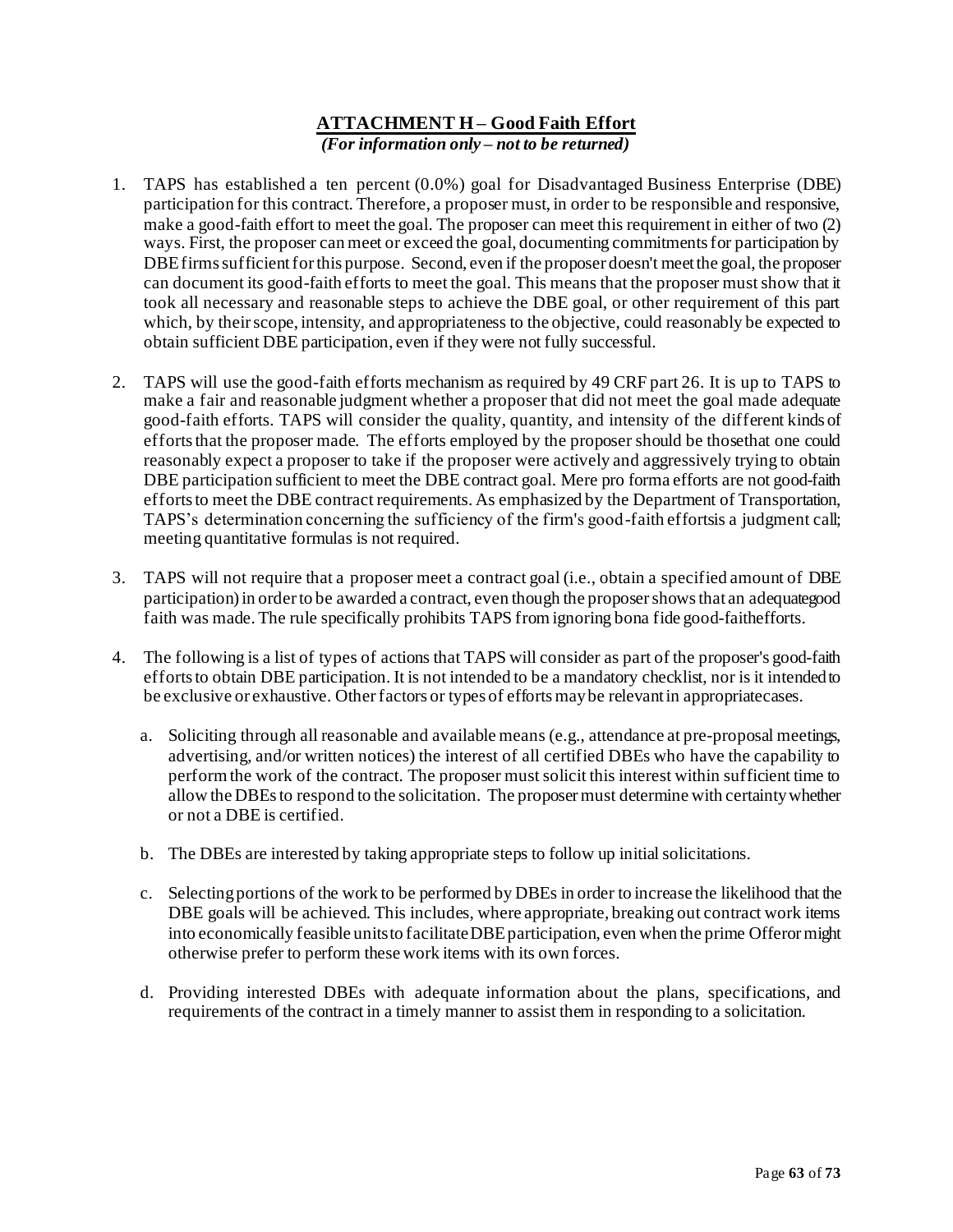## **ATTACHMENT H – Good-Faith Effort** *(Continued)*

e. Negotiatingin good faith withinterested DBEs. Itisthe proposer'sresponsibility to makea portion of the work available to DBE sub-Offerors and suppliers and to select those portions of the workor material needs consistent with the available DBE sub-Offerors and suppliers, so asto facilitateDBE participation. Evidence of such negotiation includes the names, addresses, and telephone numbers of DBEs that were considered; a description of the information provided regarding the plans and specificationsforthework selectedforsubcontracting; andevidence asto why additionalagreements could not be reached forDBEs to perform the work.

A proposer using good business judgment would consider a number of factors in negotiating with sub-Offerors, including DBE sub-Offerors, and would take a firm's price and capabilities, as well as contract goals, into consideration. However, the fact that there may be some additional costs involved in findingand usingDBEs is notin itself sufficient reason for a proposer's failure tomeet the contract DBE goal, as long as such costs are reasonable. Also, the ability or desire of a prime Offeror to perform the work of a contract with its own organization does not relieve the proposer of the responsibility to make good-faith efforts. Prime Offerors are not, however, requiredto accept higher quotes from DBEs, if the price difference is excessive or unreasonable.

- f. Not rejecting DBEs as being unqualified without sound reasons based on a thorough investigation of their capabilities. The Offeror's standing within its industry, membership in specific groups, organizations, or associations, and political or social affiliations (for example union vs. non-union employee status) are not legitimate causes for the rejection or non-solicitation of Proposals from DBEs in the Offeror's efforts to meet the project goal.
- g. Making efforts to assist interested DBEs in obtaining bonding, lines of credit, or insurance, as required by the recipient or Offeror.
- h. Making efforts to assist interested DBEs in obtaining necessary equipment, supplies, materials, or related assistance or services.
- i. Effectively using the services of available minority/women community organizations; minority/women Offerors' groups; Federal, State, and Local minority/women business assistance offices; and other organizations, as allowed on a case-by-case basis, to provide assistance in the recruitment and placement of DBEs.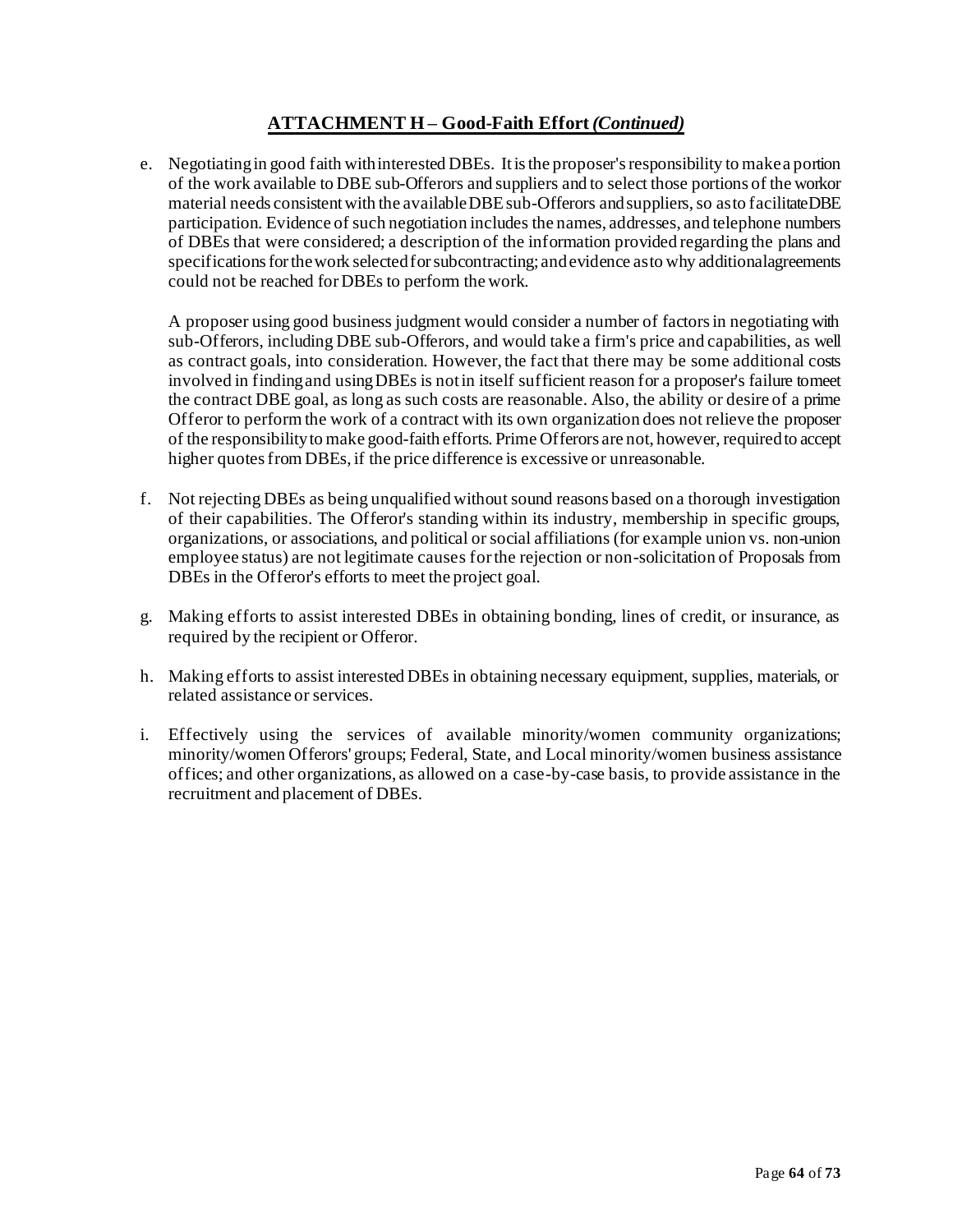## **ATTACHMENT I – DBE Letter of Intent**

<span id="page-64-0"></span>

|                                                                                | (Name of Proposer)                    |                                                                                                           |  |
|--------------------------------------------------------------------------------|---------------------------------------|-----------------------------------------------------------------------------------------------------------|--|
|                                                                                |                                       | The undersigned intends to perform work in connection with the above project as a DBE (circle one):       |  |
|                                                                                |                                       | Individual Corporation Partnership Joint Venture                                                          |  |
| The Disadvantaged Business Enterprise status of the undersigned is confirmed:  |                                       |                                                                                                           |  |
| 1.                                                                             |                                       | On the reference list of Disadvantaged Business Enterprises dated_____________; or                        |  |
| 2. On the attached Disadvantaged Business Enterprise Identification Statement. |                                       |                                                                                                           |  |
| in detail particular work items or parts thereof to be performed):             |                                       | The undersigned is prepared to perform the following work in connection with the above project (Specify   |  |
|                                                                                |                                       |                                                                                                           |  |
|                                                                                |                                       |                                                                                                           |  |
|                                                                                |                                       |                                                                                                           |  |
|                                                                                |                                       | The DBE Offeror will perform this work at the following price:                                            |  |
| completion of such work as follows:                                            |                                       | You have projected the following commencement date for such work, and the undersigned is projecting       |  |
| <b>Items</b>                                                                   | <b>Projected Commencement</b><br>Date | Projected<br><b>Completion Date</b>                                                                       |  |
|                                                                                |                                       | The above work will not be sublet to a non-Disadvantaged Business Enterprise at any tier. The undersigned |  |
| contract with TAPS.                                                            |                                       | will enter into a formal agreement for the above work with you, conditioned upon your execution of a      |  |
| Name of Disadvantaged Business Enterprise:                                     |                                       |                                                                                                           |  |

By:  $\overline{\phantom{a}}$ 

Title: <u>The Communication</u>

Date: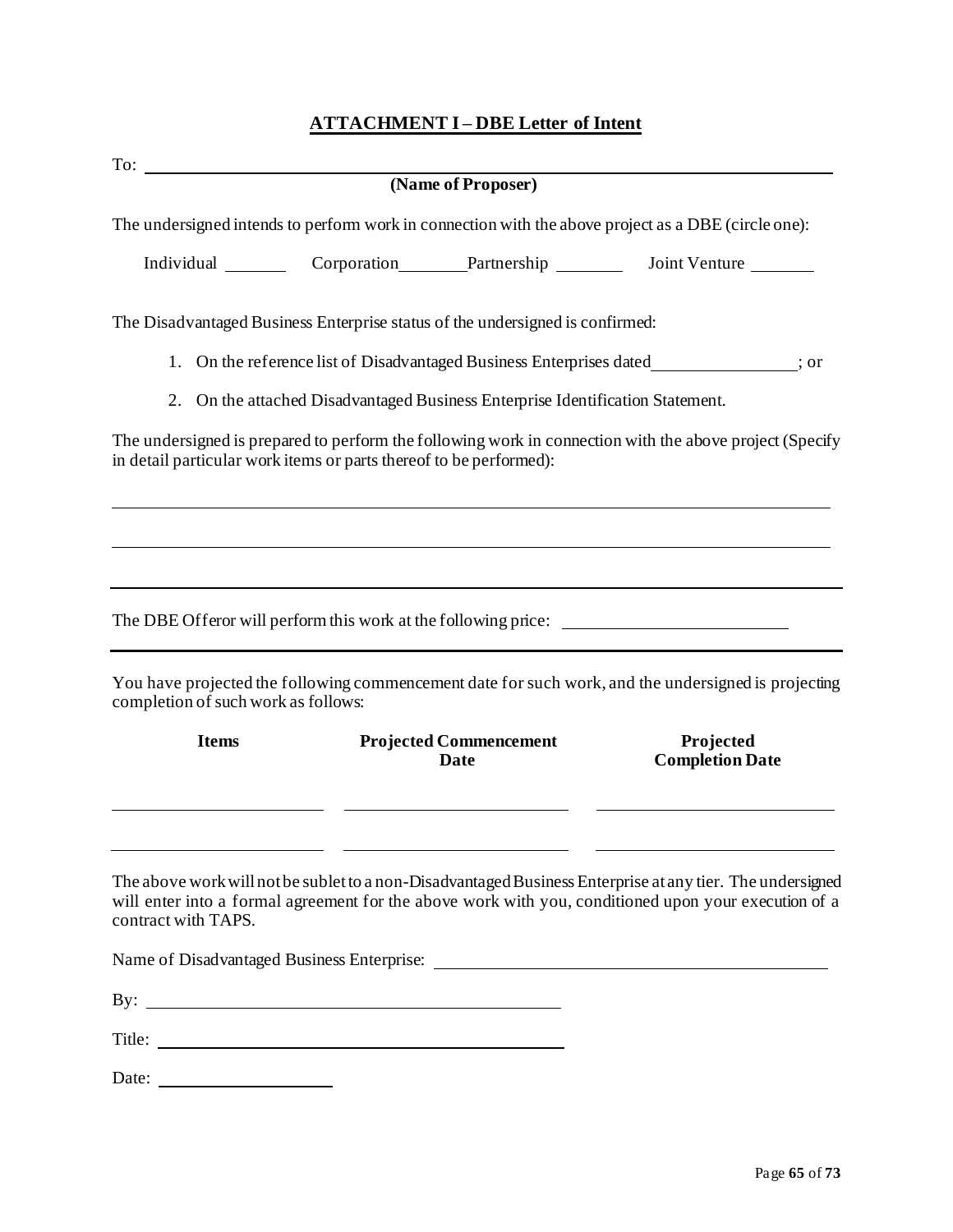## **ATTACHMENT J – DBE Affidavit**

<span id="page-65-0"></span>

| State of | Date: |
|----------|-------|
|----------|-------|

County:

The undersigned, being duly sworn, deposes and says that he/she is the (sole owner, partner, president, treasurer, or other duly authorized official of a corporation) of

(Name of Official)

(Name of DBE)

and certifies that since the date of its certification through the ILUCP, the certification has not been revoked nor has it expired nor has there been any change in the minority status of

(Name of DBE)

(Signature and Title of Person Making Affidavit)

Sworn to before me this day day 30, 20

(Notary Public)

NOTE: The proposer must attach the DBE's most recent certification letter or document to this affidavit.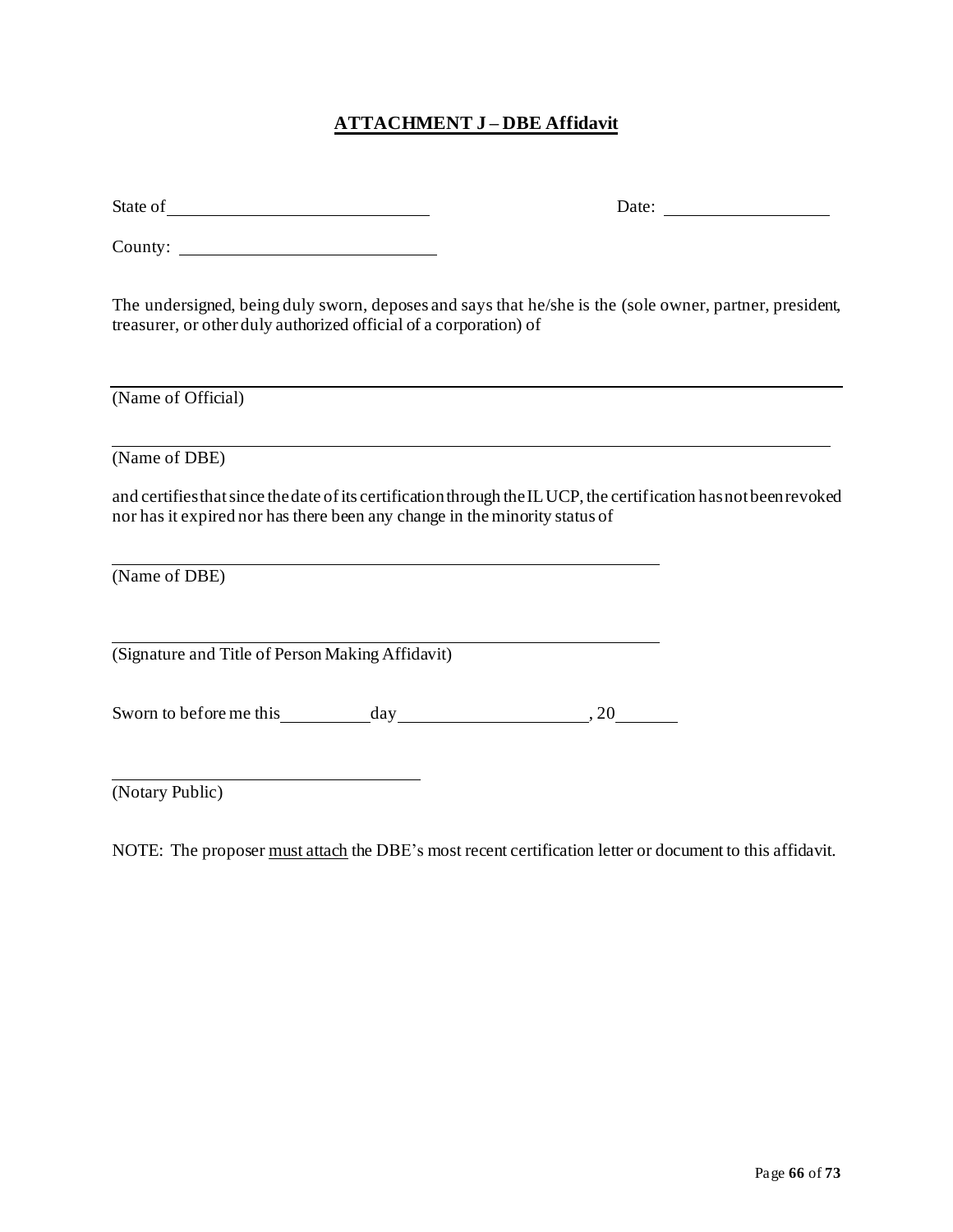## **ATTACHMENT K – DBE Unavailable Certification**

<span id="page-66-0"></span>

|                                                                                                                                         | $\Box$ , the                                                                                                                         |
|-----------------------------------------------------------------------------------------------------------------------------------------|--------------------------------------------------------------------------------------------------------------------------------------|
| (Name)                                                                                                                                  | (Title)                                                                                                                              |
| of                                                                                                                                      |                                                                                                                                      |
|                                                                                                                                         |                                                                                                                                      |
| work item $(s)$ :                                                                                                                       | I contacted the following Disadvantaged Business Enterprise to obtain a proposal to perform the following                            |
|                                                                                                                                         | <b>Form of Proposal Sought</b><br>(i.e., materials, materials &<br>DBE Organization Mork Items Sought<br>labor,<br>labor only, etc.) |
|                                                                                                                                         |                                                                                                                                      |
|                                                                                                                                         | on this project, or unable to prepare a proposal, for the following reason(s):                                                       |
| Signature: Management Signature:                                                                                                        |                                                                                                                                      |
|                                                                                                                                         | was offered an opportunity on                                                                                                        |
| (Name of Disadvantaged Business Enterprise)                                                                                             | (Date)                                                                                                                               |
| <u> 1980 - Johann Barn, mars eta bainar eta baina eta baina eta baina eta baina eta baina eta baina eta baina e</u><br>work. (Proposer) | to submit a proposal to perform the above identified                                                                                 |
|                                                                                                                                         | The above statement is a true and accurate account of why I did not submit a proposal on this project.                               |
|                                                                                                                                         |                                                                                                                                      |
|                                                                                                                                         | Signed: (Disadvantaged Business Enterprise Official)                                                                                 |
| To the best of my knowledge and belief, said Disadvantaged Business Enterprise was unavailable for work<br>by                           |                                                                                                                                      |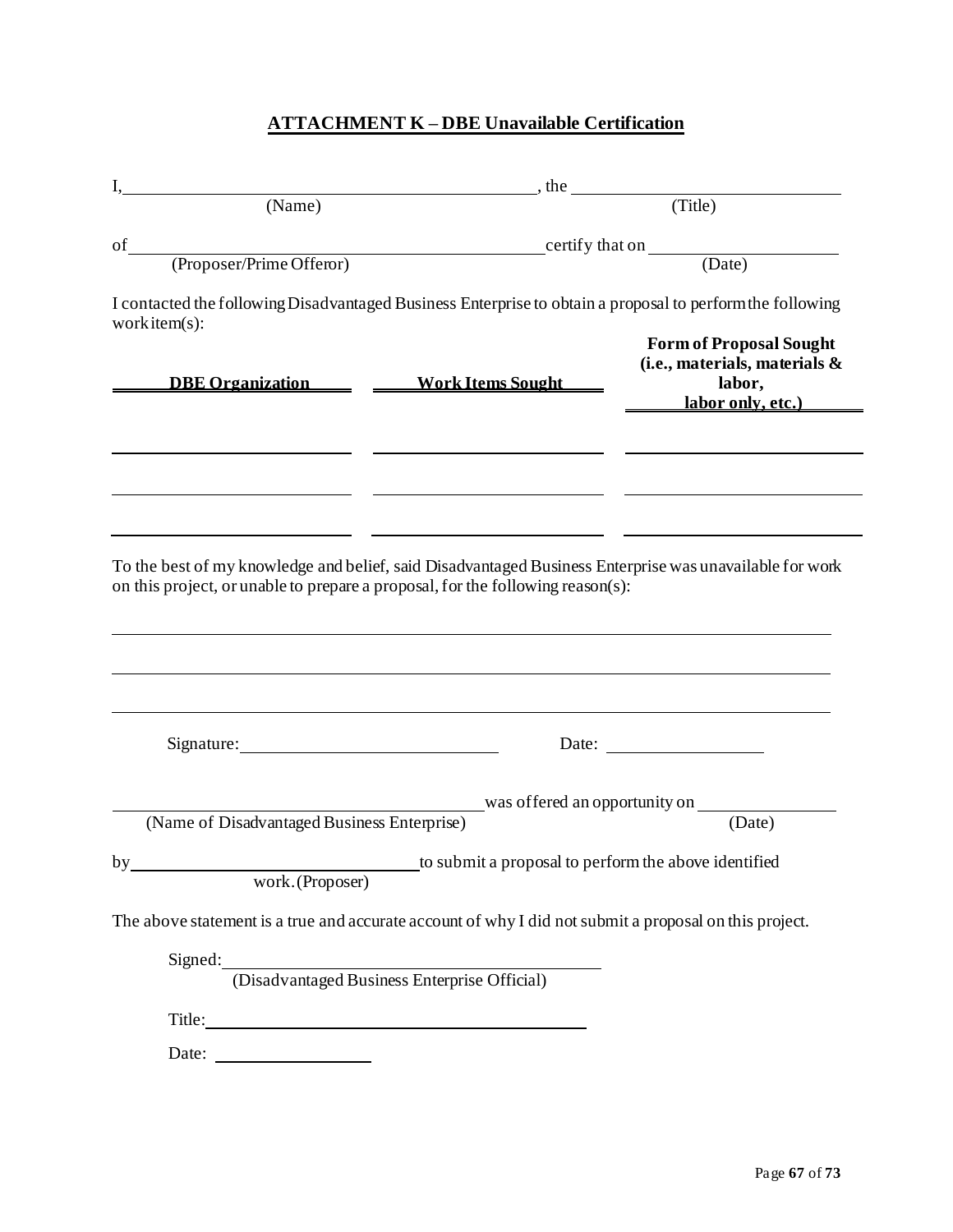## **ATTACHMENT L – Prompt Payment Affidavit**

## **Complete either (A) or (B), as applicable**

<span id="page-67-0"></span>**(A)** The undersigned affirms, to the best of his/her knowledge and belief, that:

- (1) The undersigned understands and agrees that the Offeror is required to pay all Sub Offerors for all work that any Sub Offeror has satisfactorily completed no later than thirty (30) days after the Offeror has received payment from TAPS for that work.
- (2) The undersigned understands and agrees that the Offeror is required to pay retainage amounts, if any, to a Sub Offeror no later than thirty (30) days after TAPS has released retainage to the Offeror for that portion of the work.
- (3) The undersigned understands and agrees that any delay in or postponement of payment to any Sub Offeror by the Offeror requires the Offeror to demonstrate good cause andto receive prior written approval by TAPS's General Manager or his/her designee.
- (4) The undersigned understands and agrees that TAPS will not pay the Offeror for Services performed or Deliverables submitted unless and until the Offeror certifies that the Sub Offerors have been promptly paid for the work or services they have performed under all previous payment requests, as evidenced by the filing with TAPS the Offeror's sworn statement that the Offeror has complied with the prompt payment requirements.

The undersigned solemnly declares and affirms under penalty of perjury that the above and foregoing are true and correct, and that he/she is authorized on behalf of the Offeror to sign this affidavit.

Signature Company Name

Official's Name and Title Date

**(B)** The undersigned solemnly declares and affirms under penalty of perjury that no Sub Offerors will be used in the performance of the work or services and, as such, the statutory prompt payment requirements are inapplicable. The undersigned further declares that he/she is authorized on behalf of the Offeror to sign this affidavit.

Signature Company Name

Official's Name and Title Date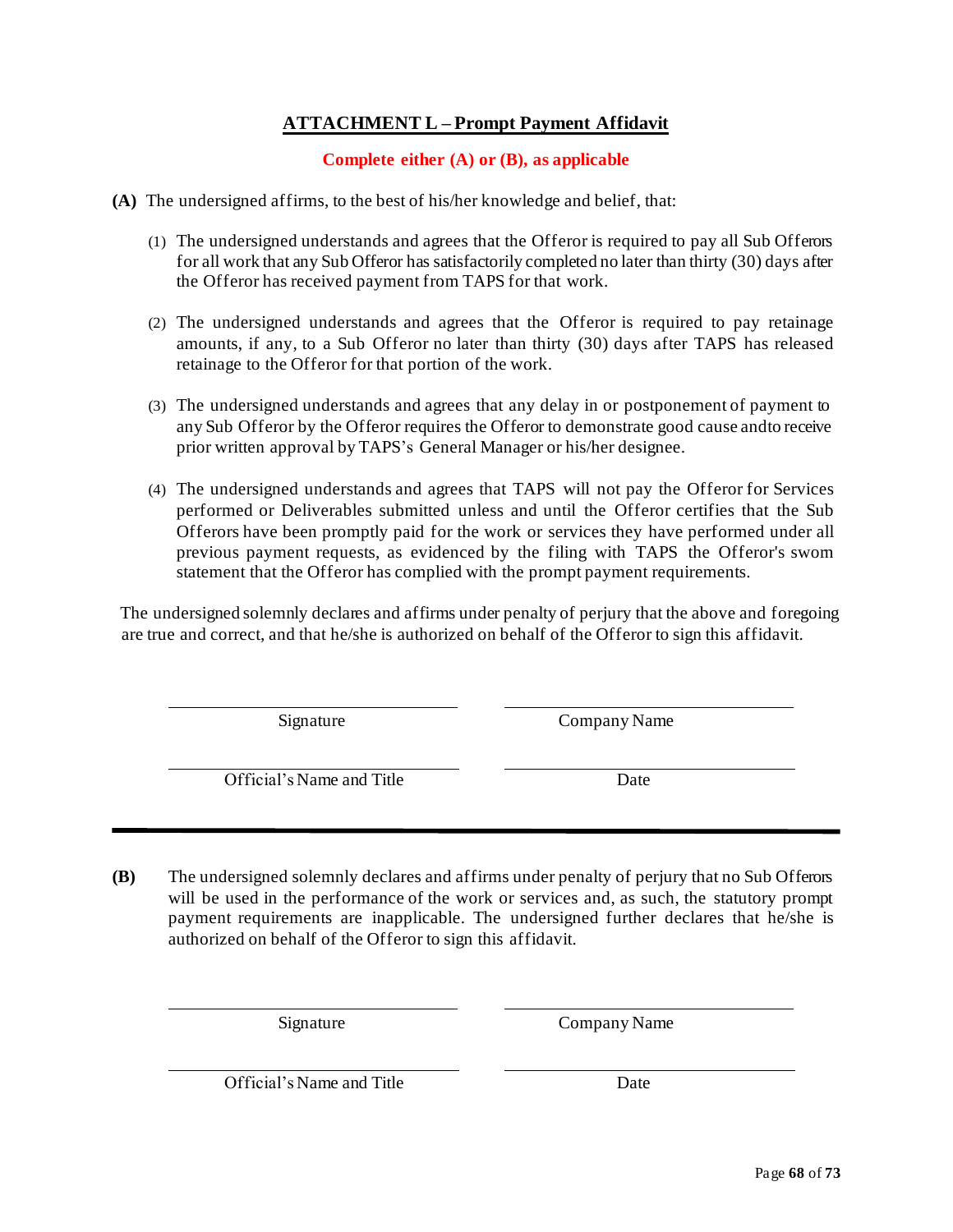## **ATTACHMENT M – Proposal Pricing Form**

<span id="page-68-0"></span>The undersigned hereby declares that he/she has carefully read and examined the Public Notice, the Invitation for Proposal, terms, and requirements, with all supporting certificates and affidavits, for the goods andservices noted herein, and that he/she will enter into contract negotiations for said provision of goods and services, as specified, using the costs identified herein, as the basis for those contract negotiations. **Detailedcost information shall be attached and meet the requirements as described in the Proposal.**

|                   | COST |
|-------------------|------|
|                   |      |
|                   |      |
|                   |      |
|                   |      |
| <b>Total Cost</b> |      |

Signature Company Name

Official's Title Address

Date Telephone Number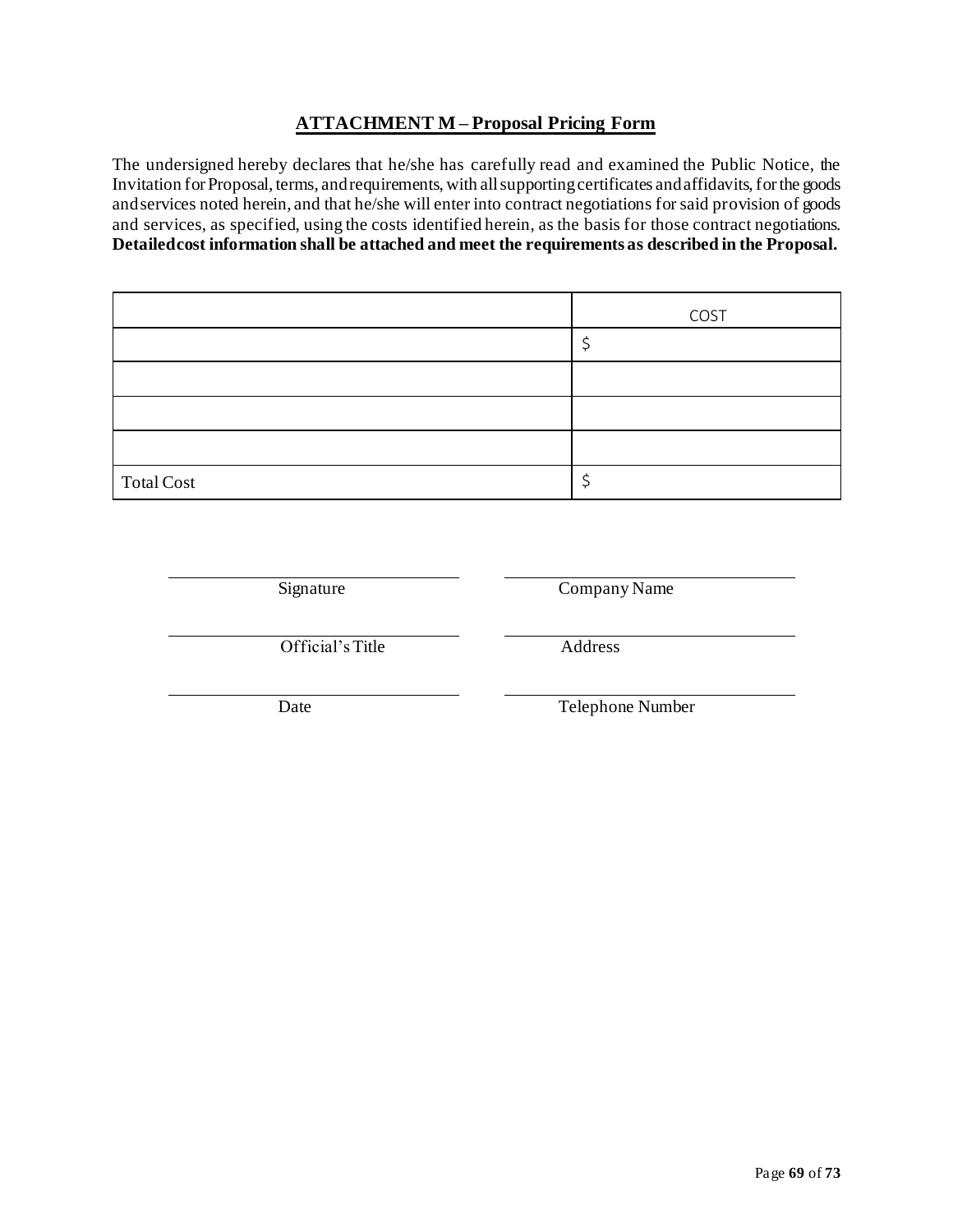## **ATTACHMENT N – Certification and Restrictions on Lobbying**

|              |                              | , hereby certify |
|--------------|------------------------------|------------------|
|              | (Name and title of official) |                  |
| On behalf of |                              | that             |

(Name of Proposer/Prime Offeror)

- No federal appropriated funds have been paid or will be paid, by or on behalf of the undersigned, to any person for influencing or attempting to influence an officer or employee of any agency, a Member of Congress, and officer or employee of Congress, or an employee of a Member of Congress in connection with the awarding of any federal contract, the making of any federal grant, the making of any federal loan, the entering into of any cooperative agreement, and the extension, continuation, renewal, amendment, or modification of any federal contract, grant, loan, or cooperative agreement.
- If any funds other than federal appropriated funds have been paid or will be paid to any person influencing or attempting to influence an officer or employee of any agency, a Member of Congress, and officer or employee of Congress, or an employee of a Member of Congress in connection with the federal contract, grant, loan, or cooperative agreement, the undersigned shall complete and submit Standard Form – LLL, "Disclosure Form to Report Lobbying," in accordance with its instructions.
- The undersigned shall require that the language of this certification be included in the award documents for all sub-awards at all tiers (including sub-contracts, sub-grants and contracts under grants, loans, and cooperative agreements) and that all sub-recipients shall certify and disclose accordingly.

This certification is a material representation of fact upon which reliance was placed when this transaction was made or entered into. Submission of this certification is a prerequisite for making or entering into this transaction imposed by 31 U.S.C. § 1352 (as amended by the Lobbying Disclosure Act of 1995). Any person who fails to file the required certification shall be subject to a civil penalty of not less than \$10,000 and not more than \$100,000 for each such failure.

The undersigned certifies or affirms the truthfulness and accuracy of the contents of the statements submitted on or with this certification and understands that the provisions of 31 U.S.C. Section 3801, et seq., are applicable thereto.

| Signature of authorized representative: | Date |
|-----------------------------------------|------|
| Signature of notary and SEAL: ___       |      |